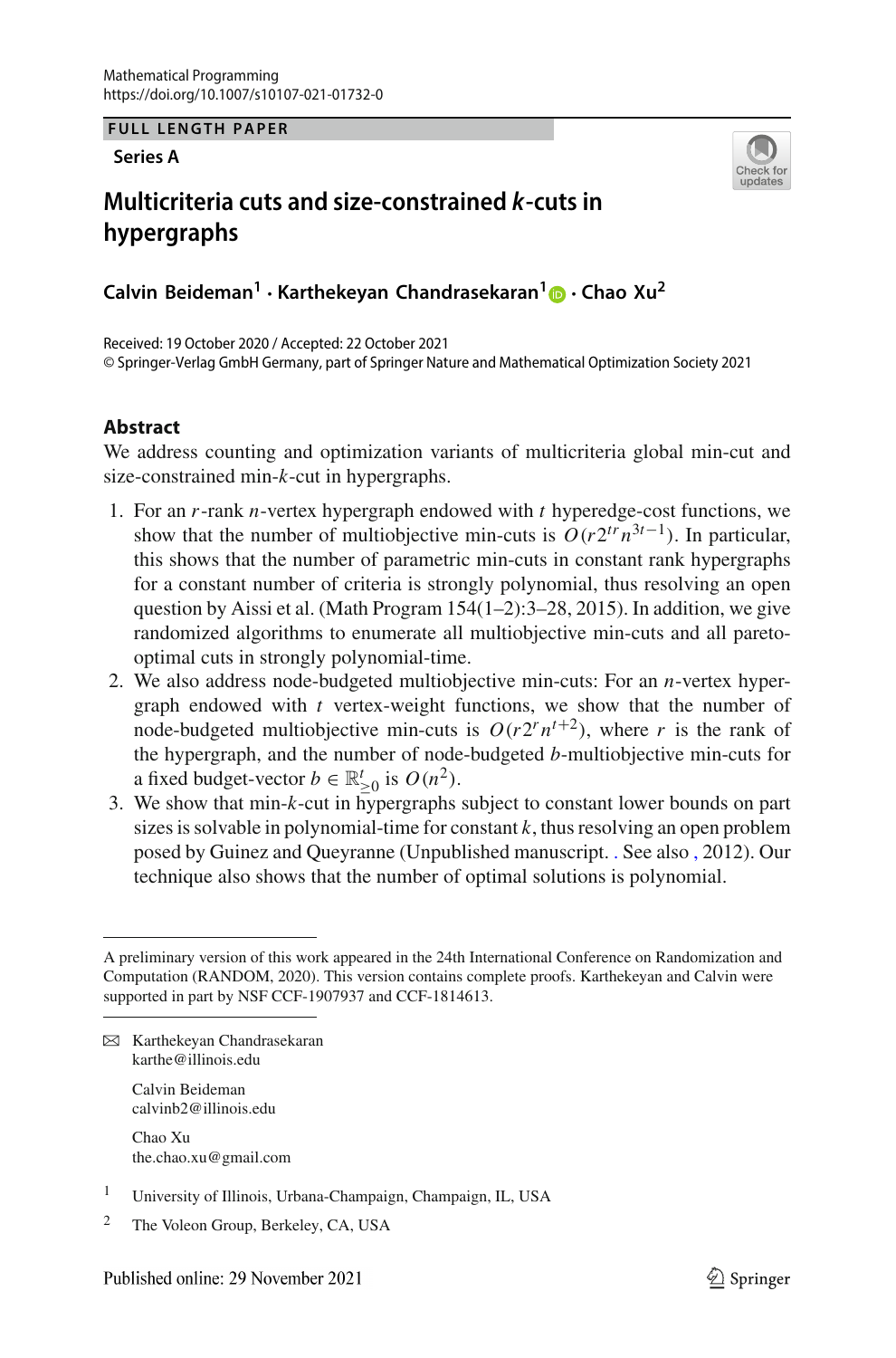All of our results build on the random contraction approach of Karger (Proceedings of the 4th annual ACM-SIAM symposium on discrete algorithms, SODA, pp 21–30, 1993). Our techniques illustrate the versatility of the random contraction approach to address counting and algorithmic problems concerning multiobjective min-cuts and size-constrained *k*-cuts in hypergraphs.

**Keywords** Multiobjective optimization · Min cuts · Hypergraph *k*-cuts

**Mathematics Subject Classification** 90C27 · 05C65

# **1 Introduction**

Cuts and partitioning play a central role in combinatorial optimization and have numerous theoretical as well as practical applications. We consider multicriteria cut problems in hypergraphs. Let  $G = (V, E)$  be an *n*-vertex hypergraph and  $c_1, \ldots, c_t : E \to \mathbb{R}_{\geq 0}$ be *t* non-negative hyperedge-cost functions, where *t* is a fixed constant and the hypergraph induced by hyperedges of positive  $c_t$  cost is connected. The cost of a set of hyperedges  $F \subseteq E$  under criterion  $i \in [t]$  is  $c_i(F) := \sum_{e \in F} c_i(e)$ . For a partition  $X = (X_1, \ldots, X_k)$  of *V*, we use  $\delta(X)$  to denote the set of hyperedges that intersect at least two parts of X. For a subset U of vertices, we will use U to denote  $V\setminus U$  and  $\delta(U)$  to denote  $\delta((U, U))$ . For a vertex v, we will use  $\delta(v)$  to denote  $\delta({v})$ . A subset *F* of hyperedges is a *k*-cut if there exists a partition  $X = (X_1, \ldots, X_k)$  of *V* such that  $F = \delta(X)$ . We refer to a 2-cut simply as a cut. We recall that the rank of a hypergraph *G* is the size of the largest hyperedge in *G* (the rank of a graph is 2).

Since we have several criteria, there may not be a single cut that is best for all criteria. In multicriteria optimization, there are three important notions to measure the quality of a cut: (i) parametric min-cuts, (ii) pareto-optimal cuts, and (iii) multiobjective min-cuts. We define these notions now.

**Definition 1.1** A cut *F* is a *parametric min-cut* if there exist positive multipliers  $\mu_1, \ldots, \mu_t \in \mathbb{R}_+$  such that *F* is a min-cut in the hypergraph *G* with hyperedge costs given by  $c_{\mu}(e) := \sum_{i=1}^{t} \mu_i c_i(e)$  for all  $e \in E$ .

<span id="page-1-2"></span>**Definition 1.2** A cut *F dominates* another cut *F'* if  $c_i(F) \le c_i(F')$  for every  $i \in [t]$ and there exists  $i \in [t]$  such that  $c_i(F) < c_i(F')$ . A cut *F* is *pareto-optimal* if it is not dominated by any other cut.

<span id="page-1-1"></span>**Definition 1.3** For a budget-vector  $b \in \mathbb{R}^{t-1}_{\geq 0}$ , a cut *F* is a *b*-*multiobjective min-cut* if  $c_i(F) \leq b_i$  for every  $i \in [t-1]$  and  $c_f(F)$  is minimum subject to these constraints. A cut *F* is a *multiobjective min-cut* if there exists a non-negative budget-vector  $b \in \mathbb{R}_{\geq 0}^{t-1}$ for which *F* is a *b*-multiobjective min-cut.

These three notions satisfy the following relationship with the containment being possibly strict (see "Appendix [A.1"](#page-4-0) for a proof):

<span id="page-1-0"></span>Parametric min-cuts  $\subseteq$  Pareto-optimal cuts  $\subseteq$  Multiobjective min-cuts. (1)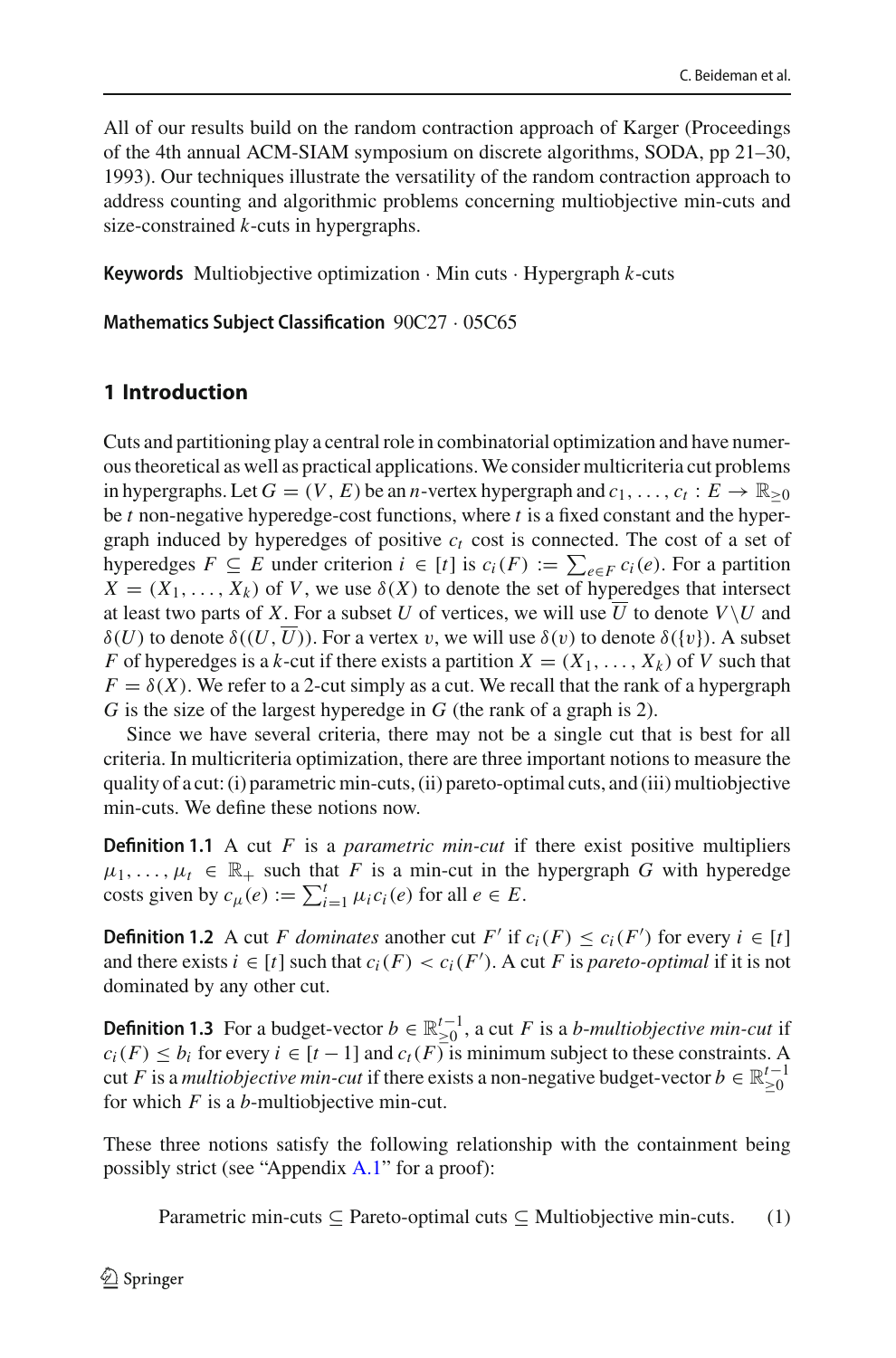There is also a natural notion of min-cuts under node-weighted budget constraints. Let  $w_1, \ldots, w_t : V \to \mathbb{R}_{\geq 0}$  be vertex-weight functions and  $c : E \to \mathbb{R}_+$  be a hyperedge-cost function. For a budget-vector  $b \in \mathbb{R}_{\geq 0}^t$ , a subset  $F \subseteq E$  of hyperedges is a *node-budgeted b-multiobjective min-cut* if  $F = \overline{\delta}(U)$  for some subset  $\emptyset \neq U \subsetneq V$ with  $\sum_{u \in U} w_i(u) \leq b_i$  for all  $i \in [t]$  and  $c(F)$  is minimum among all such subsets of *E*. A cut *F* is a *node-budgeted multiobjective min-cut* if there exists a non-negative budget-vector *b* for which *F* is a node-budgeted *b*-multiobjective min-cut. In this work, we address the following natural questions concerning multiobjective min-cuts and min-*k*-cuts:

- 1. Multiobjective min-cuts: Is the number of multiobjective min-cuts at most strongly polynomial?
- 2. Node-budgeted multiobjective min-cuts: Is the number of node-budgeted multiobjective min-cuts at most strongly polynomial?
- 3. Size-constrained min-*k*-cut: For fixed positive integers *k* and *s*1,...,*sk* (all constants), a vertex-weight function  $w: V \to \mathbb{Z}_+$ , and a hyperedge-cost function  $c: E \to \mathbb{R}_+$ , can we compute a *k*-cut *F* with minimum  $c(F)$  subject to the constraint that *F* is the set of hyperedges crossing some *k*-partition  $(U_1, \ldots, U_k)$  of *V* where  $\sum_{u \in U_i} w(u) \geq s_i$  for every  $i \in [k]$  in polynomial-time? Is the number of optimal solutions strongly polynomial?

*Previous work*. For single criterion, a classic result of Dinitz et al. [\[6\]](#page-42-0) shows that the number of min-cuts in an *n*-vertex graph is  $O(n^2)$  (also see Karger [\[11\]](#page-42-1)). The same upper bound was shown to hold for constant-rank hypergraphs by Kogan and Krauthgamer [\[13](#page-42-2)] and for arbitrary-rank hypergraphs by Chekuri and Xu [\[5\]](#page-42-3) and by Ghaffari et al. [\[7\]](#page-42-4) via completely different techniques. For  $t = 2$  criteria in graphs, Mulmuley [\[15](#page-42-5)] showed an  $O(n^{19})$  upper bound on the number of parametric min-cuts. For *t* criteria in constant-rank hypergraphs, Aissi et al. [\[1\]](#page-42-6) showed that the number of parametric min-cuts is  $\tilde{O}(m^t n^2)$ , where *m* is the number of hyperedges, using the fact that the number of approximate min-cuts in constant-rank hypergraphs is polynomial. Karger [\[12](#page-42-7)] improved this bound to  $O(n^{t+1})$  by a clever and subtle argument based on his random contraction algorithm; we will describe his argument later. Karger also constructed a graph that exhibited  $\Omega(n^{t/2})$  parametric min-cuts.

Armon and Zwick [\[3\]](#page-42-8) showed that all pareto-optimal cuts in graphs can be enumerated in pseudo-polynomial time. For  $t = 2$  criteria in constant-rank hypergraphs, Aissi et al. [\[1\]](#page-42-6) showed an upper bound of  $\tilde{O}(n^5)$  on the number of pareto-optimal cuts this was the first result showing a strongly polynomial upper bound. Aissi et al. raised the question of whether the number of pareto-optimal cuts is strongly polynomial for a constant number *t* of criteria in constant-rank hypergraphs (or even in graphs). Note that, by containment relationship [\(1\)](#page-1-0), answering our first question affirmatively would also answer their open question. On a related note, Aissi et al. [\[2](#page-42-9)] designed a random contraction based algorithm to solve the *b*-multiobjective min-cut problem in graphs. The correctness analysis of their algorithm also implies that the number of *b*-multiobjective min-cuts in graphs for a fixed budget-vector  $b \in \mathbb{R}^{t-1}_+$  is  $O(n^{2t})$ . We emphasize the subtle, but important, distinction between the number of *b*-multiobjective min-cuts for a fixed budget-vector *b* and the number of multiobjective min-cuts.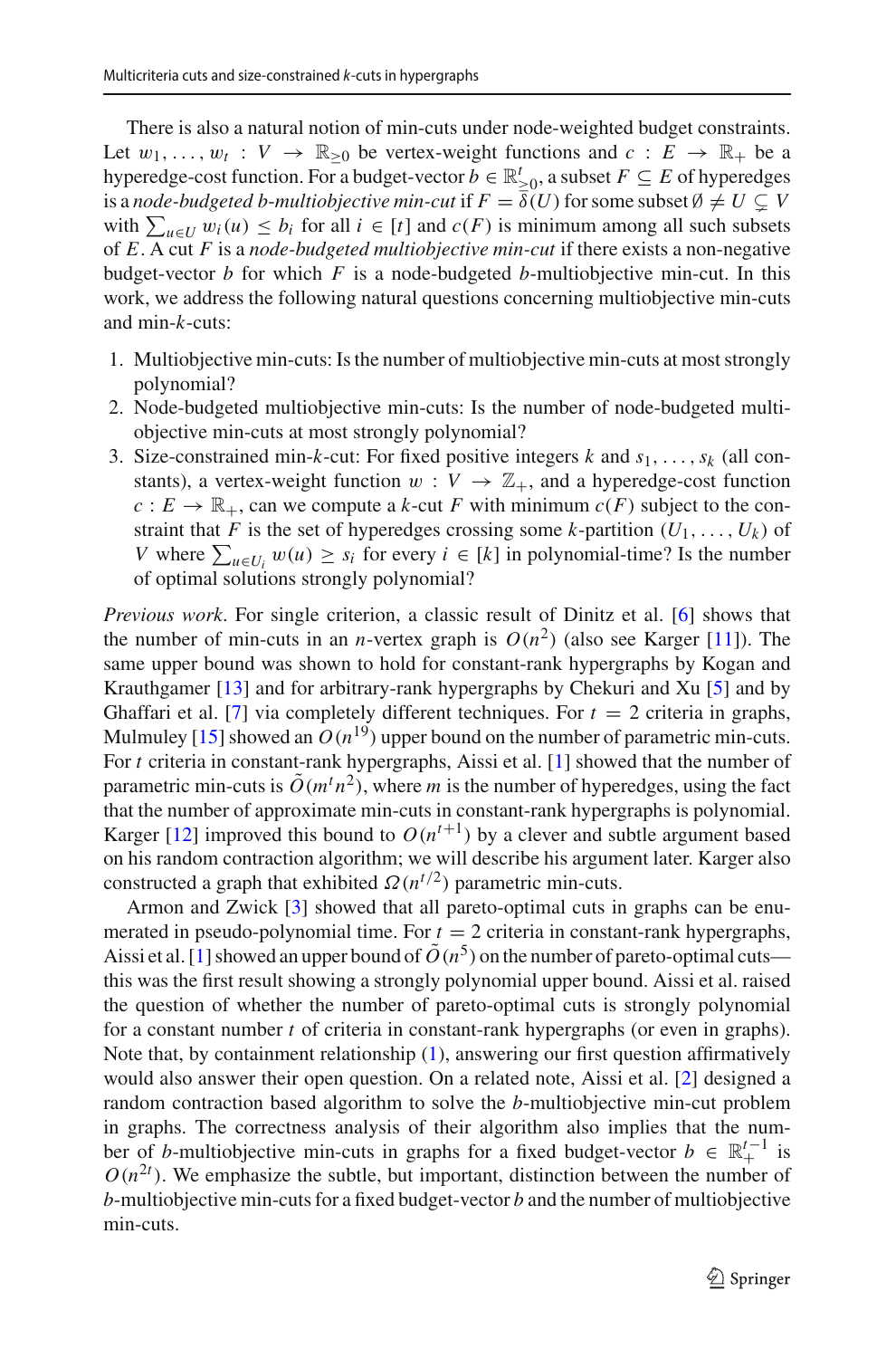Node-budgeted multiobjective min-cut has a rich literature extending nicely to submodular functions. For graphs, Armon and Zwick [\[3\]](#page-42-8) gave a polynomial-time algorithm to find a minimum valued cut with at most *b* vertices in the smaller side. Goemans and Soto [\[8](#page-42-10)] addressed the more general problem of minimizing a symmetric submodular function  $f: 2^V \to \mathbb{R}$  over a downward-closed family  $\mathscr{I}$ . Recall that the hypergraph cut function is symmetric submodular and the family of vertex subsets satisfying node-weighted budget constraints is in fact downward-closed. Goemans and Soto extended Queyranne's submodular minimization algorithm to enumerate all the  $O(n)$  minimal minimizers in  $\mathscr I$  using  $O(n^3)$  oracle calls to the function f and the family  $\mathscr I$ . Their result implies that the number of minimal minimizers is  $O(n)$ , but it is straightforward to see that the total number of minimizers could be exponential. For the special case of node-budgeted multiobjective min-cuts in graphs, Aissi et al. [\[2\]](#page-42-9) gave a faster algorithm than that of Goemans and Soto—their algorithm is based on random contraction, runs in  $\tilde{O}(n^2)$ -time, and shows that the number node-budgeted *b*-multiobjective min-cuts in graphs for a fixed budget-vector  $b \in \mathbb{R}_{\geq 0}^t$  is  $O(n^2)$ .

For size-constrained min-*k*-cut, if we allow arbitrary sizes (i.e., arbitrary lower bounds), then the problem becomes NP-hard even for  $k = 2$  as it captures the wellstudied min-bisection problem in graphs. If we consider constant sizes but arbitrary *k*, then the problem is again NP-hard in graphs [\[9\]](#page-42-11). So, our focus is on constant *k* and constant sizes. Guinez and Queyranne [\[10](#page-42-12)] raised size-constrained min-*k*-cut with unit vertex-weights as a sub-problem towards resolving the complexity of the submodular *k*-partitioning problem. In submodular *k*-partitioning, we are given a submodular function  $f: 2^V \to \mathbb{R}$  (by value oracle) and a fixed constant integer *k* (e.g.,  $k = 2, 3, 4, 5, \ldots$ ) and the goal is to find a *k*-partition  $(U_1, \ldots, U_k)$  of the ground set *V* so as to minimize  $\sum_{i=1}^{k} f(U_i)$ . The complexity of even special cases of this problem are open: e.g., if the submodular function  $f$  is the cut function of a given hypergraph, then its complexity is unknown.<sup>1</sup> Guinez and Queyranne showed surprisingly strong non-crossing properties between optimum solutions to size-constrained (*k* − 1)-partitioning (constant size lower bounds on the parts) and optimum solutions to *k*-partitioning. This motivated them to study the size-constrained min-*k*-cut problem in hypergraphs for unit vertex-weights as a special case. They showed that size-constrained min-*k*-cut for unit vertex-weights is solvable in polynomial-time in constant-rank hypergraphs (with exponential run-time dependence on the rank) and mention the open problem of designing an algorithm for it in arbitrary-rank hypergraphs. The size-constrained min-*k*-cut problem for unit sizes (i.e., all size lowerbounds  $s_1, \ldots, s_k$  are equal to one) is known as the hypergraph *k*-cut problem. The hypergraph *k*-cut problem was shown to admit a polynomial-time algorithm only recently [\[4\]](#page-42-13) via a non-uniform random contraction algorithm.

<span id="page-3-0"></span><sup>&</sup>lt;sup>1</sup> We note that if the submodular function  $f$  is the cut function of a given hypergraph, then the submodular *k*-partition problem is not identical to hypergraph *k*-cut as the two objectives are different. However, if the submodular function is the cut function of a given graph, then the submodular *k*-partition problem coincides with the graph *k*-cut problem which is solvable in polynomial-time.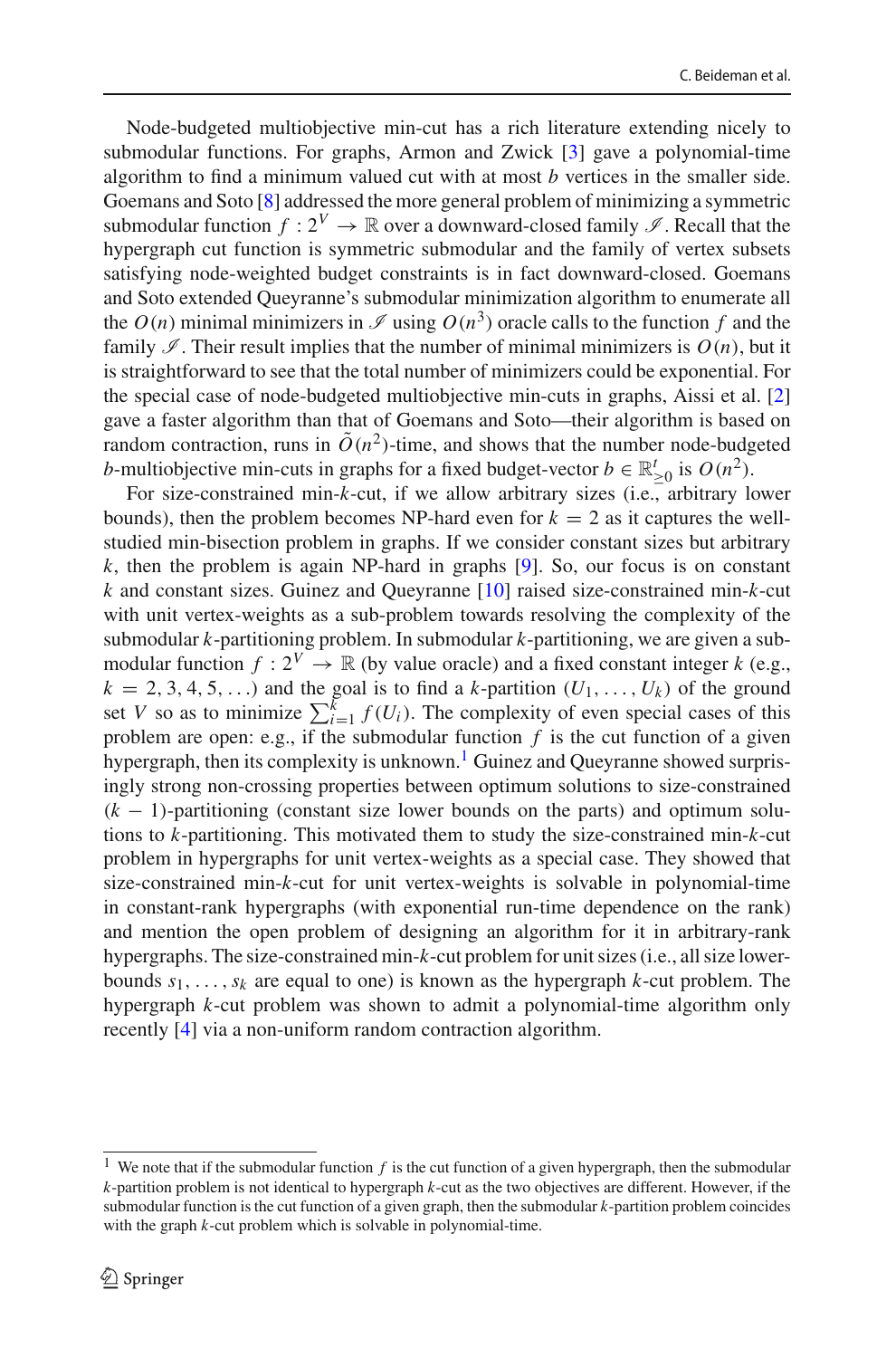## <span id="page-4-0"></span>**1.1 Our contributions**

Our high-level contribution is in showing the versatility of the random contraction technique to address algorithmic and counting problems concerning multiobjective min-cuts and size-constrained min-*k*-cuts in hypergraphs. All of our results build on the random contraction technique with additional insights.

<span id="page-4-1"></span>Our first result is a strongly polynomial upper bound on the number of multiobjective min-cuts in constant-rank hypergraphs.

**Theorem 1.1** *The number of multiobjective min-cuts in an r -rank, n-vertex hypergraph with t hyperedge-cost functions is*  $O(r2^{rt}n^{3t-1})$ *.* 

We emphasize that our upper bound is over all possible non-negative budget-vectors (in contrast to the number of *b*-multiobjective min-cuts for a fixed budget-vector *b*). Theorem [1.1](#page-4-1) and containment relationship [\(1\)](#page-1-0) imply that the number of pareto-optimal cuts in constant-rank hypergraphs is  $O(n^{3t-1})$  and hence, is strongly polynomial for constant number of criteria. This answers the main open question posed by Aissi et al. [\[1\]](#page-42-6). We also design randomized polynomial time algorithms to enumerate all multiobjective min-cuts and all pareto-optimal cuts in constant-rank hypergraphs (see Sect. [2.3\)](#page-17-0). Independent of our work, Rico Zenklusen has also shown Theorem [1.1](#page-4-1) using a different approach. We learned after the conference submission of this work that his approach also leads to *deterministic* polynomial time algorithms to enumerate all multiobjective min-cuts and all pareto-optimal cuts in constant-rank hypergraphs. We will outline his proof approach in the technical section.

Given the upper bound in Theorem [1.1,](#page-4-1) a discussion on the lower bound is in order. We recall that Karger [\[12](#page-42-7)] constructed a graph with *t* edge-cost functions that exhibited  $\Omega(n^{t/2})$  parametric min-cuts. This is also a lower bound on the number of pareto-optimal cuts and multiobjective min-cuts by [\(1\)](#page-1-0). We improve this lower bound for pareto-optimal cuts by constructing a graph with *t* edge-cost functions that exhibits  $\Omega(n^t)$  pareto-optimal cuts (see Sect. [2.4\)](#page-18-0). Our instance also exhibits the same lower bound on the number of *b*-multiobjective min-cuts for a fixed budget-vector *b*.

<span id="page-4-2"></span>Our next result is an upper bound on the number of node-budgeted multiobjective min-cuts and node-budgeted *b*-multiobjective min-cuts.

**Theorem 1.2** 1. *The number of node-budgeted multiobjective min-cuts in an r -rank, n*-vertex hypergraph with t vertex-weight functions is  $O(r2^r n^{t+2})$ .

2. For a fixed budget-vector  $b \in \mathbb{R}^t_{\geq 0}$ , the number of node-budgeted b-multiobjective *min-cuts in an n-vertex hypergraph with t vertex-weight functions is*  $O(n^2)$ *.* 

We draw the reader's attention to the distinction between the two parts in Theorem [1.2.](#page-4-2) The first part implies that the number of node-budgeted multiobjective min-cuts is strongly polynomial in constant-rank hypergraphs for constant number of vertex-weight functions. The second part implies that the number of node-budgeted *b*-multiobjective min-cuts for any fixed budget-vector  $b \in \mathbb{R}^t_{\geq 0}$  is strongly polynomial in arbitrary-rank hypergraphs for any number *t* of vertex-weight functions.

<span id="page-4-3"></span>Our final result shows that the size-constrained min-*k*-cut problem can be solved in polynomial time for constant *k* and constant sizes (in arbitrary-rank hypergraphs).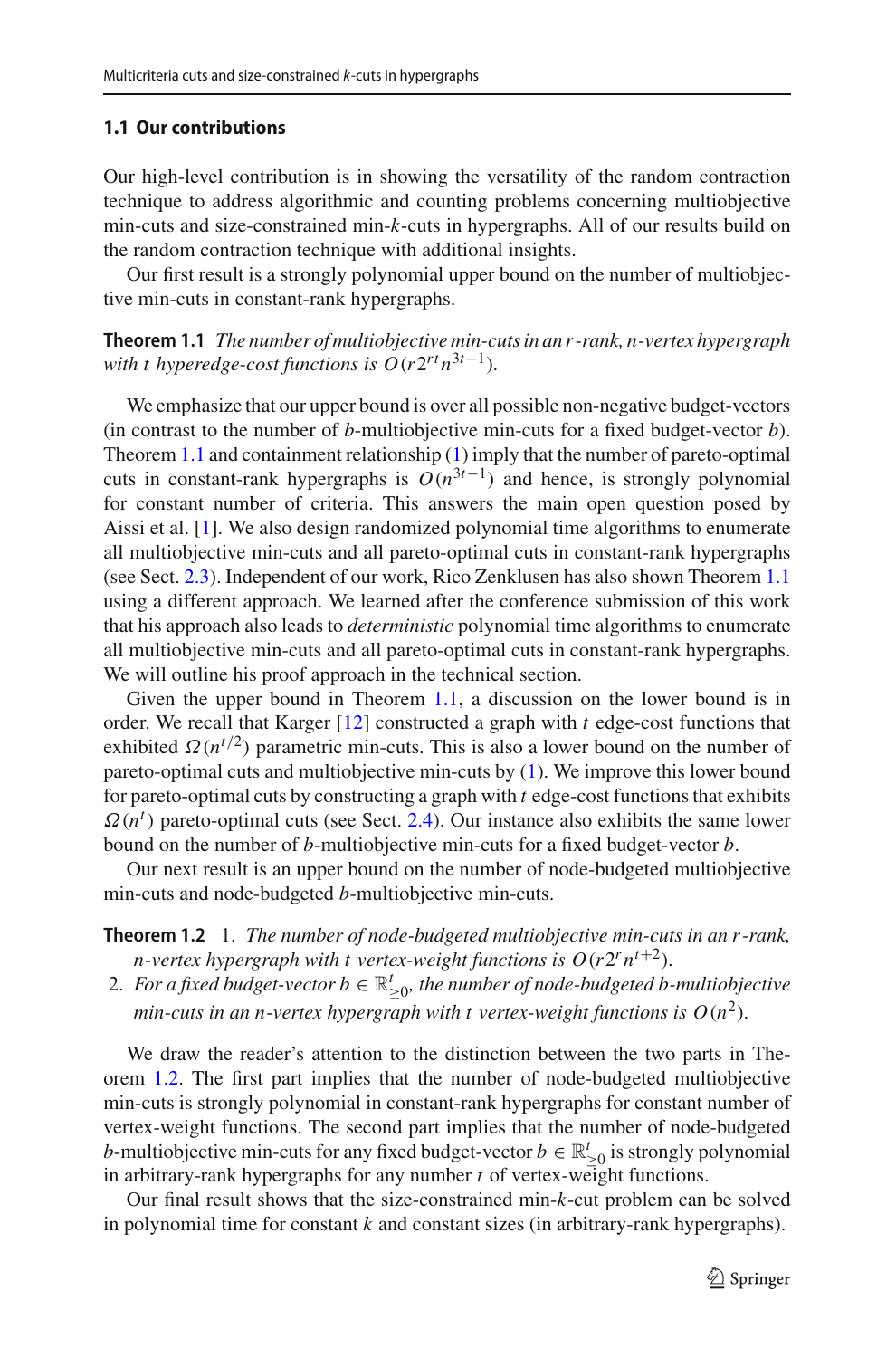**Theorem 1.3** *Let*  $k \ge 2$  *be a fixed positive integer and let*  $1 \le s_1 \le s_2 \le \cdots \le s_k$  *be* fixed positive integers. Let  $G = (V, E)$  be an n-vertex hypergraph with hyperedge*cost function c* :  $E \to \mathbb{R}_+$ *. Then, there exists a polynomial-time algorithm that takes* (*G*, *c*) *as input and returns a fixed* w*-weighted s-size-constrained min-k-cut for any choice of vertex-weight function*  $w: V \to \mathbb{Z}_+$  *with probability* 

$$
\Omega\left(\frac{1}{n^{2\sigma_{k-1}+1}}\right),\,
$$

 $where \sigma_{k-1} := \sum_{i=1}^{k-1} s_i.$ 

Theorem [1.3](#page-4-3) resolves an open problem posed by Guinez and Queyranne [\[10](#page-42-12)]. A structural consequence of Theorem [1.3](#page-4-3) is that the number of size-constrained min-*k*cuts (over all possible node-weight functions  $w: V \to \mathbb{Z}_+$ ) in a given hypergraph is polynomial for constant sizes and constant *k*.

We refer the reader to Table [1](#page-6-0) for a comparison of known results and our contributions.

# **1.2 Technical overview**

As mentioned earlier, all our results build on the random contraction technique introduced by Karger [\[11\]](#page-42-1) to solve the global min-cut problem in graphs. Here, a *uniform* random edge of the graph is contracted in each step until the graph has only two nodes; the set of edges between the two nodes is returned as the cut. Karger showed that this algorithm returns a fixed global min-cut with probability Ω(*n*−2). As a consequence, the number of min-cuts in an *n*-vertex graph is  $O(n^2)$ . The algorithm extends naturally to *r*-rank hypergraphs, however the naive analysis will only show that the algorithm returns a fixed global min-cut with probability  $\Omega(n^{-r})$ . Kogan and Krauthgamer [\[13\]](#page-42-2) introduced an LP-based analysis thereby showing that the algorithm indeed succeeds with probability  $\Omega(2^{-r}n^{-2})$ . As a consequence, the number of global min-cuts in constant-rank hypergraphs is also  $O(n^2)$ .

In a recent work, Karger observed that uniform random contraction can also be used to bound the number of parametric min-cuts in constant-rank hypergraphs.We describe his argument for graphs since two of our theorems build on it. Suppose we fix the multipliers  $\mu_1, \ldots, \mu_t$  in the parametric min-cut problem, then a fixed min  $c_\mu$ -cost cut can be obtained with probability  $\Omega(n^{-2})$  by running the random contraction algorithm with respect to the edge-cost function *c*μ. Karger suggested an alternative viewpoint of the execution of the algorithm for the edge-cost function  $c<sub>μ</sub>$ . For simplicity, we assume parallel edges instead of costs, i.e.,  $c_i(e) \in \{0, 1\}$  for every edge *e* and every criterion  $i \in [t]$ . Let  $E_i$  be the set of edges with non-zero weight in the *i*'th criterion. The execution of the random contraction algorithm wrt  $c<sub>μ</sub>$  can alternatively be specified as follows: a permutation  $\pi_i$  of the edges in  $E_i$  for each  $i \in [t]$  and an *interleaving* indicating at each step whether the algorithm contracts the next edge from  $\pi_1$  or  $\pi_2$  or ... or  $\pi_t$ . Critically, the sequences  $\pi_i$  for every  $i \in [t]$  can be assumed to be uniformly random. Thus, we can move all randomness upfront, namely pick a uniform random permutation  $\pi_i$  for each criterion  $i \in [t]$ . Now, instead of returning one cut, we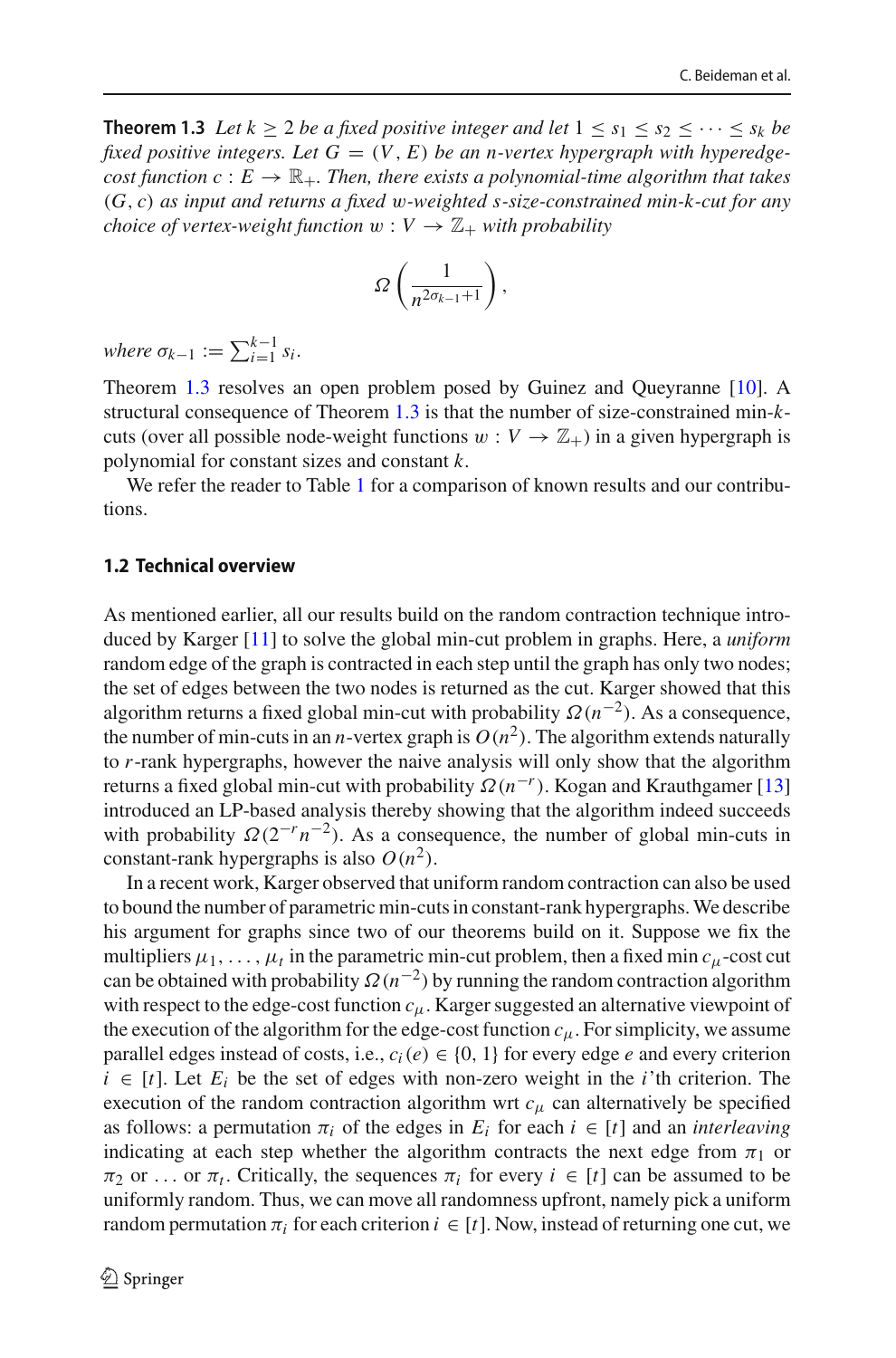<span id="page-6-0"></span>

| of vertices                                                                        |                                             |                                    |                         |
|------------------------------------------------------------------------------------|---------------------------------------------|------------------------------------|-------------------------|
| Problem                                                                            | Graphs                                      | r-Rank hypergraphs                 | Hypergraphs             |
| # of Parametric min-cuts                                                           | $O(n^{t+1})$ [12]<br>$\Omega(n^{t/2})$ [12] | $O(2^r n^{t+1})$ [12]              | Open                    |
| # of Pareto-optimal cuts                                                           | $\tilde{O}(n^5)$ for $t = 2$ [1]            | $O(r2^{rt}n^{3t-1})$ [Theorem 1.1] | Open                    |
|                                                                                    | $O(n^{3t-1})$ [Theorem 1.1]                 |                                    |                         |
|                                                                                    | $\Omega(n^l)$ [Theorem 2.4]                 |                                    |                         |
| # of b-Multiobjective min-cuts                                                     | $O(n^{2t})$ [2]                             | $O(r2^{rt}n^{2t})$ [Theorem 2.1]   | Open                    |
|                                                                                    | $\Omega(n^t)$ [Theorem 2.4]                 |                                    |                         |
| # of Multiobjective min-cuts                                                       | $O(n^{3t-1})$ [Theorem 1.1]                 | $O(r2^{rt}n^{3t-1})$ [Theorem 1.1] | Open                    |
|                                                                                    | $\Omega(n^1)$ [Theorem 2.4]                 |                                    |                         |
| # of Node-budgeted b-multiobjective min-cuts                                       | $O(n^2)$ [2]                                | $O(n^2)$ [Theorem 1.2]             | $O(n^2)$ [Theorem 1.2]  |
| # of Node-budgeted multiobjective min-cuts                                         | $O(n^{t+2})$ [Theorem 1.2]                  | $O(r2^r n^{t+2})$ [Theorem 1.2]    | Open                    |
| Node-weighted s-size-constrained k-cut (const. k and const. $s \in \mathbb{Z}^k$ ) | Poly-time [10]                              | Poly-time [10]                     | Poly-time [Theorem 1.3] |
|                                                                                    |                                             |                                    |                         |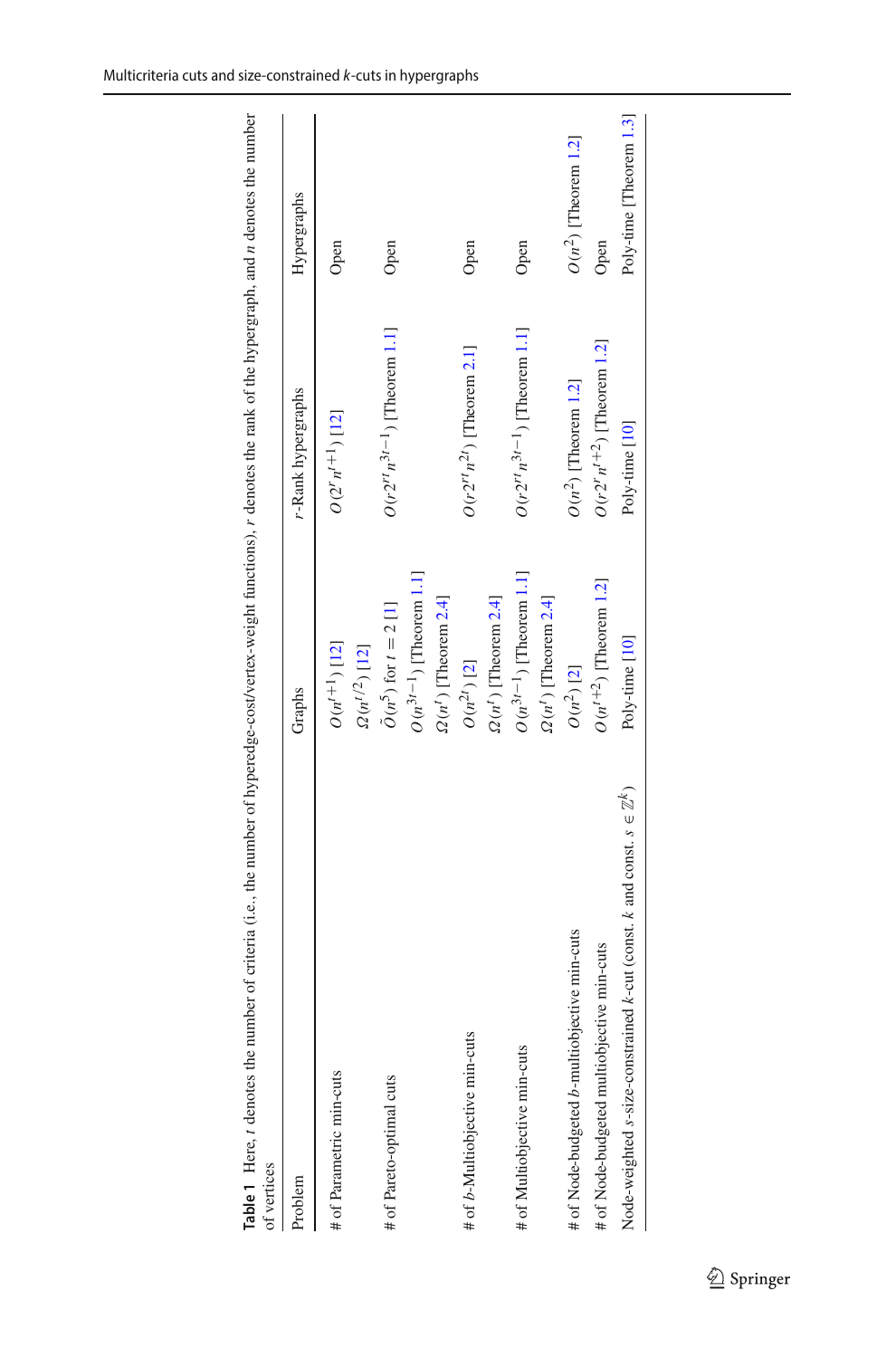return the collection of cuts produced by contracting along all possible interleavings. This modified algorithm no longer depends on the specific multipliers  $\mu_1, \ldots, \mu_t$  and hence, a parametric min-cut for any fixed choice of multipliers  $\mu_1, \ldots, \mu_t$  will be in the output collection with probability at least  $\Omega(n^{-2})$ . It remains to bound the number of interleavings since that determines the number of cuts in the returned collection: the crucial observation here is that the number of interesting interleavings is only *nt*−1. This is because interleaved contractions produce the same final graph as performing a certain number of contractions according to  $\pi_1$  (until the number of vertices is, say,  $n_1$ ), then a certain number of contractions based on  $\pi_2$  (until the number of vertices is, say,  $n_2$ ), and so on. So, the order of contractions becomes irrelevant and only the numbers of vertices  $n_1, \ldots, n_t$  are relevant. Overall, this implies that the number of parametric min-cuts is  $O(n^{t+1})$ . We emphasize that this *interleaving argument* relies crucially on the basic random contraction algorithm picking edges to contract according to a *uniform distribution* (allowing the permutations  $\pi_1, \ldots, \pi_t$  to be uniform random permutations).

Next, we describe our approach underlying the proof of Theorem [1.1,](#page-4-1) but for graphs. In order to bound the number of multiobjective min-cuts through the interleaving argument, we first need a random contraction based algorithm to solve the *b*-multiobjective min-cut problem. Indeed, Aissi et al. [\[2](#page-42-9)] designed a random contraction based algorithm to solve the *b*-multiobjective min-cut problem in graphs. Their algorithm proceeds as follows: For each  $i \in [t-1]$ , let  $U_i$  be the set of vertices *u* ∈ *V* −  $\bigcup_{j=1}^{i-1} U_j$  for which *c<sub>i</sub>*( $\delta(u)$ ) > *b<sub>i</sub>* (known as the set of *i*-infeasible vertices), and let  $U_t := V - \bigcup_{j=1}^{t-1} U_j$ . In each step, they pick  $i \in [t]$  with probability proportional to the number of *i*-infeasible vertices (i.e.,  $|U_i|$ ) and pick a random edge  $e$ among the ones incident to  $U_i$  with probability proportional to  $c_i(e)$ , contract  $e$ , and repeat. Unfortunately, this algorithm does not have the *uniform distribution* that is crucially necessary to apply Karger's interleaving argument. To introduce uniformity to the distribution, we modify this algorithm in two ways:

- 1. At each step we deterministically choose the criterion *i* corresponding to the largest  $U_i$  (as opposed to picking *i* randomly with probability proportional to  $|U_i|$ ).
- 2. Next, we choose a uniform random edge *e* from among all edges in the graph with probability proportional to *ci*(*e*) (as opposed to picking an edge only from among the edges incident to  $U_i$ ). We contract this chosen edge  $e$ .

These two features bring a *uniform distribution* property to the algorithm, which in turn, allows us to apply the interleaving argument. With these two features, we show that the algorithm returns a fixed *b*-multiobjective min-cut for a fixed budget-vector *b* with probability  $\Omega(n^{-2t})$ . Armed with the two features, we move all randomness upfront using the interleaving argument. As a consequence, we obtain that the total number of multiobjective min-cuts (irrespective of the choice of budget-vector *b*) is  $O(n^{3t-1})$ . For constant-rank hypergraphs, we perform an LP-based analysis of our algorithm for *b*-multiobjective min-cut (thus, extending Kogan and Krauthgamer's analysis) to arrive at the same success probability. The interleaving argument for constant-rank hypergraphs proceeds similarly.

We emphasize that the interleaving argument does not extend to arbitrary-rank hypergraphs. This is because the currently known random contraction based algorithms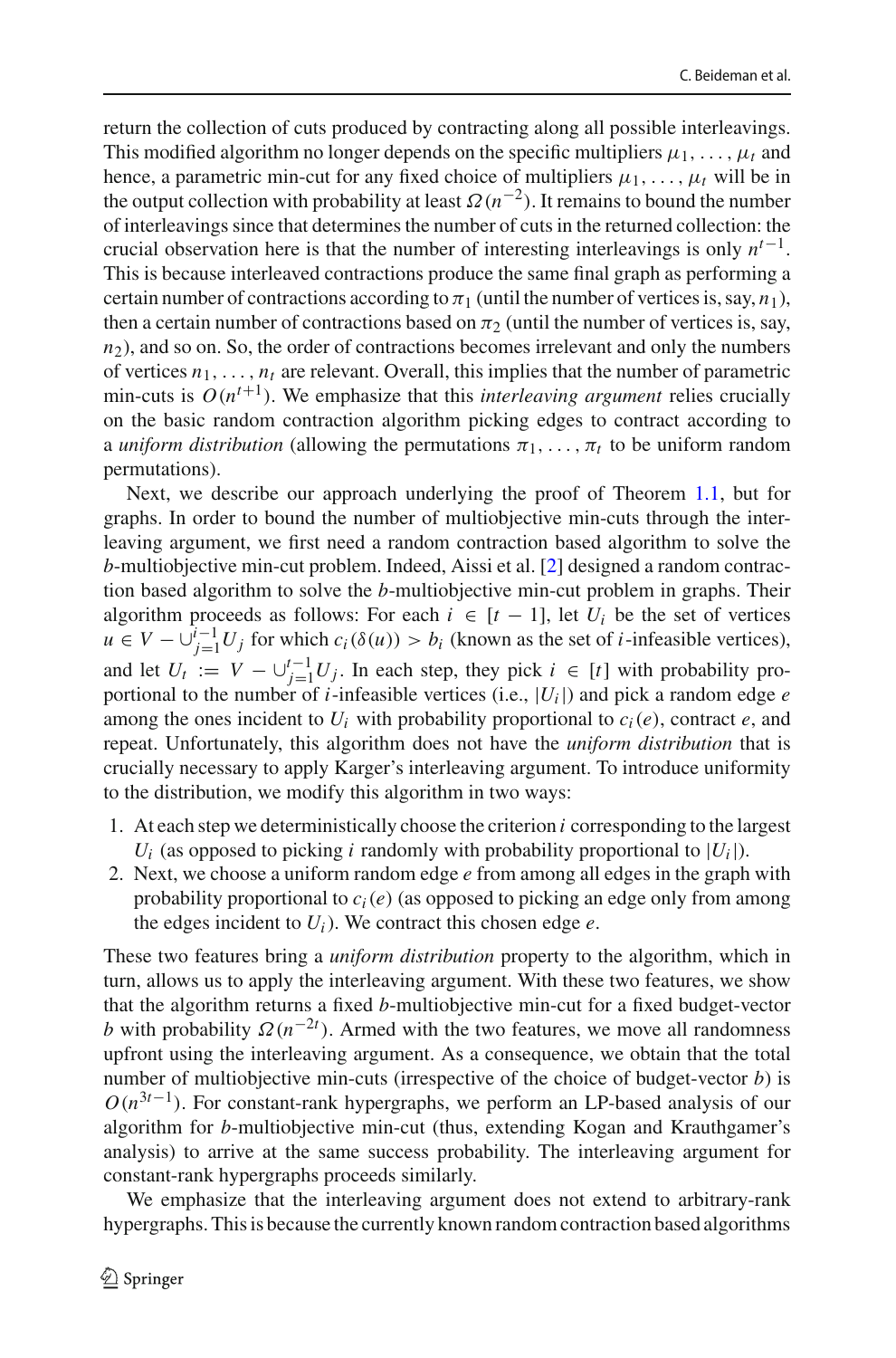for min-cut in arbitrary-rank hypergraphs crucially require non-uniform contractions (the next hyperedge to contract is chosen from a distribution that depends on the current sizes of all hyperedges), so we cannot assume that the permutations  $\pi_1, \pi_2, \ldots, \pi_t$ are uniformly random. Consequently, we do not even know if the number of parametric min-cuts in a hypergraph is at most strongly polynomial. Another interesting open question here is whether the *b*-multiobjective min-cut problem in hypergraphs is solvable in polynomial-time even for  $t = 2$  criteria. We have arrived at hypergraph instances (with large rank) for which Aissi, Mahjoub, and Ravi's approach (as well as our modified approach) will never succeed, even with non-uniform random contractions.

Next, we outline the proof of Theorem [1.2.](#page-4-2) The approach is to again design a random contraction algorithm that returns a fixed node-budgeted *b*-multiobjective min-cut with probability  $\Omega(n^{-2})$  (in both constant-rank and arbitrary-rank hypergraphs). Such an algorithm would imply the second part of the theorem immediately while the first part would follow if we can apply an interleaving-like argument (i.e., the designed algorithm performs uniform random contractions). Our approach is essentially an extension of the approach by Goemans and Soto who suggested contracting the infeasible vertices together (a vertex *u* is infeasible if  $w_i(u) > b_i$  for some  $i \in [t]$ ). Aissi, Mahjoub, and Ravi show that doing this additional step after each random contraction step returns a fixed node-budgeted *b*-multibjective min-cut with probability  $\Omega(n^{-2})$  in graphs. Our main contribution is showing that this additional "contracting" infeasible vertices together" step in conjunction with (1) uniform random contractions for constant-rank hypergraphs and (2) non-uniform random contractions for arbitrary hypergraphs succeeds with the required probability. Next, a naive interleaving-like argument can be applied for constant-rank hypergraphs to conclude that the number of node-budgeted multiobjective min-cuts is  $O(n^{t+3})$ . We improve this to  $O(n^{t+2})$ with a more careful argument.

Finally, we outline our approach for Theorem [1.3.](#page-4-3) Guinez and Queyranne address size-constrained *k*-cut in constant-rank hypergraphs for unit vertex-weights by performing uniform random contractions until the number of nodes in the hypergraph is close to  $\sum_{i=1}^{k} s_i$  at which point they return a uniform random cut. Their success probability has exponential dependence on the rank. The key technical ingredient to bring down the exponential dependence on rank is the use of non-uniform contractions. For the special case of unit sizes and unit vertex-weights (i.e., the hypergraph *k*-cut problem), Chandrasekaran et al. [\[4](#page-42-13)] introduced an explicit non-uniform distribution that leads to a success probability of Ω(*n*−2(*k*−1) ). Our algorithm extends the non-uniform distribution to arbitrary but constant sizes (as opposed to just unit sizes), yet without depending on vertex-weights. Our analysis takes care of the vertex-weight function through weight tracking, i.e., by declaring the weight of a contracted node to be the sum of the weight of the vertices in the hyperedge being contracted. We note that our algorithm's success probability when specialized to the case of unit vertex-weights and unit sizes is weaker than the success probability of the algorithm by Chandrasekaran, Xu, and Yu (by a factor of *n*). We leave it as an open question to improve this. On the other hand, our algorithm has the added advantage that it does not even take the vertex-weight function  $w$  as input and yet succeeds in returning a  $w$ -vertex-weighted *s*-size-constrained *k*-cut for any choice of w with inverse polynomial probability.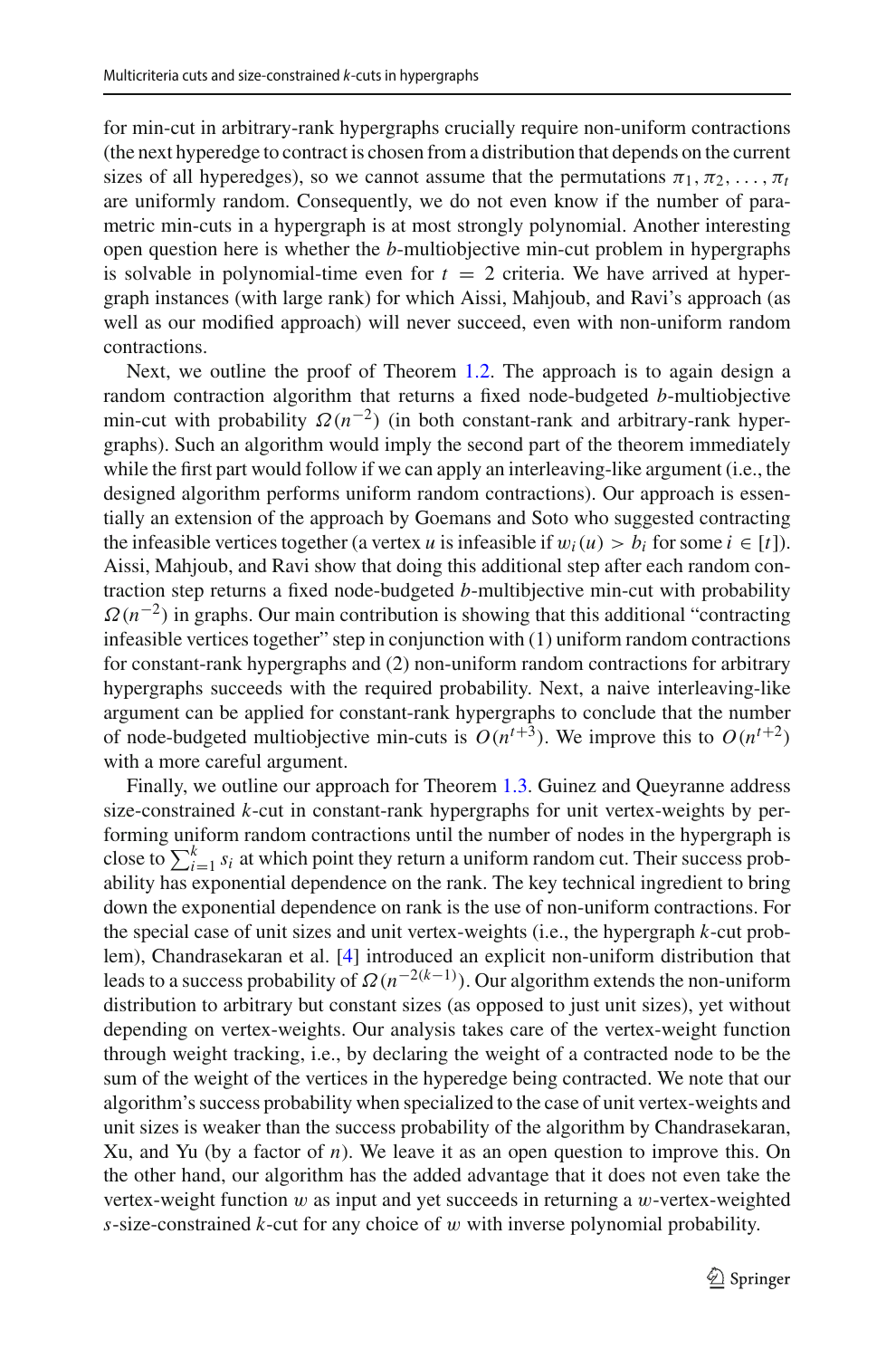*Organization*. In Sect. [2,](#page-9-0) we bound the number of multiobjective min-cuts (and prove Theorem [1.1\)](#page-4-1), give efficient algorithms to enumerate all multiobjective min-cuts and all pareto-optimal cuts, and present lower bounds on the number of pareto-optimal cuts and the number of *b*-multiobjective min-cuts. In Sect. [3,](#page-22-0) we address node-budgeted multiobjective min-cuts and prove Theorem [1.2.](#page-4-2) In Sect. [4,](#page-31-0) we give an algorithm to solve size-constrained min-*k*-cut, thereby proving Theorem [1.3.](#page-4-3)

# **1.3 Preliminaries**

We define the random contraction procedure that is central to all of our algorithms. Let  $G = (V, E)$  be a hypergraph, and let  $U \subseteq V$  be a set of vertices in G. We define *G contract U*, denoted *G*/*U*, to be a hypergraph on the vertex set ( $V\setminus U\cup \{u\}$ , where *u* is a newly introduced vertex. The hyperedges of *G*/*U* are defined as follows. For each hyperedge  $e \in E$  of *G*, such that  $e \nsubseteq U$ ,  $G/U$  has a corresponding hyperedge *e*', where *e*' := *e* if *e* ⊆ *V*\*U* and *e'* := (*e*\*U*) ∪ {*u*} otherwise, and *c<sub>i</sub>*(*e'*) = *c<sub>i</sub>*(*e*) for every  $i \in [t]$ . If w is a vertex-weight function for G, then we will also use w as a vertex-weight function for  $G/U$ . We define the weight of the newly introduced vertex  $u$  as  $w(u) := \sum_{v \in U} w(v)$ .

We will need the following lemma that will be used in the analysis of two of our algorithms. We present its proof in the appendix.

**Lemma 1.1** *Let r*, *y*, *n be positive integers with*  $n \ge \gamma \ge r + 1 > 2$ *. Let*  $f : \mathbb{N} \to \mathbb{R}_+$ *be a positive-valued function defined over the natural numbers. Then, the optimum value of the linear program*  $(L P_1)$  $(L P_1)$  $(L P_1)$  *defined below is*  $\min_{2 \leq j \leq r} (1 - \frac{j}{\gamma - r + j}) f(n - j + 1)$ *.* 

minimize  
<sub>x<sub>2</sub>,...,x<sub>r</sub>,y<sub>2</sub>,...,y<sub>r</sub></sub> 
$$
\sum_{j=2}^{r} (x_j - y_j) f(n - j + 1)
$$
 (LP<sub>1</sub>)

*subject to*  $0 \leq y_i \leq x_i$ 

<span id="page-9-3"></span><span id="page-9-2"></span><span id="page-9-1"></span>
$$
\forall j \in \{2, \ldots, r\} \tag{2}
$$

$$
\sum_{j=2}^{r} x_j = 1
$$
 (3)

$$
\gamma \sum_{j=2}^{r} y_j \le \sum_{j=2}^{r} j \cdot x_j \tag{4}
$$

## <span id="page-9-0"></span>**2 Multiobjective min-cuts and pareto-optimal cuts**

In this section, we give upper and lower bounds on the number of multiobjective mincuts and pareto-optimal cuts and prove Theorem [1.1](#page-4-1) (see Definitions [1.3](#page-1-1) and [1.2\)](#page-1-2).

Let  $G = (V, E)$  be an *r*-rank hypergraph and let  $c_1, \ldots, c_t : E \to \mathbb{R}_{\geq 0}$  be cost functions on the hyperedges of *G* such that the hypergraph induced by hyperedges of positive  $c_t$  cost is connected. We note that the assumption that the hypergraph induced by hyperedges of positive  $c_t$  cost is connected is required to say that the number of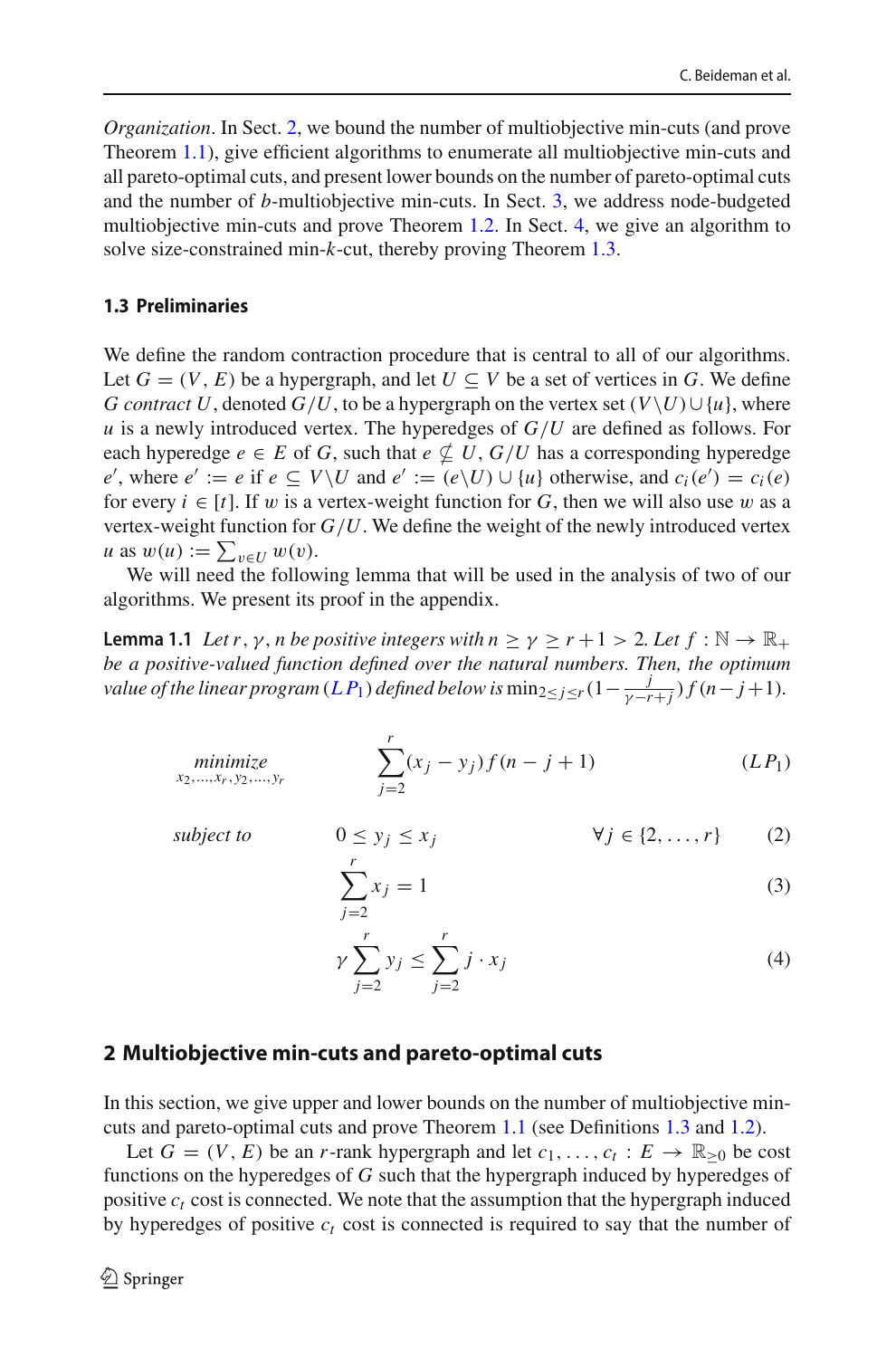*b*-multiobjective min-cuts in *G* is polynomial, since a complete graph where every edge has zero  $c_t$  cost will have exponentially many *b*-multiobjective min-cuts for sufficiently large *b*.

We begin with a randomized algorithm for the *b*-multiobjective min-cut problem in Sect. [2.1.](#page-10-1) We take an alternative viewpoint of this randomized algorithm in Sect. [2.2](#page-15-0) to prove Theorem [1.1.](#page-4-1) Since all pareto-optimal cuts are multiobjective min-cuts, Theorem [1.1](#page-4-1) also implies that the number of pareto-optimal cuts in an *r*-rank *n*-vertex hypergraph *G* with *t* hyperedge-cost functions is  $O(r2^{rt}n^{3t-1})$ . In Sect. [2.3,](#page-17-0) we give randomized polynomial-time algorithms to enumerate all pareto-optimal cuts and all multiobjective min-cuts. In Sect. [2.4,](#page-18-0) we show a lower bound of  $\Omega(n^t)$  on the number of pareto-optimal cuts and on the number of *b*-multiobjective min-cuts.

## <span id="page-10-1"></span>**2.1 Finding** *b***-multiobjective min-cuts**

In this section, we design a randomized algorithm for the *b*-multiobjective min-cut problem, which is formally defined below.

*b*- MULTIOBJECTIVE MIN- CUT Given: A hypergraph  $G = (V, E)$  with hyperedge-cost functions  $c_1$ ,  $\ldots$ ,  $c_t : E \to \mathbb{R}_{\geq 0}$ , such that the hypergraph induced by hyperedges of positive  $c_t$  cost is connected, and a budget-vector  $b \in \mathbb{R}^{t-1}_{\geq 0}$ . Goal: A *b*-multiobjective min-cut.

We use Algorithm [1.](#page-10-2) We summarize its correctness and run-time guarantees in Theorem [2.1.](#page-10-0)

 $b$ - MULTIOBJECTIVE- MIN- CUT $(G, r, t, c, b)$ : **Input:** An *r*-rank hypergraph  $G = (V, E)$ , hyperedge-cost functions  $c_1, \ldots, c_t : E \to \mathbb{R}_{\geq 0}$  and a budget-vector  $b \in \mathbb{R}_{\geq 0}^{t-1}$ . If  $|V| \leq rt$ :  $X \leftarrow$  a random subset of *V* return  $\delta(X)$ For  $i = 1, ..., t - 1$ :  $U_i \leftarrow \{v \in V \setminus (\bigcup_{j=1}^{i-1} U_j) : c_i(\delta(v)) > b_i\}$  $U_t \leftarrow V \setminus \bigcup_{j=1}^{t-1} U_j$ *i* ← arg max<sub>*j*∈[*t*]</sub>  $|U_j|$ *e*  $\leftarrow$  a random hyperedge chosen according to Pr[ $e = e'$ ] =  $\frac{c_i(e')}{c_i(E)}$  $G' \leftarrow G/e$ Return  $b$ - MULTIOBJECTIVE- MIN-  $CUT(G', r, t, c, b)$ 

<span id="page-10-2"></span><span id="page-10-0"></span>**Algorithm 1** *b*-MULTIOBJECTIVE MIN- CUT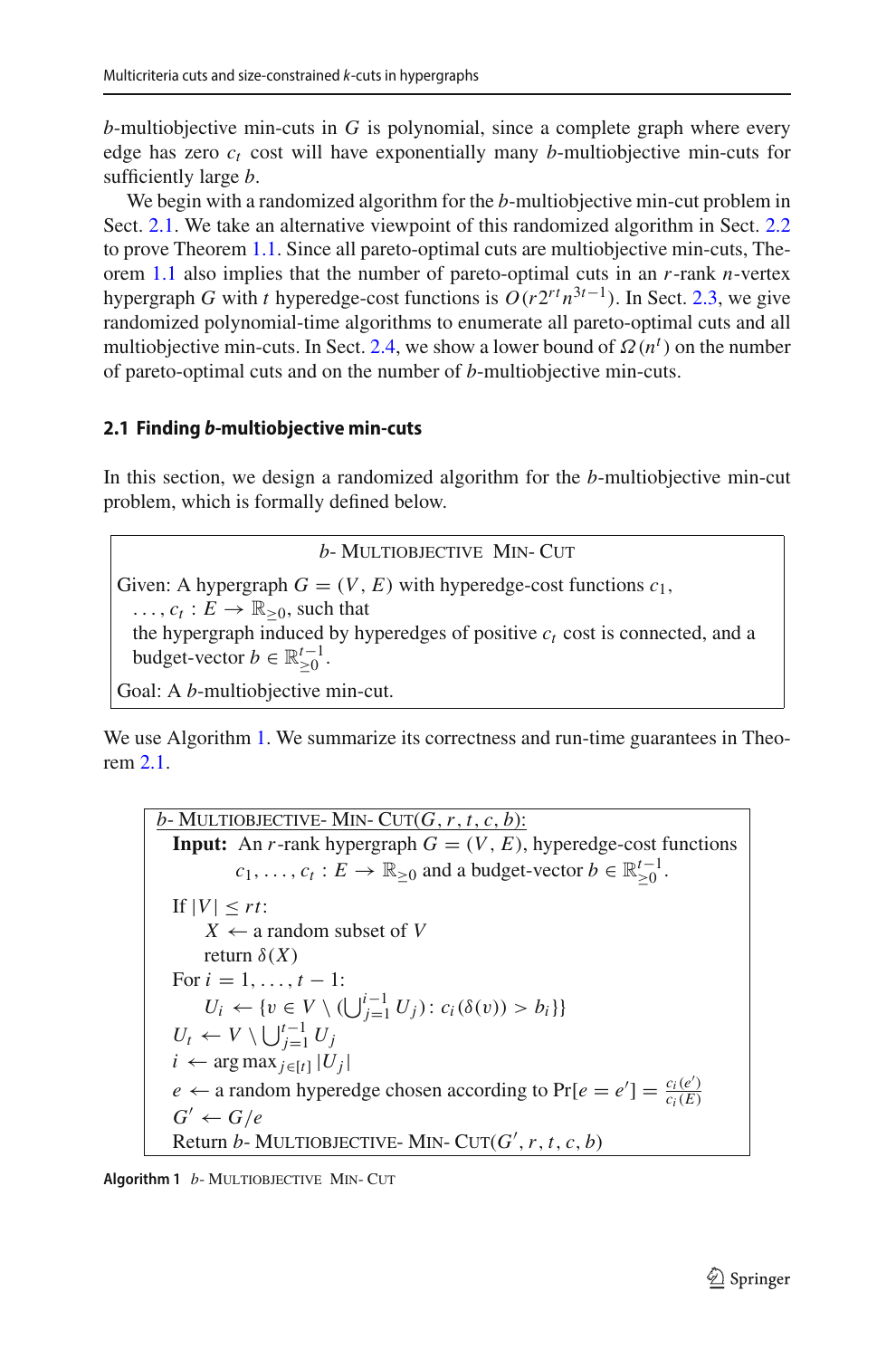**Theorem 2.1** *Let*  $G = (V, E)$  *be an r-rank n-vertex hypergraph with hyperedge-cost functions*  $c_1, \ldots, c_t : E \to \mathbb{R}_{\geq 0}$ *, such that the hypergraph induced by hyperedges of positive c<sub>t</sub> cost is connected, and let*  $b \in \mathbb{R}_{\geq 0}^{t-1}$  *be a budget-vector. Let* F *be an*<br>zetting the multi-kinetic view and Them Alexander L with and akility of *arbitrary b-multiobjective min-cut. Then, Algorithm [1](#page-10-2) outputs F with probability at least Qn, where*

$$
Q_n := \begin{cases} \frac{1}{2^{rt}} & \text{if } n \le rt, \text{ and} \\ \frac{2t+1}{2^{rt}(rt+1)} {n-t(r-2) \choose 2t}^{-1} & \text{if } n > rt. \end{cases}
$$

*Moreover, the algorithm can be implemented to run in polynomial time.*

*Proof* We note that the sets  $U_i$  can be computed in polynomial time, and the algorithm recomputes them at most *n* times. Random contraction can also be implemented in polynomial time, and therefore the overall run-time of the algorithm is polynomial. We also note that whenever we contract a hyperedge,  $c_i(E) > 0$ . This is because, if  $i < t$ , then in order for  $U_i$  to be the largest of  $U_1, \ldots, U_t$ , some vertex v must have  $c_i(\delta(v)) > b_i \ge 0$ , and if  $i = t$ , then  $c_t(E) > 0$  since the hypergraph induced by hyperedges of positive  $c_t$  cost is connected.

We now bound the correctness probability by induction on *n*. For the base case, we consider  $n \leq rt$ . In this case, the algorithm returns  $\delta(X)$  for a random  $X \subseteq V$ . There are  $2^n$  possible values for *X*, and  $F = \delta(X)$  for at least one of them. Thus, the probability that the algorithm returns *F* is at least  $\frac{1}{2^n} \geq \frac{1}{2^{r}t} = Q_n$ .

Next, we prove the induction step. Let  $n > rt$  and assume that the theorem holds for all hypergraphs with at most  $n - 1$  vertices and rank at most  $r$ . We will need the following claim.

<span id="page-11-0"></span>**Cliam 2.1** *The algorithm outputs F with probability at least the optimum value of the following linear program.*

<span id="page-11-1"></span>minimize  
\n*x*<sub>2</sub>,...,*x*<sub>r</sub>,*y*<sub>2</sub>,...,*y*<sub>r</sub>  
\nsubject to  
\n
$$
0 \le y_j \le x_j \forall j \in \{2,...,r\}
$$
\n
$$
\sum_{j=2}^r x_j = 1
$$
\n
$$
|U_i| \sum_{j=2}^r y_j \le \sum_{j=2}^r j \cdot x_j
$$
\n(LP2)

*Proof* Since  $n > rt$ , when the algorithm is executed on *G* it will contract a randomly chosen hyperedge and recurse. Let *e'* be the random hyperedge chosen by the algorithm. If  $e' \notin F$ , then *F* will still be a *b*-multiobjective min-cut in  $G/e'$ . We observe that *G*/*e'* is a hypergraph with  $n - |e'| + 1$  vertices and the rank of *G*/*e'* is at most the rank of *G*. Therefore, if  $e' \notin F$ , then the algorithm will output *F* with probability at least  $Q_{n-|e'|+1}$ .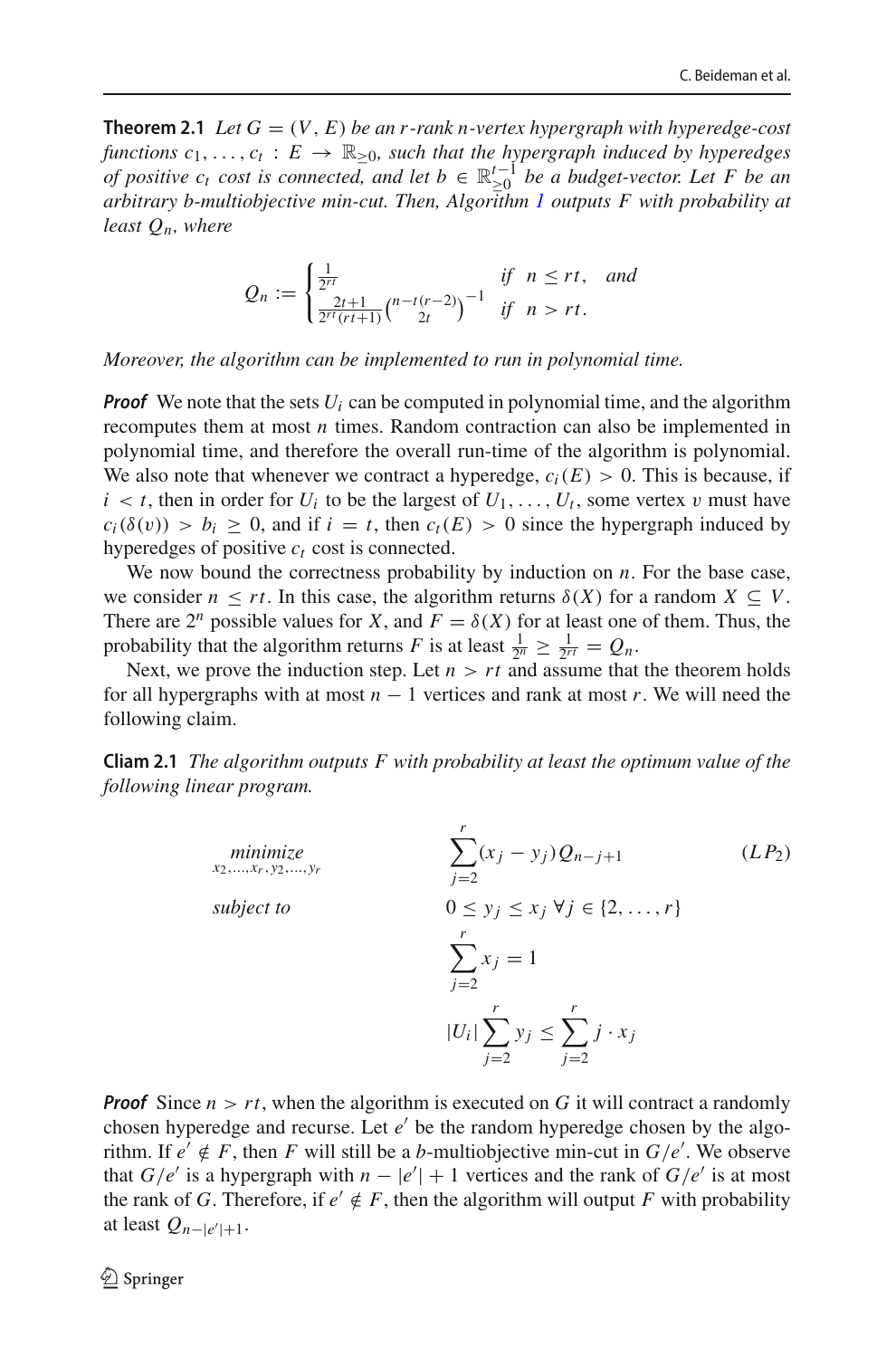Let  $i \in [t]$  be the index of the cost function chosen by the algorithm. Let

$$
E_j := \{e \in E : |e| = j\},
$$
  
\n
$$
x_j := \Pr[e' \in E_j] = \frac{c_i(E_j)}{c_i(E)}, \text{ and}
$$
  
\n
$$
y_j := \Pr[e' \in E_j \cap F] = \frac{c_i(E_j \cap F)}{c_i(E)}.
$$

As we noted above,  $c_i(E) > 0$  always, so these values are well-defined. We note that  $E_j$  is the set of hyperedges of size  $j$ ,  $x_j$  is the probability of picking a hyperedge of size *j* to contract, and  $y_i$  is the probability of picking a hyperedge of size *j* from *F* to contract. We know that

<span id="page-12-1"></span>Pr[Algorithm returns the cut 
$$
F
$$
]  $\geq \sum_{j=2}^{r} (x_j - y_j) Q_{n-j+1}.$  (5)

The values of  $x_j$  and  $y_j$  will depend on the structure of G. However we can deduce some relationships between them. Since  $0 \le c_i(E_i \cap F) \le c_i(E_j)$  for every  $j \in$  $\{2,\ldots,r\}$ , we know that

$$
0 \le y_j \le x_j \text{ for every } j \in \{2, \dots, r\}. \tag{6}
$$

Moreover,  $x_i$  is the probability of picking a hyperedge of size  $j$ . Hence,

<span id="page-12-3"></span><span id="page-12-2"></span><span id="page-12-0"></span>
$$
\sum_{j=2}^{r} x_j = 1.
$$
 (7)

Next, we show that for every  $i \in [t]$  and every  $v \in U_i$ , we have

$$
c_i(F) \leq c_i(\delta(v)).\tag{8}
$$

If  $i < t$ , then  $c_i(F) \le b_i < c_i(\delta(v))$  for every  $v \in U_i$ . Let  $i = t$ . We recall that *F* is a *b*-multiobjective min-cut. Since every cut induced by a single vertex in  $U_t$  satisfies all of the budgets, no such cut can have a better  $c_t$ -cost than  $F$ , so  $c_t(F) \leq c_t(\delta(v))$ for every  $v \in U_t$ .

From inequality [\(8\)](#page-12-0), we conclude that

$$
c_i(F) \le \frac{\sum_{v \in U_i} c_i(\delta(v))}{|U_i|} \le \frac{\sum_{v \in V} c_i(\delta(v))}{|U_i|} = \frac{\sum_{e \in E} |e| c_i(e)}{|U_i|} = \frac{\sum_{j=2}^r j \cdot c_i(E_j)}{|U_i|}.
$$

Therefore

$$
\sum_{j=2}^{r} y_j = \Pr[e' \in F] = \frac{c_i(F)}{c_i(E)} \le \frac{1}{|U_i|} \sum_{j=2}^{r} j \cdot x_j.
$$

 $\mathcal{D}$  Springer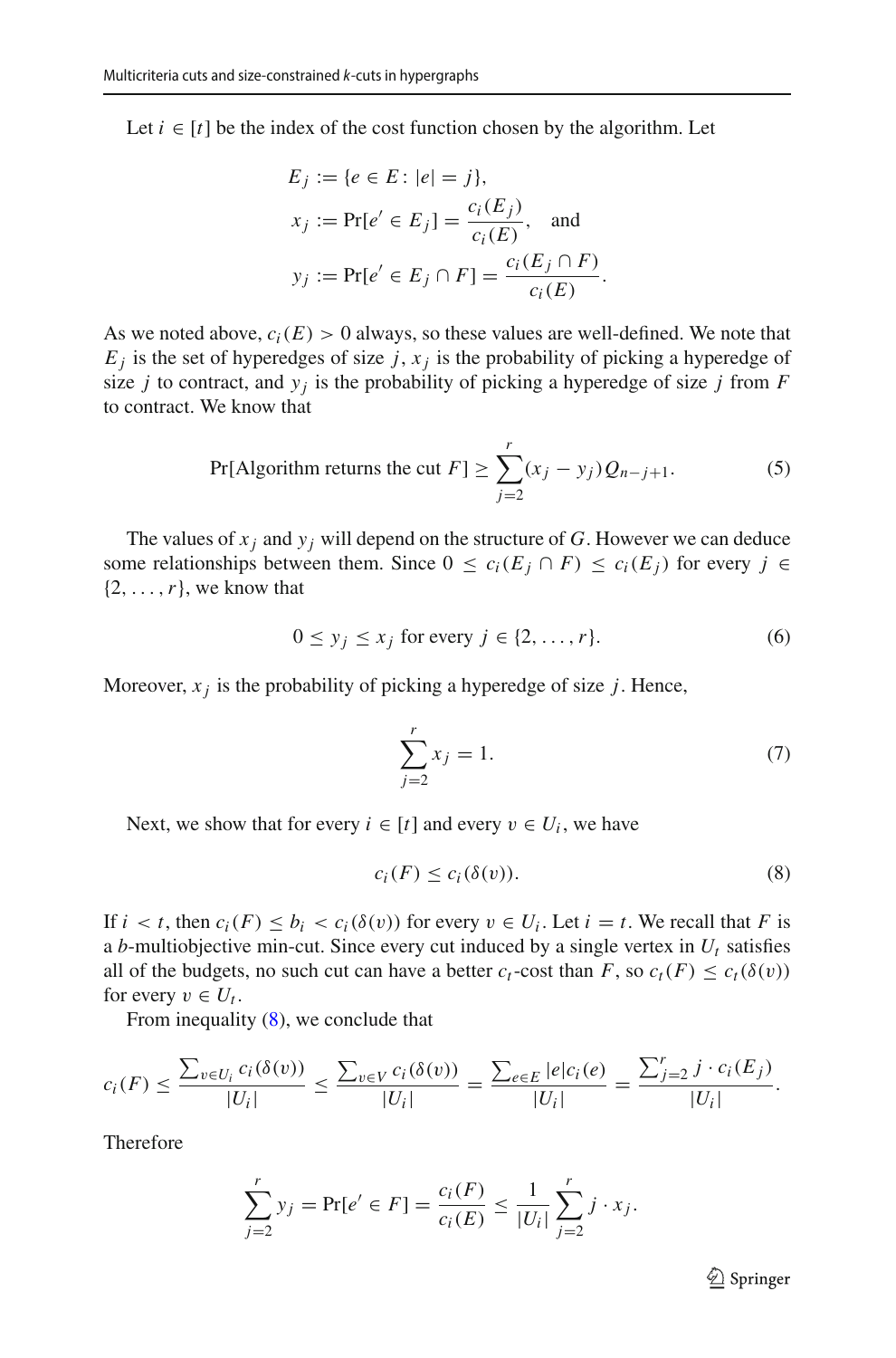Thus, we have that

<span id="page-13-0"></span>
$$
|U_i| \sum_{j=2}^r y_j \le \sum_{j=2}^r j \cdot x_j.
$$
 (9)

The minimum value of our lower bound in Eq. [\(5\)](#page-12-1) over all choices of  $x_i$  and  $y_i$ that satisfy inequalities  $(6)$ ,  $(7)$ , and  $(9)$  is a lower bound on the probability that the algorithm outputs *F*.

Let  $U_i$  be the largest among the sets  $U_1, \ldots, U_t$  that the algorithm generates when executed on input  $(G, r, t, c, b)$ . Claim [2.1](#page-11-0) tells us that the algorithm outputs *F* with probability at least the optimum value of the linear program  $(LP_2)$  from the claim.

The linear program  $(LP_2)$  is exactly the linear program  $(LP_1)$  from Lemma [1.1](#page-9-2) with  $\gamma = |U_i|$  and  $f(n) := Q_n$ . To apply Lemma [1.1,](#page-9-2) we just need to show that  $n \geq |U_i| \geq r + 1$ . We recall that  $U_i$  is the largest of the *t* sets that the algorithm constructs. Each of these sets is a subset of *V*, so we can conclude that  $|U_i| \leq |V| = n$ . We also know from the construction of the sets  $U_1, \ldots, U_t$  that they partition *V*. This means that  $\sum_{j=1}^{t} |U_j| = n$ . Since  $U_i$  is the largest of the sets, we must have  $|U_i| \geq \frac{n}{t}$ . Since  $n > rt$ , this means  $|U_i| \geq \frac{rt+1}{t} > r$ . Thus  $|U_i| > r$ , and since *r* and  $|U_i|$  are integers, we conclude that  $|U_i| \ge r + 1$ . Therefore, we can apply Lemma [1.1](#page-9-2) with  $\gamma = |U_i|$  to conclude that

Pr[Algorithm returns the cut 
$$
F
$$
]  $\geq \min_{2 \leq j \leq r} \left(1 - \frac{j}{|U_i| - r + j}\right) Q_{n-j+1}.$ 

The following claim completes the proof of the theorem.

**Cliam 2.2** *For every*  $j \in \{2, \ldots, r\}$ *, we have* 

$$
\left(1-\frac{j}{|U_i|-r+j}\right)Q_{n-j+1}\geq Q_n
$$

*Proof* Let *j* ∈ {2, ..., *r*}. The given inequality is equivalent to  $\frac{Q_{n-j+1}}{Q_n} \geq \frac{|U_i|-r+j}{|U_i|-r}$ . Since *U<sub>i</sub>* is the largest among *U*<sub>1</sub>, ..., *U<sub>t</sub>* which together partition *V*, we have  $|U_i| \geq \frac{n}{i}$ . Consequently,  $\frac{|U_i| - r + j}{|U_i| - r} = 1 + \frac{j}{|U_i| - r} \le 1 + \frac{jt}{n - rt}$ . Therefore, it suffices to prove that  $\frac{Q_{n-j+1}}{Q_n} \geq 1 + \frac{jt}{n-tr}$ . We case on the value of  $n-j+1$ .

*Case 1*: Suppose that  $n - j + 1 > rt$ . Then, we have

<span id="page-13-1"></span>
$$
\frac{Q_{n-j+1}}{Q_n} = \frac{\binom{n-t(r-2)}{2t}}{\binom{n-j+1-t(r-2)}{2t}} = \prod_{\ell=0}^{2t-1} \frac{n-t(r-2)-\ell}{n-j+1-t(r-2)-\ell}.\tag{10}
$$

We consider two sub-cases based on the value of *j*.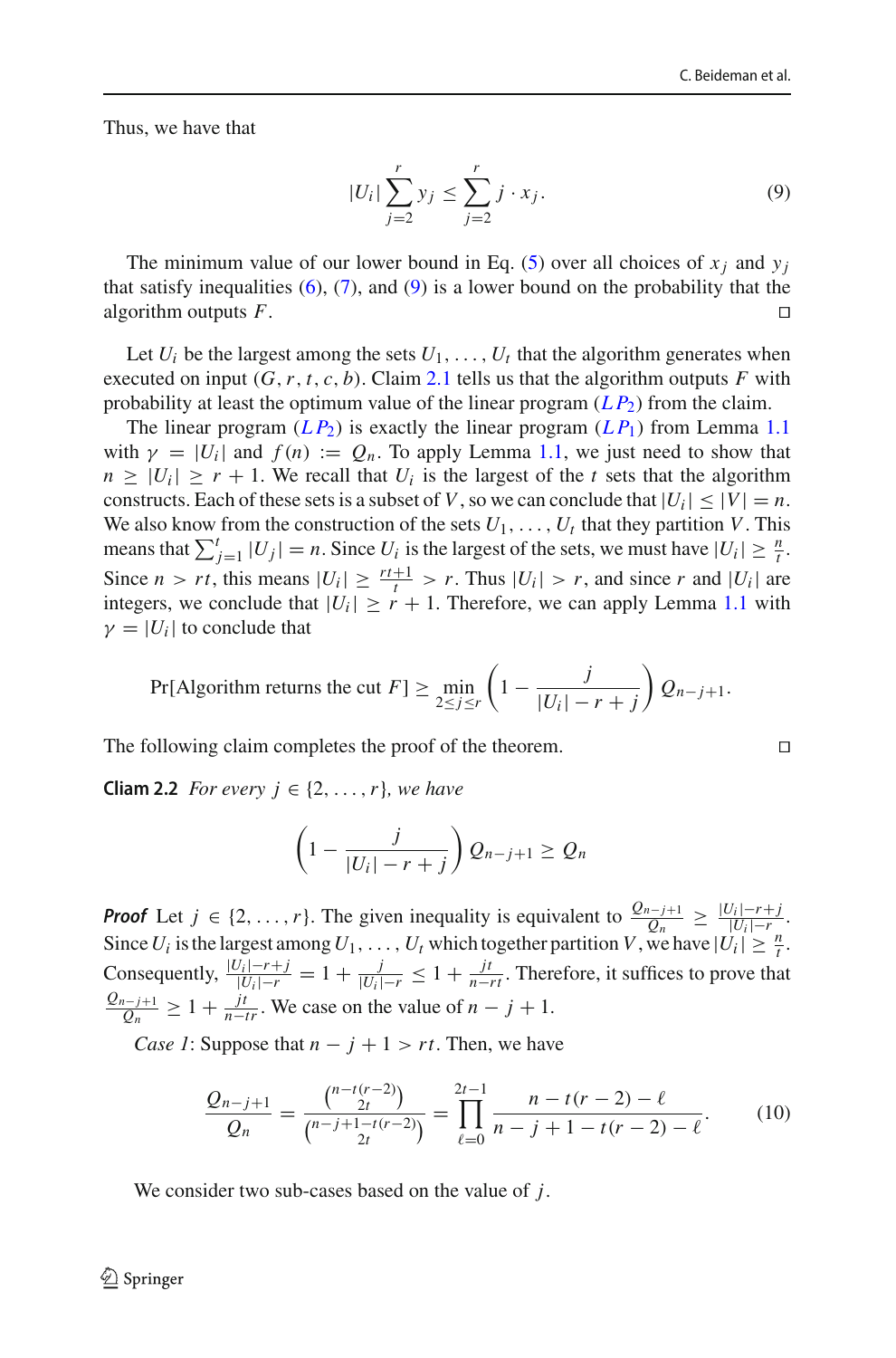*Case 1.a*: Suppose that  $j > 2t$ . Then, we observe that

$$
\prod_{\ell=0}^{2t-1} \frac{n - t(r-2) - \ell}{n - j + 1 - t(r-2) - \ell} \ge \left(\frac{n - t(r-2)}{n - j + 1 - t(r-2)}\right)^{2t}
$$

$$
= \left(1 + \frac{j - 1}{n - j + 1 - t(r-2)}\right)^{2t}
$$

$$
\ge 1 + \frac{2t(j - 1)}{n - j + 1 - t(r-2)}
$$

$$
\ge 1 + \frac{jt + (j - 2)t}{n - rt}
$$

$$
\ge 1 + \frac{jt}{n - rt}.
$$

We use  $j > 2t$  in the second to last inequality and  $j \ge 2$  in the final inequality. *Case 1.b*: Suppose that  $j \leq 2t$ . Then we can cancel additional terms from the right hand side of Eq.  $(10)$  to obtain that

$$
\prod_{\ell=0}^{2t-1} \frac{n - t(r-2) - \ell}{n - j + 1 - t(r-2) - \ell} = \prod_{\ell=0}^{j-2} \frac{n - t(r-2) - \ell}{n - tr - \ell}
$$

$$
\geq \left(\frac{n - t(r-2)}{n - tr}\right)^{j-1}
$$

$$
= \left(1 + \frac{2t}{n - rt}\right)^{j-1}
$$

$$
\geq 1 + \frac{2t(j-1)}{n - rt}
$$

$$
\geq 1 + \frac{jt}{n - rt}.
$$

Thus, in either subcase, our desired inequality holds.

*Case 2*: Suppose that  $n - j + 1 \le rt$ . Now the expression for  $Q_{n-j+1}$  is different. Since we still know that  $n \geq rt + 1$  and  $j \leq r$ , we conclude that

$$
\frac{Q_{n-j+1}}{Q_n} = \frac{(rt+1)\binom{n-t(r-2)}{2t}}{2t+1}
$$
\n
$$
\geq \frac{(rt+1)\binom{r+1-t(r-2)}{2t}}{2t+1}
$$
\n
$$
= rt + 1
$$
\n
$$
\geq 1 + jt
$$
\n
$$
\geq 1 + \frac{jt}{n-rt}.
$$

<sup>2</sup> Springer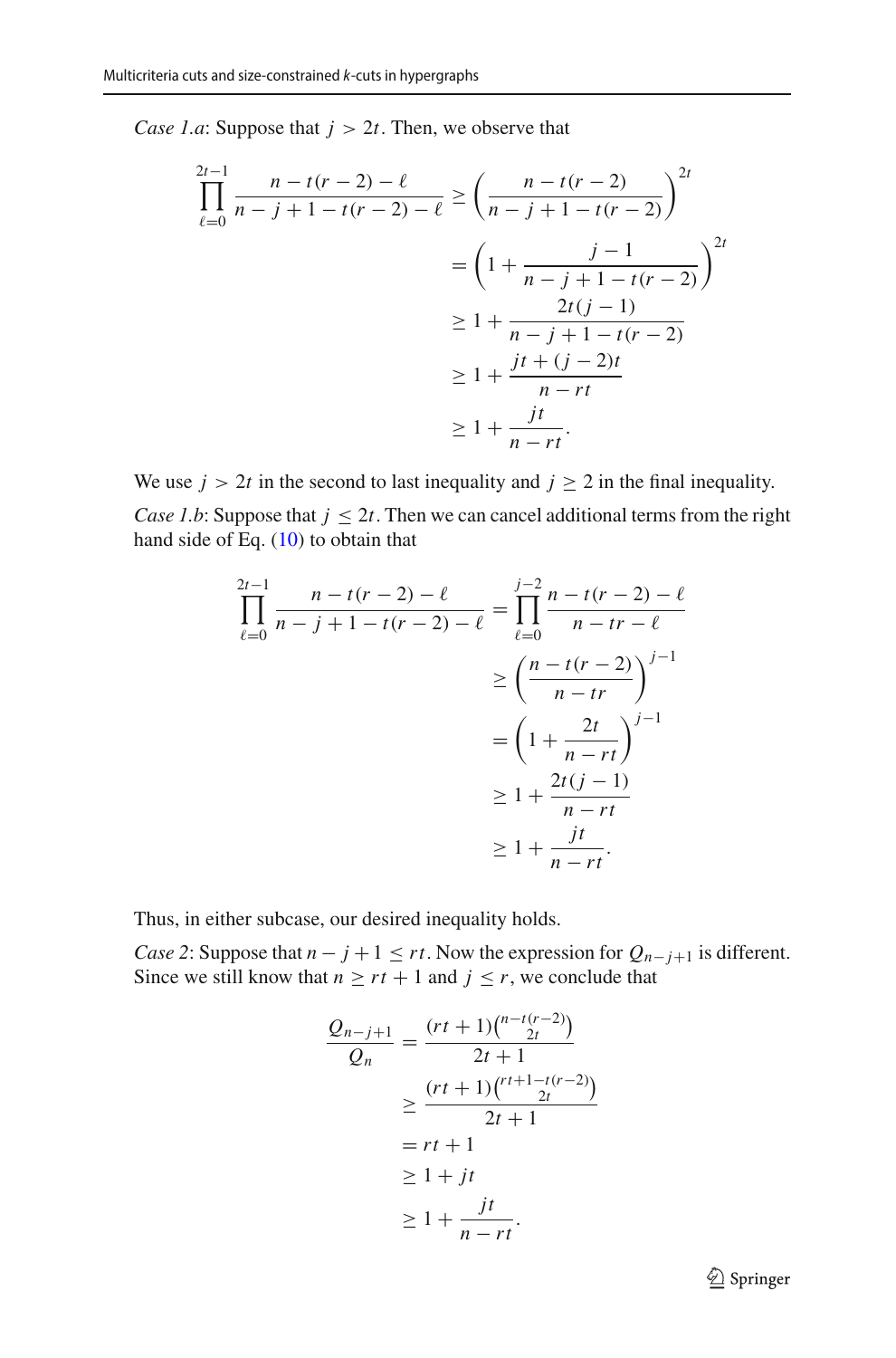Thus, our desired inequality holds in all cases.

# <span id="page-15-0"></span>**2.2 Finding multiobjective min-cuts**

In this section, we present Algorithm [2,](#page-15-1) which does *not* take a budget-vector as input, yet outputs any multiobjective min-cut (for any choice of budget-vector) with inverse polynomial probability. This is accomplished by returning a collection of cuts.

In contrast to Algorithm [1,](#page-10-2) all of the randomness in Algorithm [2](#page-15-1) (except for the selection of a random cut in the base case) occurs upfront through the selection of a permutation of the hyperedges. Theorem [2.2](#page-15-2) summarizes the guarantees of Algorithm [2.](#page-15-1)

```
MULTIOBJECTIVE- MIN- CUT(G, r, t, c_1, \ldots, c_t):
  Input: An r-rank hypergraph G = (V, E) and
           hyperedge-cost functions c_1, \ldots, c_t : E \to \mathbb{R}_{\geq 0}.
  |f||V| < rtPick a random subset X of V and return \delta(X)For i = 1, ..., t:
      E_i \leftarrow \{e \in E : c_i(e) > 0\}\pi_i \leftarrow a permutation of E_i generated by repeatedly choosing a not yet
           chosen hyperedge e with probability proportional to c_i(e)R \leftarrow \emptysetFor each sequence n_1, \ldots, n_t with n > n_1 > n_2 > \cdots > n_{t-1} > n_t = rt:
      G' \leftarrow GFor i = 1, ..., t:
           While |V(G')| > n_i and some hyperedge from \pi_i is present in G':
               e \leftarrow the first hyperedge from \pi_i that is still present in G'G' \leftarrow G'/eX \leftarrow a random subset of V(G')Add \delta(X) to R if it is not already present
  Return R
```
<span id="page-15-2"></span><span id="page-15-1"></span>**Algorithm 2** MULTIOBJECTIVE MIN- CUT

**Theorem 2.2** *Let G be an r -rank, n-vertex hypergraph with t hyperedge-cost functions. Then, a fixed multiobjective min-cut F is in the collection returned by Algorithm* [2](#page-15-1) *with probability*

$$
\frac{\Omega(n^{-2t})}{r2^{rt}}.
$$

*Moreover, the algorithm outputs at most nt*−<sup>1</sup> *cuts.*

**Proof** We begin by showing the second part of the theorem. The algorithm outputs at most one cut for each choice of  $n_1, \ldots, n_{t-1}$  ∈ [*n*] (or just one cut if  $|V| ≤ rt$ ). Hence, it outputs at most  $n^{t-1}$  cuts. We now argue that the algorithm retains the same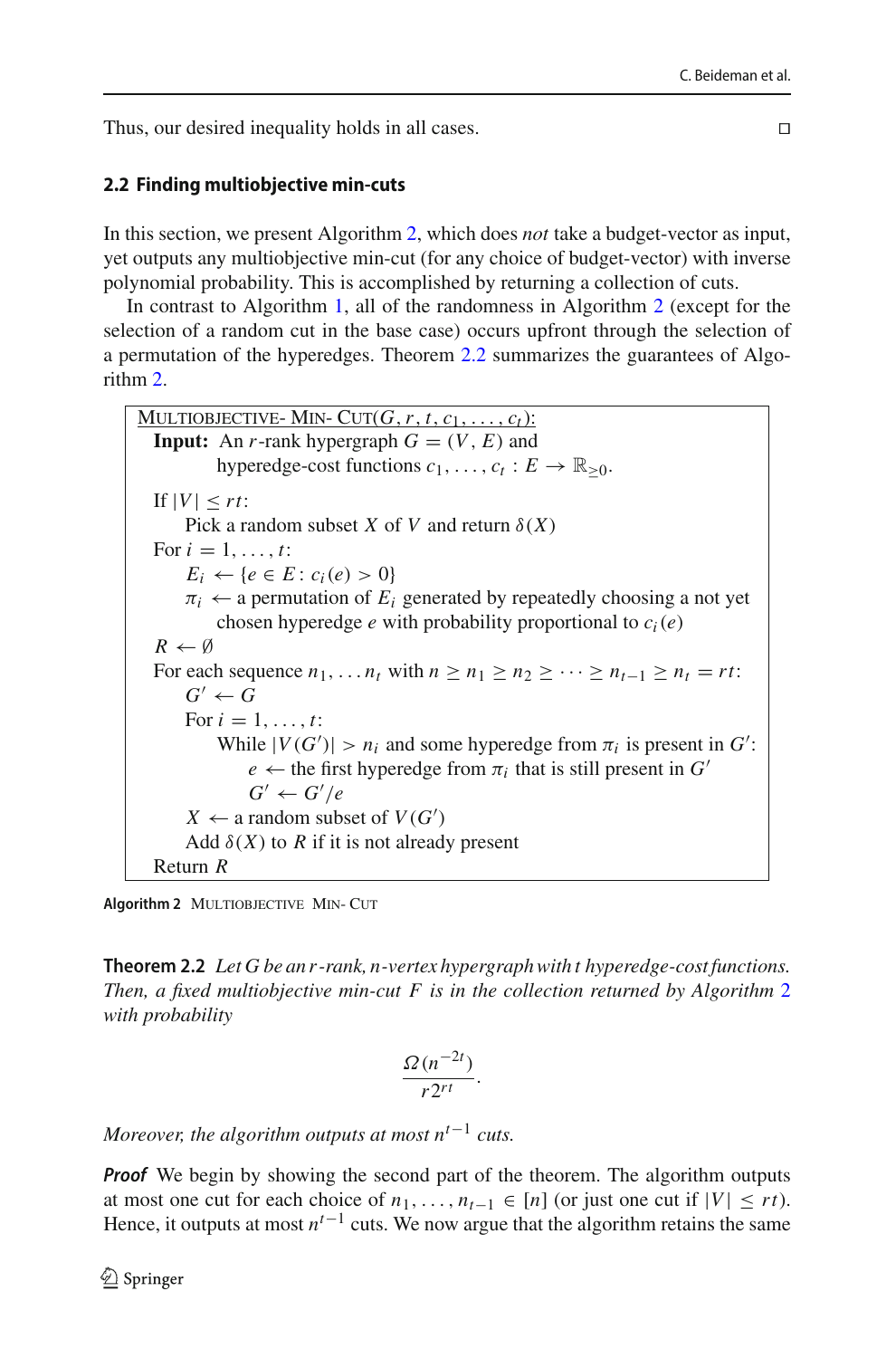success probability as Algorithm [1,](#page-10-2) for any fixed budget-vector *b*. Suppose  $n \leq rt$ . Then both Algorithms [1](#page-10-2) and [2](#page-15-1) return  $\delta(X)$  for a random subset X of the vertices of *G*. Thus, for any cut *F*, the two algorithms have the same probability of returning *F*. Henceforth, we assume  $n > rt$ .

We will view Algorithm [1](#page-10-2) from a different perspective. In that algorithm, whenever we contract a hyperedge  $e$ , we choose, for some  $i \in [t]$ , a hyperedge according to the probability distribution  $Pr[e = e'] = \frac{c_i(e')}{c_i(E)}$ . In particular, the choice of *i* depends on which contractions have been made so far, but the choice of a particular hyperedge, given the choice of *i*, does not depend on our previous contractions, except for the fact that we do not contract hyperedges which have already been reduced to singletons. We note that allowing the contraction of singletons would not change the success probability of the algorithm. Therefore, we could modify Algorithm [1](#page-10-2) so that it begins by selecting permutations  $\pi_1, \ldots, \pi_t$  of  $E_1, \ldots, E_t$  (where  $E_i = \{e \in E : c_i(e) >$ 0}) as in Algorithm [2,](#page-15-1) and then whenever the algorithm asks to contract a random hyperedge with probability proportional to its weight under  $c_i$ , we instead contract the next hyperedge from  $\pi_i$  which is still present in the current hypergraph. This modification does not change at any step the probability that a particular hyperedge is the next contraction of a non-singleton hyperedge, and therefore the success probability of the algorithm remains exactly the same.

Viewing Algorithm [1](#page-10-2) in this way, we note that when we reach the base case of  $n \leq rt$ , we will have contracted the first  $m_i$  hyperedges of each  $\pi_i$ , for some  $m_1, \ldots, m_t \in \{0, \ldots |E|\}$ . The crucial observation now is that interleaved contractions can be separated. That is, if we know  $m_i$  for every  $i \in [t]$ , the order in which we do the contractions is irrelevant: we will get the same resulting hypergraph if we contract the first  $m_1$  hyperedges from  $\pi_1$ , then contract the first  $m_2$  hyperedges from  $\pi_2$ , and so on up through the first  $m_t$  hyperedges from  $\pi_t$  instead of the interleaved contractions. Let  $n_1$  be the number of vertices in the hypergraph obtained after contracting the first  $m_1$  hyperedges from  $\pi_1$ , subsequently, let  $n_2$  be the number of vertices in the hypergraph obtained after contracting the first  $m_2$  hyperedges from  $\pi_2$  and so on.

When we view Algorithm [1](#page-10-2) in this way, it is only the choice of the values  $n_1, \ldots, n_t$ that depends on the budgets, while the choice of the permutation  $\pi_i$  does not depend on the budgets. Algorithm [2](#page-15-1) is running exactly the version of Algorithm [1](#page-10-2) that we have just described, except that instead of choosing  $n_1, \ldots, n_t$  based on the budgets, it simply tries all possible options (which will certainly include whichever  $n_1, \ldots, n_t$ Algorithm [1](#page-10-2) would use for the given input budget-vector). Therefore for every fixed choice of budget-vector  $b$ , and every fixed  $b$ -multiobjective min-cut  $F$ , the probability that  $F$  is in the collection  $R$  output by the algorithm is at least as large as the probability that *F* is the cut output by Algorithm [1.](#page-10-2) By Theorem [2.1,](#page-10-0) this probability is  $\frac{\Omega(n^{-2t})}{r2^{rt}}$ , as desired.  $\Box$ 

We derive Theorem [1.1](#page-4-1) from Theorem [2.2](#page-15-2) now.

**Theorem [1.1](#page-4-1)** *The number of multiobjective min-cuts in an r -rank, n-vertex hypergraph with t hyperedge-cost functions is*  $O(r2^{rt}n^{3t-1})$ *.*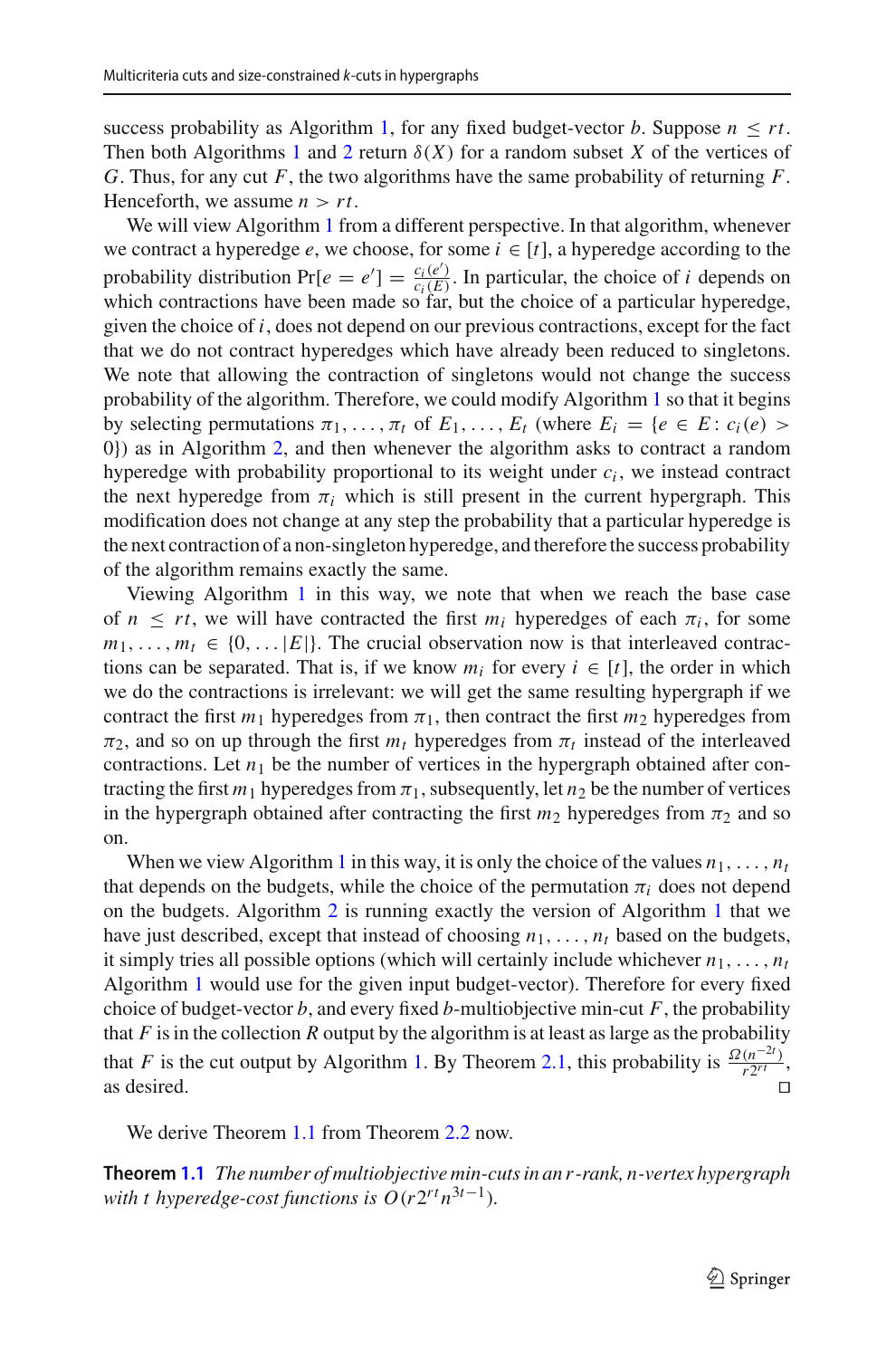*Proof* Let *x* be the number of multiobjective min-cuts in the hypergraph. By Theorem [2.2,](#page-15-2) the expected number of multiobjective min-cuts output by our algorithm MULTIOBJECTIVE MIN- CUT (i.e., Algorithm [2\)](#page-15-1) is  $(x/r2^{rt})\Omega(n^{-2t})$ . Theorem [2.2](#page-15-2) also tells us that the algorithm outputs at most  $n^{t-1}$  cuts. Therefore,  $x = r2^{rt} \cdot O(n^{3t-1})$ .  $\Box$ 

#### <span id="page-17-0"></span>**2.3 Enumerating multiobjective min-cuts and pareto-optimal cuts**

In this section, we give algorithms to enumerate all multiobjective min-cuts and paretooptimal cuts in polynomial time.

We first give a polynomial time algorithm to enumerate all multiobjective min-cuts. We execute our algorithm for MULTIOBJECTIVE MIN- CUT (i.e., Algorithm [2\)](#page-15-1) a sufficiently large number of times so that it succeeds with high probability (i.e., with probability at least  $1 - 1/n$ : In particular, executing it  $r^2t2^{rt}O(n^{2t} \log n)$  many times gives us a collection  $\mathscr C$  that is a superset of the collection  $\mathscr C_{MO}$  of multiobjective min-cuts with high probability. Moreover, the size of the collection  $\mathscr C$  is  $r^2t2^{rt}O(n^{3t-1}\log n)$ . We can prune *C* to identify  $C_{MO}$  in polynomial-time as follows: remove every cut  $F \in \mathscr{C}$  for which there exists a cut  $F' \in \mathscr{C}$  with  $c_t(F') < c_t(F)$ and  $c_i(F') \leq c_i(F)$  for every  $1 \leq i \leq t - 1$ .

Next, we give a polynomial time algorithm to enumerate pareto-optimal cuts. By containment relation [\(1\)](#page-1-0), it suffices to identify all pareto-optimal cuts in the collection *C* . For this, we only need a polynomial-time procedure to verify if a given cut *F* is pareto-optimal. Algorithm [3](#page-17-1) gives such a procedure. It essentially searches for a cut that dominates the given cut  $F$  by running our algorithm for  $b$ - MULTIOBJECTIVE MIN- CUT with *t* different budget-vectors.

 $V$ erify- Pareto- Optimality $(G, r, t, c_1, \ldots, c_t, F)$ : **Input:** An *r*-rank hypergraph  $G = (V, E)$ , cost functions  $c_1, \ldots, c_t : E \to \mathbb{R}_{\geq 0}$ , and a cut *F* in *G* For  $i = 1, ..., t$ : **c** ←  $(c_1, \ldots c_{i-1}, c_{i+1}, \ldots, c_t, c_i)$ **b** ←  $(c_1(F), \ldots, c_{i-1}(F), c_{i+1}(F), \ldots, c_t(F))$ For  $j = 1, ..., r2^{rt} O(n^{2t} \log n)$ :  $F' \leftarrow b$ - MULTIOBJECTIVE- MIN- CUT $(G, r, t, c, b)$ If  $F'$  is a *b*-multiobjective cut in  $(G, \mathbf{c})$  and  $c_i(F') < c_i(F)$ : Return FALSE Return TRUE

<span id="page-17-1"></span>

**Theorem 2.3** *Let G be an r -rank, n-vertex hypergraph G with t hyperedge-cost functions*  $c_1, \ldots, c_t : E(G) \to \mathbb{R}_{\geq 0}$  *such that the hypergraph induced by hyperedges of positive c<sub>i</sub> cost is connected for every i*  $\in$  [*t*]*,* 

*and let F be a cut in G. If F is a pareto-optimal cut, then Algorithm* [3](#page-17-1) *returns TRUE, and if F is not a pareto-optimal cut, then the algorithm returns FALSE with*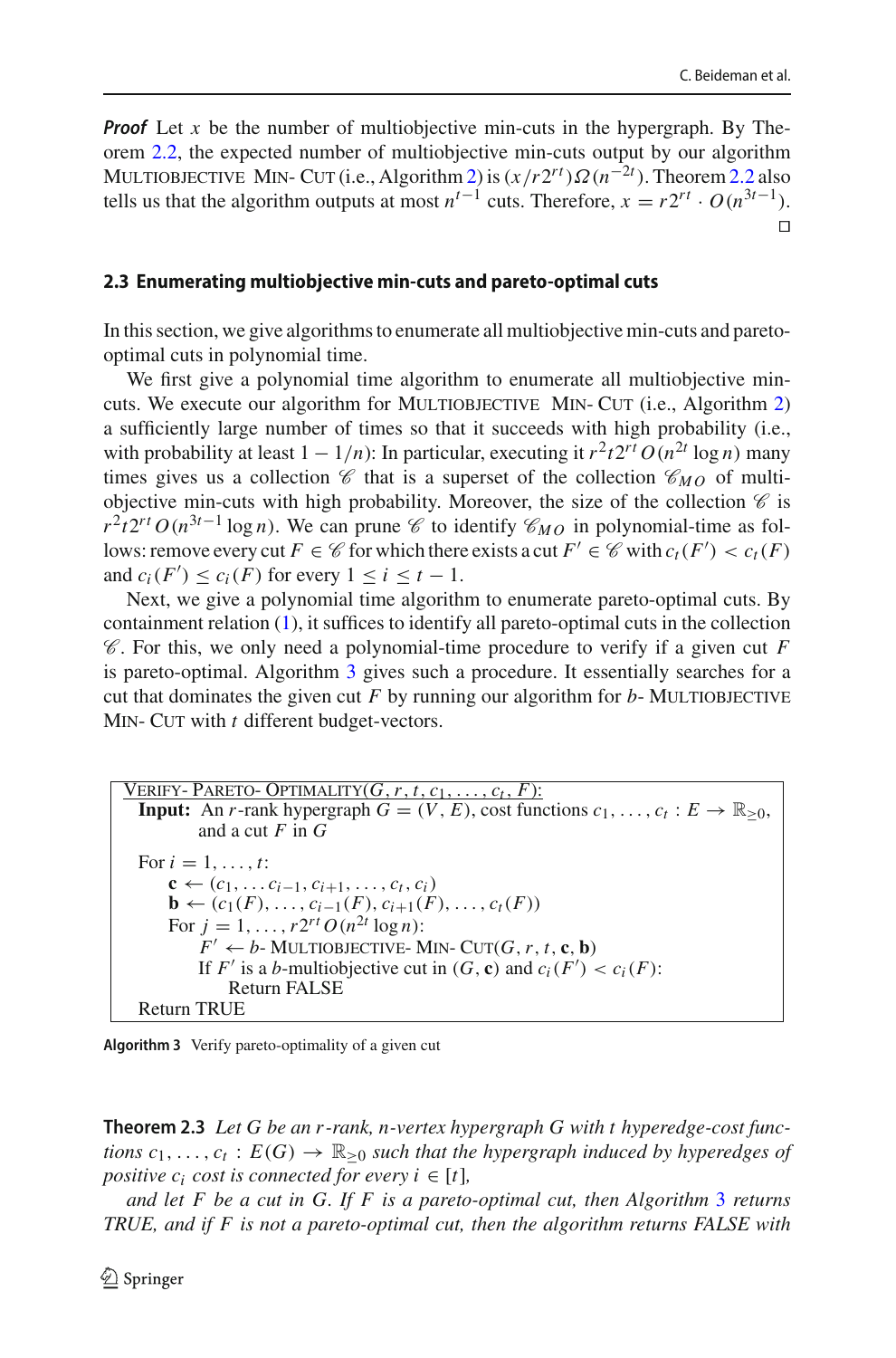*high probability. Moreover, the algorithm can be implemented to run in polynomial time.*

*Proof* The run-time of the algorithm is polynomial since our algorithm for *b*-MULTIOBJECTIVE MIN- CUT (i.e., Algorithm [1\)](#page-10-2) is a polynomial-time algorithm. Algorithm [3](#page-17-1) returns false only if it finds a cut that dominates the input cut *F*. If *F* is pareto-optimal, no such cut will exist, and therefore the algorithm will return true.

Next, suppose the input cut *F* is not pareto-optimal. Then *F* must be dominated by some other cut *F'*. Let  $i \in [t]$  be such that  $c_i(F') < c_i(F)$  (such an *i* is guaranteed to exist by the definition of domination). Let *b* be a budget-vector of the costs of *F* under the cost functions other than  $c_i$  and let  $c'$  be  $c$  with  $c_i$  moved to the end of the vector of cost functions. Then *F* will not be a *b*-multiobjective min-cut in  $(G, c')$ , since *F'* also satisfies  $b$ , but has a lower  $c_i$ -cost. Therefore, any  $b$ -multiobjective min-cut will dominate *F* (since it will also satisfy *b* and cannot have higher  $c_i$  cost than  $F'$ ). Thus, if any of our  $r2^{rt}n^{2t}$  log *n* calls to our algorithm for *b*-MULTIOBJECTIVE- MIN- CUT (i.e., Algorithm [1\)](#page-10-2) for this value of *i* returns a multiobjective min-cut, then the algorithm will return false. We recall that the hypergraph induced by hyperedges of positive *ci* cost is connected. By Theorem [2.1,](#page-10-0) our algorithm for *b*-MULTIOBJECTIVE MIN- CUT returns a *b*-multiobjective min-cut with probability  $\frac{1}{r2^{rt}} \Omega(\frac{1}{n^{2t}})$ . Therefore, if we run this algorithm  $r2^{rt} O(n^{2t} \log n)$  times, a *b*-multiobjective min-cut will be returned at least once with high probability, and our algorithm will correctly return false.  $\square$ 

#### <span id="page-18-0"></span>**2.4 Lower bounds**

In this section, we discuss lower bounds on the number of distinct pareto-optimal cuts in *n*-vertex hypergraphs. Karger gave a family of graphs with  $n^{t/2}$  parametric min-cuts [\[12](#page-42-7)]. We recall that every parametric min-cut is a pareto-optimal cut by the containment relation [\(1\)](#page-1-0). Thus,  $n^{t/2}$  is also a lower bound on the number of paretooptimal cuts in *n*-vertex hypergraphs. To the best of the authors' knowledge, this is the best lower bound on the number of pareto-optimal cuts that is known in the literature. We give an  $\Omega(n^t)$  (for constant *t*) lower bound on the number of pareto-optimal cuts in a graph. Our lower bound construction is different from that of Karger.

<span id="page-18-1"></span>**Theorem 2.4** *For all positive integers t and n such that*  $n \ge t + 2$ *, there exists an n*-vertex graph G with associated edge-cost functions  $c_1, \ldots, c_t : E(G) \to \mathbb{R}_+$  such *that G has at least*  $\left(\frac{n-2}{t}\right)^t$  *distinct pareto-optimal cuts.* 

*Proof* For fixed *n* and *t*, construct a graph *G* as follows. The graph *G* has two special vertices  $u$  and  $v$ . The rest of the vertices are used to form  $t$  distinct paths between *u* and *v* with each path consisting of at least  $\lfloor \frac{n-2}{t} \rfloor + 1 > \frac{n-2}{t}$  distinct edges. We assign edge costs as follows: If *e* is an edge in the *i*'th path, then  $c_i(e) = 1$ , while  $c_j(e) = 1/(t + 1)$  $c_j(e) = 1/(t + 1)$  $c_j(e) = 1/(t + 1)$  for every  $j \in [t] \setminus \{i\}$ . See Fig. 1 for an example.

We will show that any cut which contains exactly one edge from each path is pareto-optimal. The number of such cuts is at least  $\left(\frac{n-2}{t}\right)^t$ , since each path has at least  $(n-2)/t$  edges, so this will suffice to prove the theorem.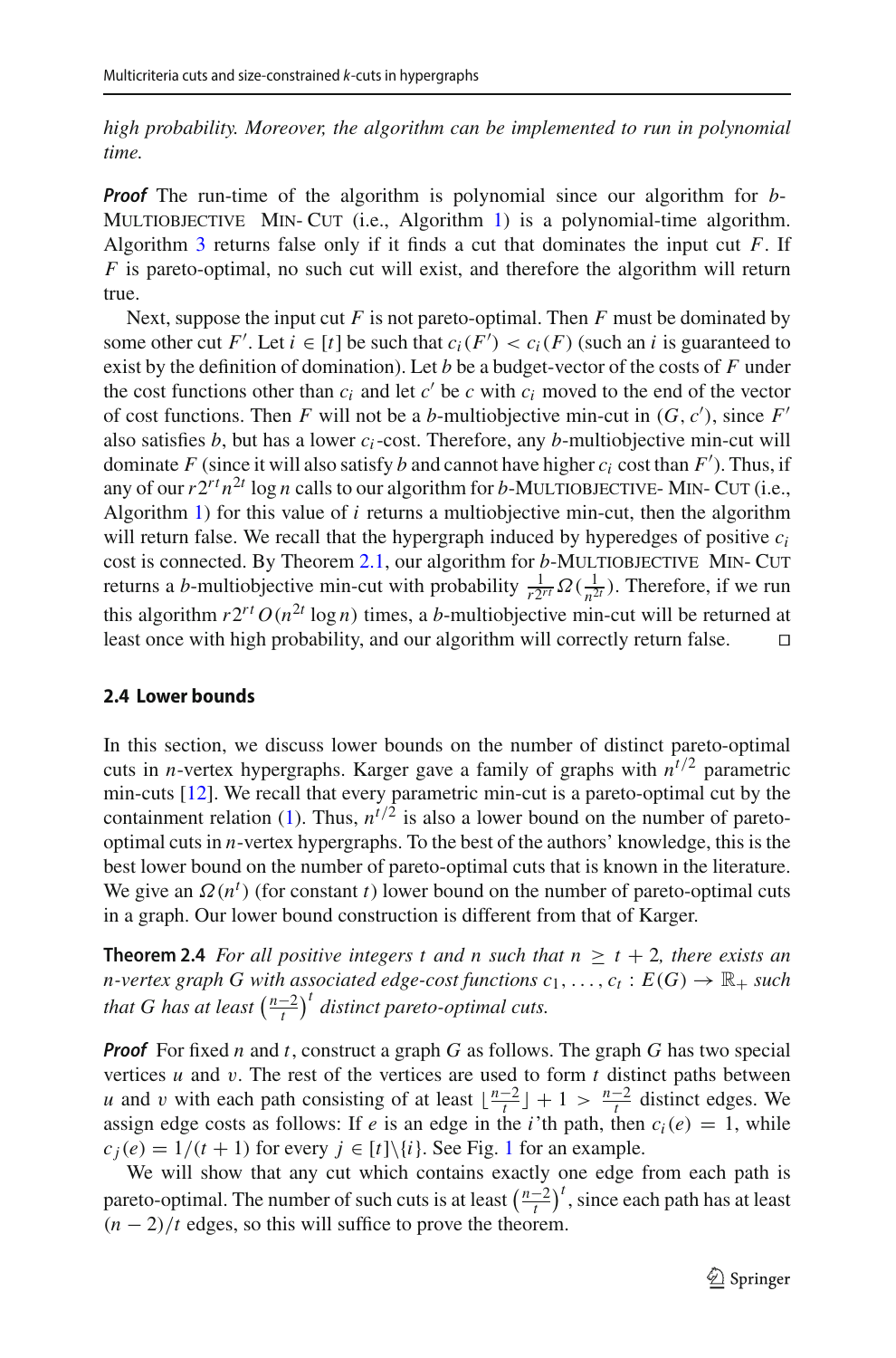

**Fig. 1** An illustration of our lower bound construction for  $t = 3$ 

We observe that any cut contains either exactly one edge from each path or at least two edges from some path. Any cut *F* which contains exactly one edge from each path will have  $c_i(F) = 2t/(t+1)$  for every  $i \in [t]$ . Any cut F' that contains at least two edges from some path  $i \in [t]$  will have  $c_i(F') = 2 > 2t/(t + 1)$ . Therefore no cut which contains two edges from the same path can dominate a cut which contains exactly one edge from each path. Furthermore, if two different cuts each contain exactly one edge from all paths, then they both have the same cost under every cost function, and thus neither can dominate the other. We conclude that every cut which contains exactly one edge from each path is pareto-optimal.

*Remark 1* The lower bound from Theorem [2.4](#page-18-1) is still significantly smaller than the  $O(n^{3t-1})$  upper bound from Theorem [1.1.](#page-4-1) We believe that this gap comes from the slack in the analysis of our randomized algorithms.

*Remark 2* We note that the construction in Theorem [2.4](#page-18-1) also shows that there exists a budget-vector  $b \in \mathbb{R}^{t-1}_+$  such that the number of *b*-multiobjective min-cuts is  $\Omega(n^t)$ : consider budget values  $b_i = (2t)/(t + 1)$  for every  $i \in [t - 1]$ . We emphasize that since not every multiobjective min-cut is pareto-optimal, this lower bound does not imply the one from Theorem [2.4.](#page-18-1) Since distinct pareto-optimal cuts need not be *b*multiobjective min-cuts for the same vector  $b$ , the bound in Theorem [2.4](#page-18-1) does not immediately imply this bound either.

# **2.5 Alternative proof of strongly polynomial bound on the number of multiobjective min-cuts**

In this section, we give an alternative proof due to Zenklusen showing that the number of multiobjective min-cuts in constant rank hypergraphs for constant many objective functions (i.e., when both  $r$  and  $t$  are  $O(1)$ ) is strongly polynomial. The proof is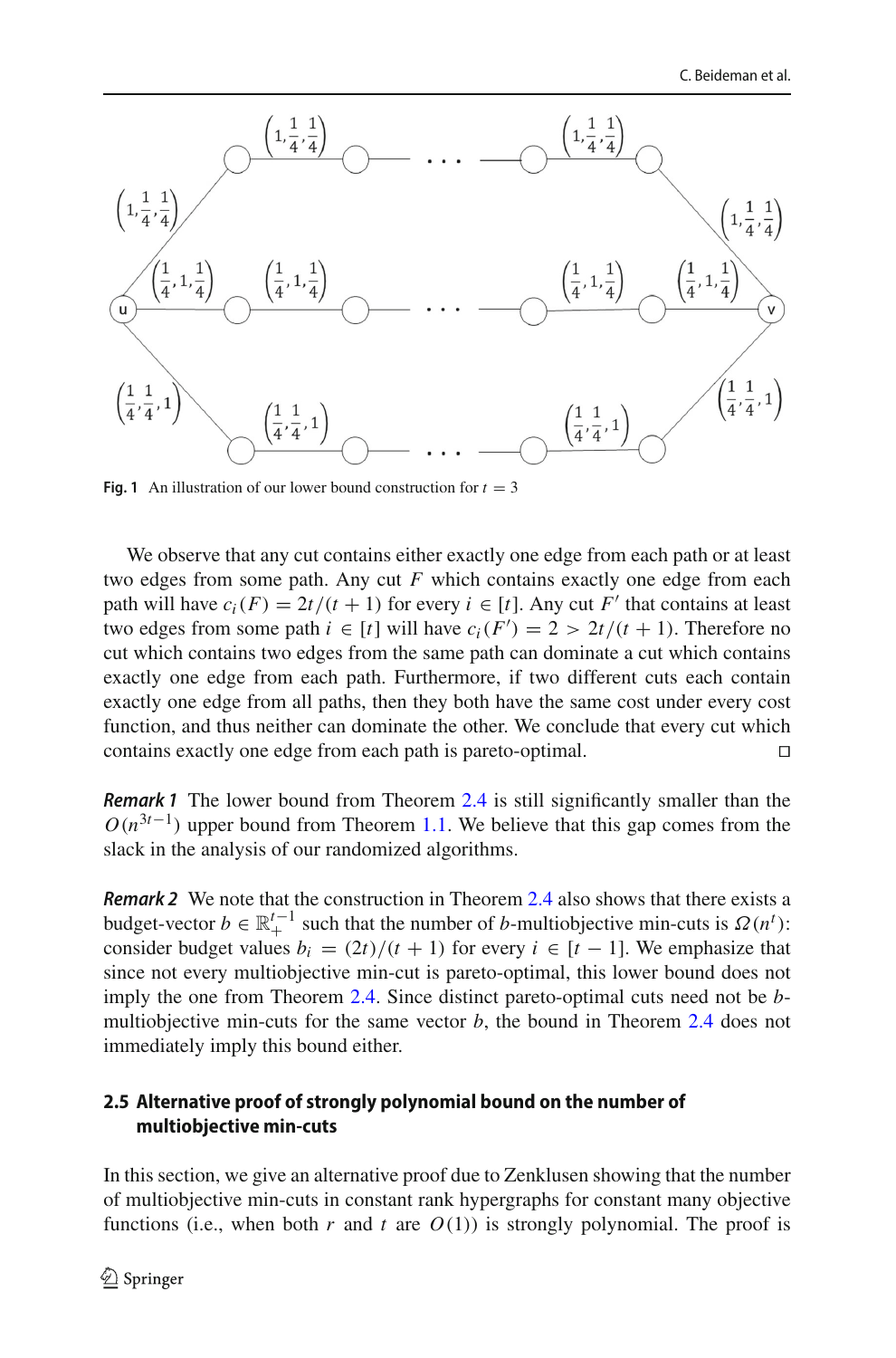constructive and leads to a deterministic algorithm to enumerate all multiobjective min-cuts/pareto-optimal cuts in strongly polynomial time.

Let  $G = (V, E)$  be an *r*-rank, *n*-vertex hypergraph with *t* hyperedge-cost functions  $c_1, \ldots, c_t : E \to \mathbb{R}_{\geq 0}$ , such that the hypergraph induced by hyperedges of positive *c<sub>t</sub>* cost is connected, where *r*,  $t = O(1)$ . For a subset  $F \subseteq E$ , we will write  $c(F) =$  $(c_1(F), \ldots, c_t(F))$  to denote the vector of cost function values. A cut *F* is *supported* if there exists  $\mu_1, \ldots, \mu_t \geq 0$  such that any cut F' that is minimum with respect to the cost function given by  $c_{\mu}(e) := \sum_{i=1}^{t} \mu_i c_i(e)$  for all  $e \in E$  satisfies  $c_i(F) = c_i(F')$ for every  $i \in [t]$ .

Let

$$
P = \text{convex-hull}(\{(c_1(\delta(S)), \dots, c_t(\delta(S))): \emptyset \neq S \subsetneq V\}) + \mathbb{R}_{\geq 0}^t \subset \mathbb{R}^t
$$

be the dominant (or up-closure) of the convex-hull of cost-vectors corresponding to cuts. Thus, *P* can equivalently be defined as the dominant of the convex-hull of all supported pareto-optimal cuts. Hence, the vertices of the polyhedron *P* are precisely the vectors  $c(F)$ , where *F* is a supported pareto-optimal cut.

We now give an algorithm to enumerate all multiobjective min-cuts/pareto-optimal cuts. We note that *P* is full-dimensional because it is up-closed and the graph *G* is connected with  $|V| \ge 2$ . Aissi et al. [\[1\]](#page-42-6) showed that the number of supported paretooptimal cuts is  $\tilde{O}(n^{rt})$  and they can all be enumerated in time  $\tilde{O}(n^{rt})$ . Hence, *P* only has a strongly polynomial number of vertices, i.e., it has  $\tilde{O}(n^{rt})$  many vertices. Consequently, the number of facets of *P* is  $\tilde{O}(n^{rt^2})$  (since each facet is uniquely defined by  $t - 1$  linearly independent edge directions of the facet, each of which is either the difference of two vertices or one of the axis-parallel directions  $e_1, \ldots, e_t$  stronger bounds can be obtained, for example, by using known bounds on the number of facets as a function of the number of vertices  $[14]$  $[14]$ ). Let  $\mathscr F$  be the set of facets of *P*. By the result of Aissi et al., we have that  $|\mathscr{F}| = \tilde{O}(n^{r^2})$  and all these facets can be enumerated in  $\tilde{O}(n^{r^2})$  time. For each facet  $F \in \mathcal{F}$ , there is a parameteric cost  $c_F$ , which is a conic combination of the costs  $c_1, \ldots, c_t$  such that *F* is the set of all points of *P* that minimize the linear objective  $c_F$ . Since the hypergraph induced by hyperedges of positive  $c_t$  cost is connected, no cut has zero cost with respect to  $c_t$ , and therefore, it follows that the origin  $0$  is not in  $P$ , and the minimum-cost cut with respect to any function  $c_F$  for  $F \in \mathcal{F}$  has strictly positive value. The central idea behind the enumeration of all multiobjective min-cuts is the following result showing that every multiobjective min-cut is a *t*-approximate min-cut with respect to one of the cost functions in  $\{c_F : F \in \mathcal{F}\}.$ 

**Theorem 2.5** *Let*  $R ⊆ E$  *be a multiobjective min-cut such that*  $c_t(R) > 0$ *. Then, there exists*  $F \in \mathcal{F}$  *such that* 

<span id="page-20-0"></span>
$$
c_F(R) \leq t \min\{c_F(\delta(S)) : \emptyset \neq S \subsetneq V\}.
$$

A strongly polynomial bound of  $\tilde{O}(n^{rt^2})$  on the number of multiobjective min-cuts follows from Theorem [2.5,](#page-20-0) since for each  $F \in \mathcal{F}$ , there are  $O(n^{t^2})$  many *t*-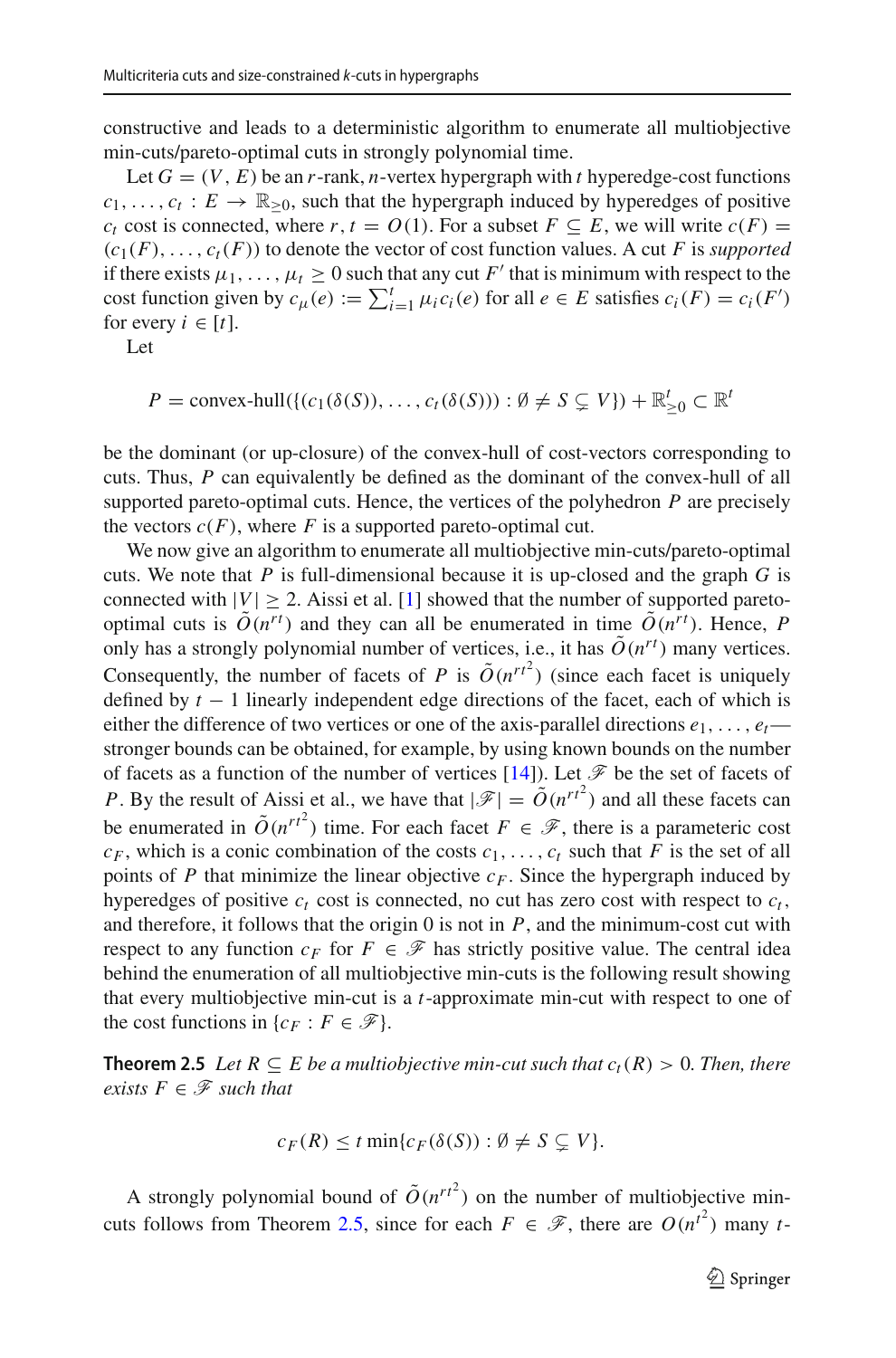approximate min-cuts with respect to  $c_F$  (which follows by the results of Kogan and Krauthgamer [\[13](#page-42-2)]).

*Proof of Theorem [2.5](#page-20-0)* Let *R* be a *b*-multiobjective min-cut for some  $b \in \mathbb{R}^{t-1}$  and let  $x := c(R) \in \mathbb{R}_{\geq 0}^t$ . Consider the segment between *x* and the origin 0. Since the origin is not in *P*, the segment from *x* to 0 will leave *P* at some point. Let  $\lambda > 0$  be the smallest value such that  $\lambda x \in P$ , and let  $y = \lambda x$ . Hence, *y* is the point where the segment from *x* to 0 is about to leave the polyhedron *P*. Let  $F \in \mathcal{F}$  be a facet of *P* containing *y* and certifying that  $\mu x \notin P$  for any  $\mu < \lambda$ . Hence,  $\{\mu x : \mu \in \mathbb{R}\}$  crosses the facet *F* when going from  $\mu > \lambda$  to  $\mu < \lambda$ . Formally, this is equivalent to choosing *F* to be a facet on which *y* lies and such that  $c_F^T y > 0$ .

Let  $\Gamma$  be the vertices of  $P$ , which correspond to cost-vectors of cuts. By definition of *P*, and the fact that  $y \in P$ , we can write *y* as a convex combination of vectors in  $\Gamma$  and a vector with non-negative entries. Formally,

<span id="page-21-0"></span>
$$
y = \sum_{i=1}^{\ell} \beta_i z_i + \sum_{i=1}^{t} \gamma_i e_i,
$$
 (11)

where  $z_i \in \Gamma$  and  $\beta_i > 0$  for every  $i \in [\ell], \sum_{i=1}^{\ell} \beta_i = 1, \gamma_i \ge 0$  for every  $i \in [t],$  and  $e_i$  is the all-zeroes vector with a single 1 in the  $i$ 'th component. By Carathéodory's Theorem, we can choose  $\ell \leq t$  since y is on a face of P of dimension at most  $t - 1$ .

Let

$$
j := \arg \max \{ \beta_i : i \in [\ell] \}.
$$

Since the  $\beta_i$ s are non-negative and sum to 1, and  $\ell \leq t$ , we have

$$
\beta_j \geq \frac{1}{t}.
$$

Moreover, by expression [\(11\)](#page-21-0), we have that  $\beta_j z_j \leq y$ . Hence,

$$
\frac{1}{\lambda}\beta_j z_j \le \frac{1}{\lambda}y = x.
$$

Suppose  $\beta_j/\lambda > 1$ . Then  $z_j(i) < (\beta_j/\lambda)z_j(i) \leq x(i)$  for every  $i \in [t]$  satisfying  $z_j(i) > 0$ . Thus, the cut *R'* whose cost-vector is  $z_j = c(R')$  is also a *b*-multiobjective min-cut with smaller objective value than *R* (i.e.,  $c_t(R') < c_t(R)$ ), a contradiction to optimality of *R*. Hence,  $\beta_i/\lambda \leq 1$ . Consequently,

$$
\lambda \geq \beta_j \geq \frac{1}{t},
$$

and we get

$$
c_F^T x = \frac{1}{\lambda} c_F^T y \le t \cdot c_F^T y \le t \cdot \min\{c_F(\delta(S)) : \emptyset \ne S \subsetneq V\}.
$$

The last inequality above is because *y* lies on *F* and is therefore a minimizer of *P* along the direction  $c_F$ .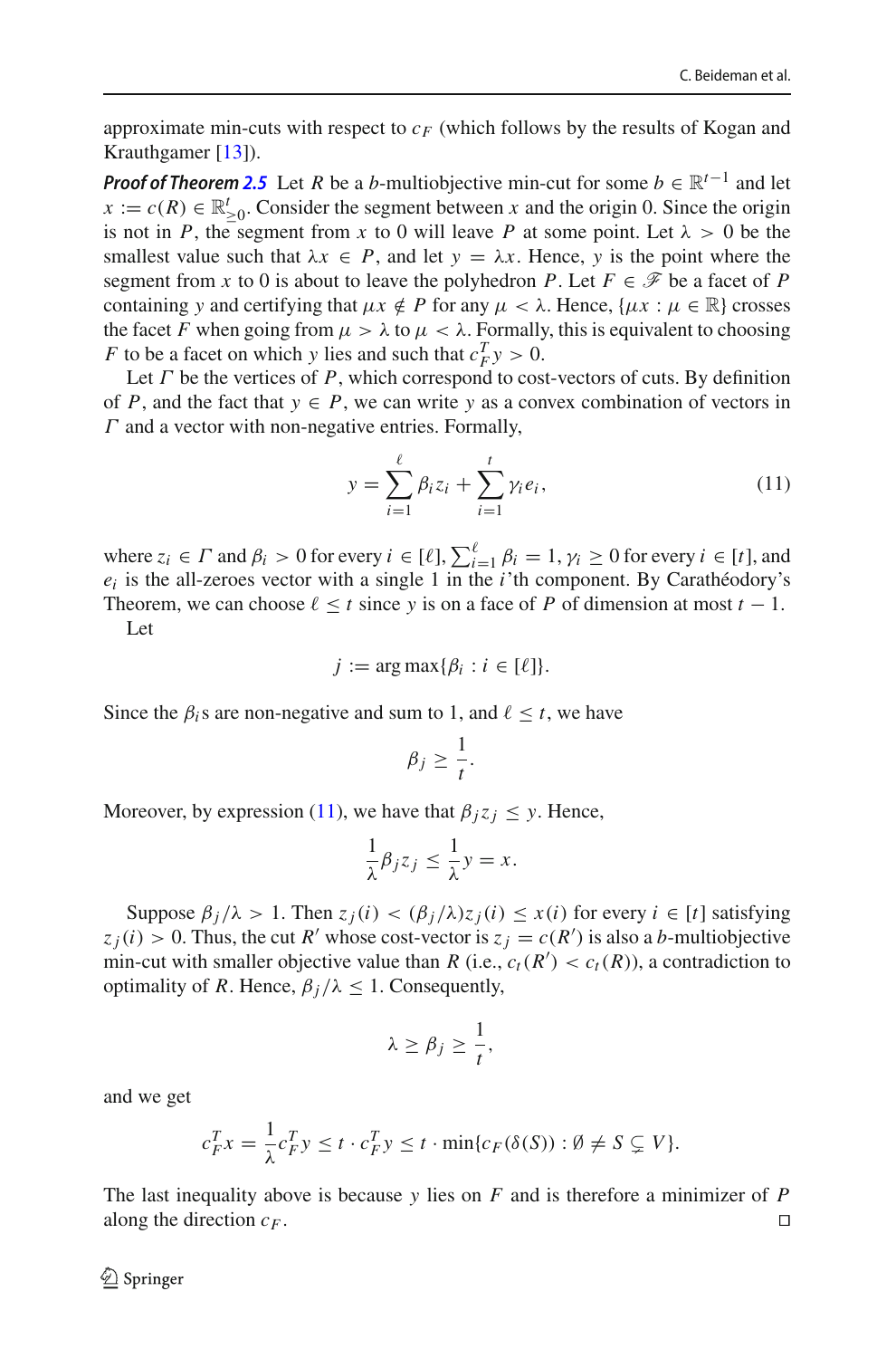# <span id="page-22-0"></span>**3 Node-budgeted multiobjective min-cuts**

In this section, we give algorithms to find min-cuts that satisfy node-weighted budget constraints. Theorem [1.2](#page-4-2) will be a consequence of these algorithms. We begin by formally defining the problem.

<span id="page-22-2"></span>Let  $G = (V, E)$  be a hypergraph with hyperedge-cost function  $c : E \to \mathbb{R}_+$ . Let  $w_1, \ldots, w_t : V \to \mathbb{R}_{\geq 0}$  be vertex-weight functions. Let  $c(F) = \sum_{e \in F} c(e)$  for *F* ⊆ *E*, and  $w_i(U) = \sum_{v \in U} w_i(v)$  for  $U \subseteq V$ . The following definition will be useful in defining node-budgeted multiobjective min-cuts.

**Definition 3.1** For a budget-vector  $b \in \mathbb{R}^t_{\geq 0}$ ,

- 1. A vertex *v* ∈ *V* is *feasible* if  $w_i(v) \leq b_i$  for all  $i \in [t]$  and *infeasible* otherwise and
- 2. A set of vertices  $S \subseteq V$  is *feasible* if  $w_i(S) = \sum_{v \in S} w_i(v) \le b_i$  for all  $i \in [t]$ and *infeasible* otherwise.

We recall the definition of node-budgeted multiobjective min-cuts.

**Definition 3.2** For a budget-vector *b* ∈  $\mathbb{R}_{\geq 0}^t$ , a set *F* ⊆ *E* is a *node-budgeted b*-<br> $\mathbb{R}^t$  is a *node-budgeted bmultiobjective min-cut* if  $F = \delta(X)$  for some feasible set  $\emptyset \subsetneq X \subsetneq V$ , and  $c(F)$  is minimum among all such subsets of  $E$ . A set  $F \subseteq E$  is a *node-budgeted multiobjective min-cut* if there exists a budget-vector  $b \in \mathbb{R}^t_{\geq 0}$  for which *F* is a node-budgeted *b*multiobjective min-cut.

The following will be a central problem of interest in this section.

Node- Budgeted *b*- Multiobjective Min- Cut

Given: A hypergraph  $G = (V, E)$  with vertex-weight functions  $w_1, \ldots, w_t : V \rightarrow$  $\mathbb{R}_{\geq 0}$ , a hyperedge-cost function *c* : *E* →  $\mathbb{R}_+$ , and a budget-vector *b* ∈  $\mathbb{R}'_{\geq 0}$ .

Goal: A node-budgeted *b*-multiobjective min-cut.

## **3.1 Constant-rank hypergraphs**

In this section, we design a polynomial-time algorithm to find node-budgeted *b*multiobjective min-cuts in constant-rank hypergraphs and then prove the first part of Theorem [1.2.](#page-4-2) We use Algorithm [4](#page-23-0) to solve node-budgeted *b*-multiobjective mincuts in constant-rank hypergraphs. It essentially runs the standard random contraction algorithm for min-cut with an additional step that deterministically contracts all infeasible vertices together. We summarize the guarantees of this algorithm in Theorem [3.1.](#page-22-1) We will subsequently use Theorem [3.1](#page-22-1) to prove the first part of Theorem [1.2.](#page-4-2)

<span id="page-22-1"></span>**Theorem 3.1** *Let*  $G = (V, E)$  *be an r-rank n-vertex hypergraph with hyperedge-cost function*  $c: E \to \mathbb{R}_+$  *and vertex-weight functions*  $w_1, \ldots, w_t: V \to \mathbb{R}_{\geq 0}$  *and a budget-vector*  $b \in \mathbb{R}^t_{\geq 0}$ . Let F be an arbitrary node-budgeted b-multiobjective min*cut in G. Then Algorithm* [4](#page-23-0) *returns F with probability at least*  $\frac{1}{2^{r+1} {n \choose 2}}$ *. Moreover, the algorithm can be implemented to run in polynomial time.*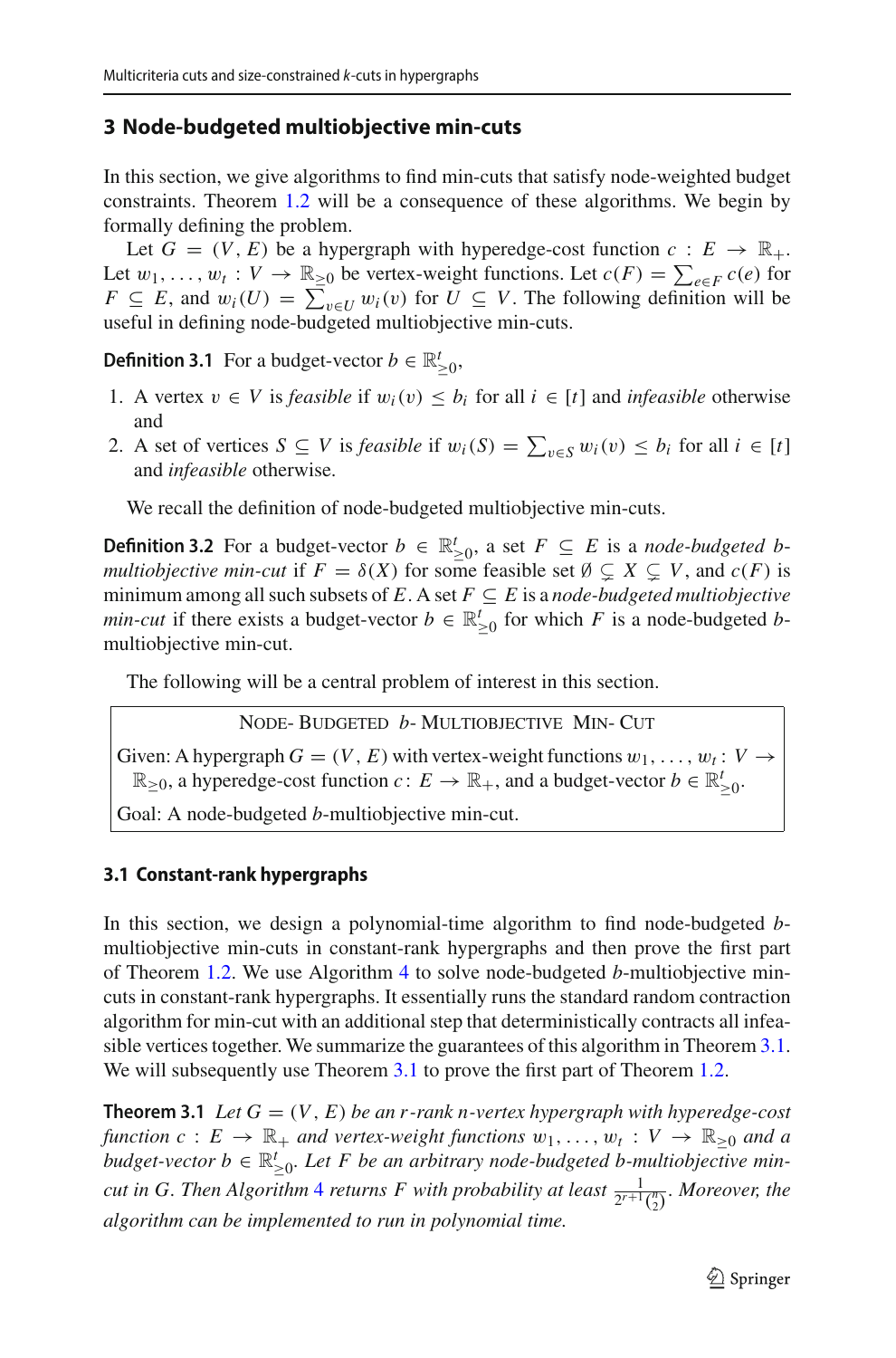Node- Budgeted- *b*- Multiobjective- Min- Cut- Constant- Rank(*G*,*r*, *t*, w, *c*, *b*): **Input:** An *r*-rank hypergraph  $G = (V, E)$ , a positive integer *t*, a vector w of vertex-weight functions with  $w_i : V \to \mathbb{R}_+$  for  $i \in [t]$ , a cost function *c* :  $E \to \mathbb{R}_+$ , and budget-vector  $b \in \mathbb{R}_+^t$ Contract all infeasible vertices of *G* into a single vertex If  $|V| \leq r + 1$ :  $X \leftarrow$  a random subset of *V* Return  $\delta(X)$ *e* ← a random hyperedge chosen according to  $Pr[e = e'] = \frac{c(e')}{c(E)}$  $(G, w) \leftarrow (G, w) / e$ Return Node- Budgeted- *b*- Multiobjective- Min- Cut- Constant- Rank(*G*,*r*, *t*, w, *c*, *b*)

<span id="page-23-0"></span>**Algorithm 4** NODE-BUDGETED *b*-MULTIOBJECTIVE MIN- CUT in constant-rank hypergraphs

*Proof* We first analyze the run-time. Each recursive call reduces the number of vertices, so the total number of recursive calls is at most *n*. Apart from the recursion, the algorithm only performs contractions and returns a random cut, all of which can be done in polynomial time.

Now we analyze the success probability. Let  $Q_n := \frac{1}{2^{r+1}} {n \choose 2}^{-1}$ . We will show that the algorithm returns *F* with probability at least  $Q_n$ . We prove this by induction on *n*. Let  $\emptyset \subsetneq X \subsetneq V$  be a feasible set with  $\delta(X) = F$ . We first note that all vertices in X must be feasible. Therefore, the cut *X* cannot be destroyed when all infeasible vertices are contracted together. This means that if *G* has multiple infeasible vertices, they will simply be contracted to yield a smaller hypergraph with at most one infeasible vertex where *F* is still a node-budgeted *b*-multiobjective min-cut. Therefore, we will assume without loss of generality that *G* contains at most one infeasible vertex.

For the base case, we consider  $n \le r + 1$ . In this case, the algorithm returns  $\delta(X)$ for a random  $X \subseteq V$ . There are  $2^n$  possible choices for *X*, and *F* for at least one of them. Thus, the probability that the algorithm returns *F* is at least  $\frac{1}{2^n} \geq \frac{1}{2^{r+1}} \geq Q_n$ .

We now prove the induction step. Let  $n > r + 1$  and assume that the theorem holds for all hypergraphs with at most  $n - 1$  vertices and rank at most  $r$ . We begin by showing the following claim.

<span id="page-23-1"></span>**Cliam 3.1** *The algorithm outputs F with probability at least the optimum value of the following linear program.*

<span id="page-23-2"></span>
$$
\begin{array}{ll}\n\text{minimize} & \sum_{x_2,\dots,x_r,y_2,\dots,y_r}^r & \text{(L.P3)} \\
\text{subject to} & 0 \le y_j \le x_j \ \forall j \in \{2,\dots,r\} \\
& \sum_{j=2}^r x_j = 1 \\
& (n-1) \sum_{j=2}^r y_j \le \sum_{j=2}^r j \cdot x_j\n\end{array}
$$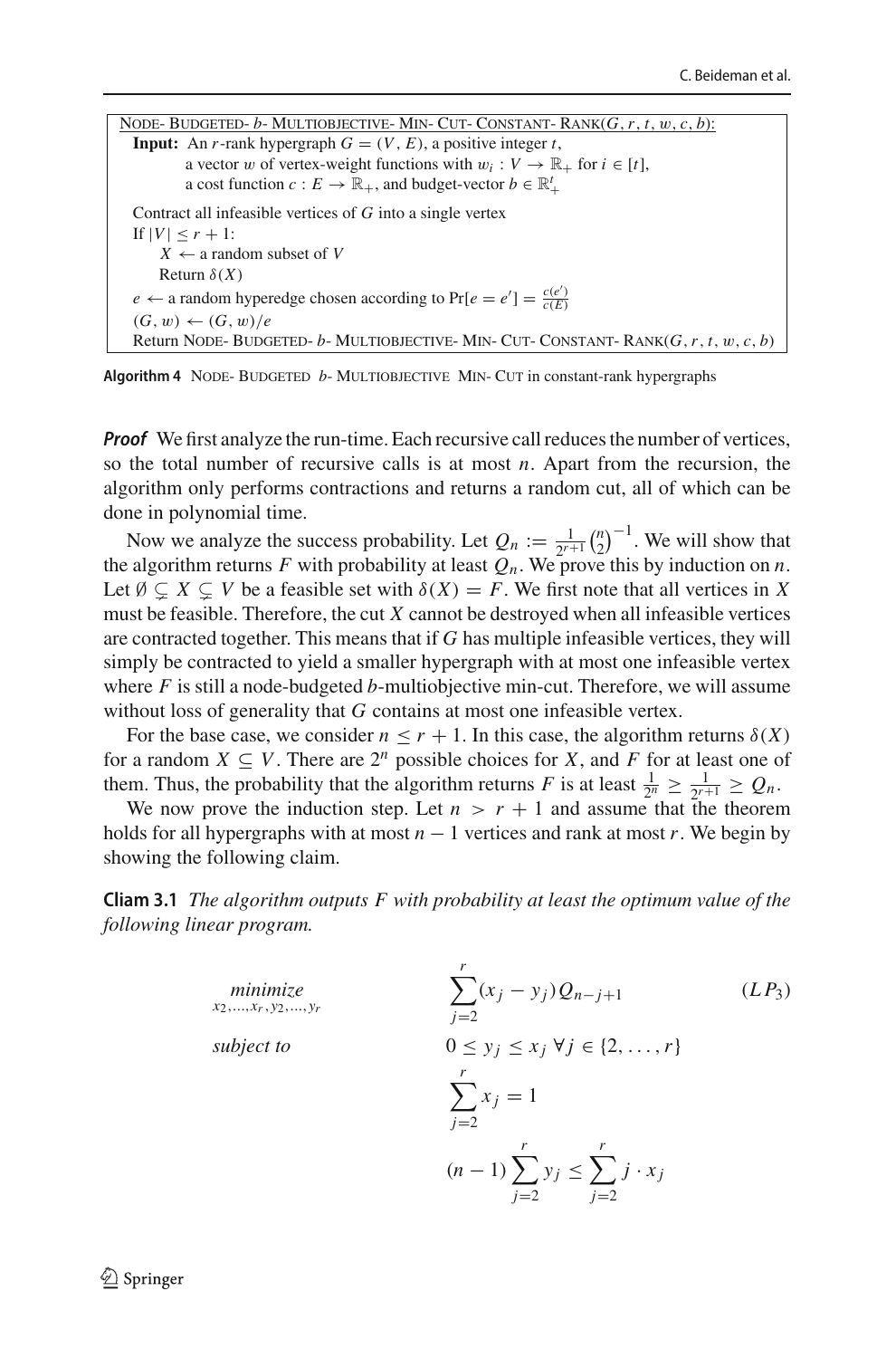*Proof* Since  $n > r + 1$ , the algorithm will contract a randomly chosen hyperedge and recurse. Let *e'* be the random hyperedge chosen by the algorithm. If  $e' \notin F$ , then *F* will still be a node-budgeted *b*-multiobjective min-cut in *G*/*e* . We observe that *G*/*e* is a hypergraph with  $n - |e'| + 1$  vertices and that the rank of  $G/e$  is at most the rank of *G*. Therefore, if  $e' \notin F$ , the algorithm will output *F* with probability at least  $Q_{n-|e'|+1}$ Let

$$
E_j := \{e \in E : |e| = j\},
$$
  
\n
$$
x_j := \Pr[e' \in E_j] = \frac{c(E_j)}{c(E)}, \text{ and}
$$
  
\n
$$
y_j := \Pr[e' \in E_j \cap F] = \frac{c(E_j \cap F)}{c(E)}.
$$

We note that  $E_j$  is the set of hyperedges of size  $j$ ,  $x_j$  is the probability of picking a hyperedge of size  $j$  to contract, and  $y_j$  is the probability of picking a hyperedge of size *j* from *F* to contract. We know that

<span id="page-24-0"></span>
$$
\Pr[\text{Algorithm returns the cut } F] \ge \sum_{j=2}^{r} (x_j - y_j) Q_{n-j+1} \tag{12}
$$

The values of  $x_i$  and  $y_i$  will depend on the structure of G. Nevertheless, we can deduce some relationships between them. Since  $0 \le c(E_i \cap F) \le c(E_i)$  for every  $j \in \{2, \ldots, r\}$ , we know that

$$
0 \le y_j \le x_j \quad \text{for every} \quad j \in \{2, \dots, r\}. \tag{13}
$$

Moreover,  $x_j$  is the probability of picking a hyperedge of size  $j$ . Hence,

<span id="page-24-2"></span><span id="page-24-1"></span>
$$
\sum_{j=2}^{r} x_j = 1.
$$
 (14)

By the definition of a node-budgeted *b*-multiobjective min-cut, we have that  $c(F) \leq$  $c(\delta(X))$  for every feasible set *X* with  $\emptyset \neq X \subsetneq V$ . In particular, for every feasible vertex v, we have that  $c(F) \leq c(\delta(v))$ . Since we have assumed that G has at most 1 infeasible vertex, it has at least  $n - 1$  feasible vertices, and thus,

$$
c(F) \le \frac{\sum_{v:v \text{ is feasible}} c(\delta(v))}{|\{v:v \text{ is feasible}\}|} \le \frac{\sum_{v \in V} c(\delta(v))}{n-1} = \frac{\sum_{e \in E} |e|c(e)}{n-1} = \frac{\sum_{j=2}^{r} j \cdot c(E_j)}{n-1}.
$$

Thus we have that,

<span id="page-24-3"></span>
$$
\sum_{j=2}^{r} y_j = \Pr[e' \in F] = \frac{c(F)}{c(E)} \le \frac{1}{n-1} \sum_{j=2}^{r} j \cdot x_j.
$$
 (15)

 $\mathcal{D}$  Springer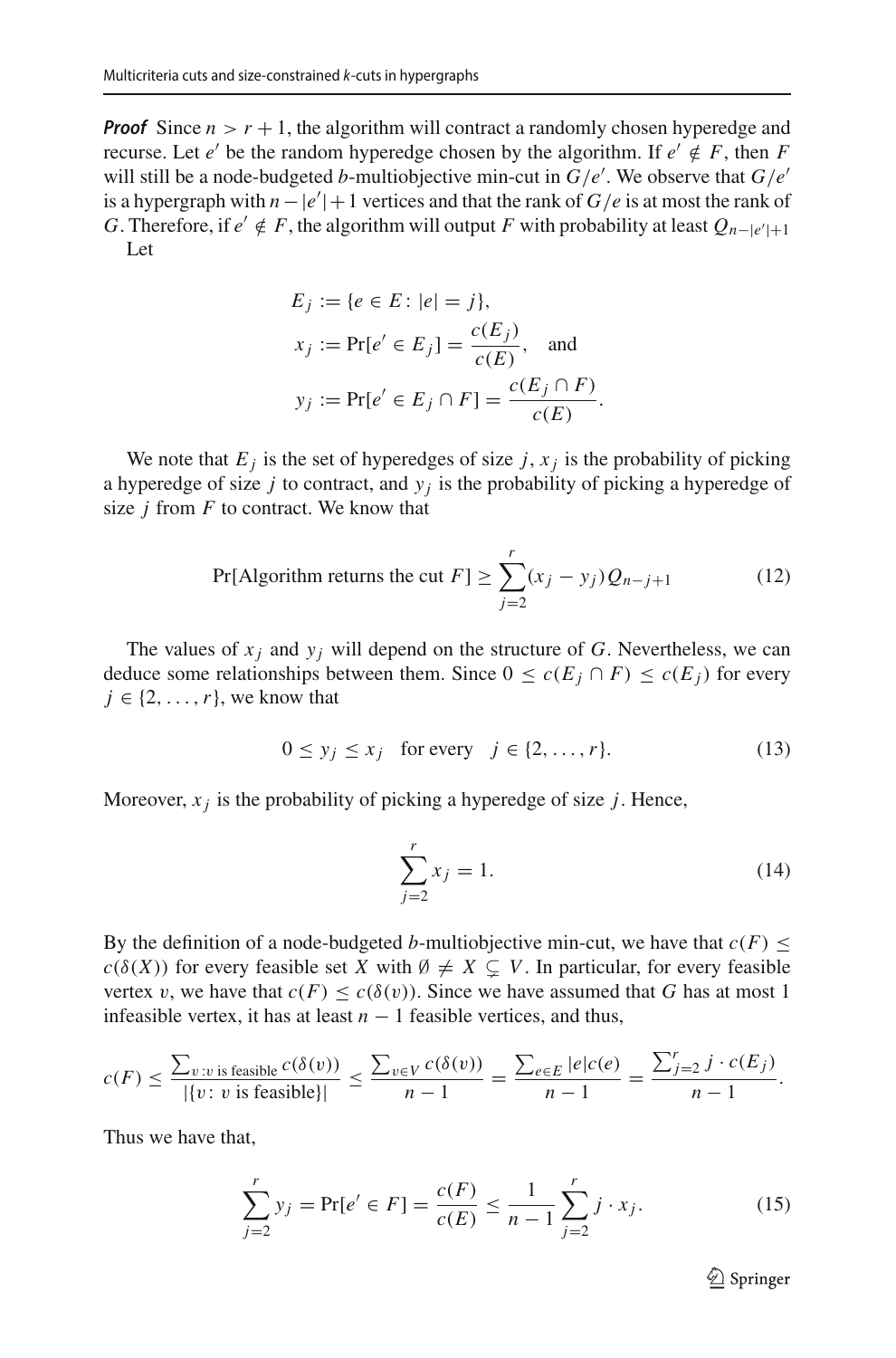The minimum value of our lower bound in Eq. [\(12\)](#page-24-0) over all choices of  $x_i$  and  $y_i$  that satisfy inequalities  $(13)$ ,  $(14)$ , and  $(15)$  is a lower bound on the probability that the algorithm outputs  $F$ .

Claim [3.1](#page-23-1) tells us that the algorithm outputs *F* with probability at least the optimum value of the linear program  $((LP_3))$  from the claim. This linear program is exactly the linear program  $(LP_1)$  from Lemma [1.1](#page-9-2) with  $\gamma = n - 1$  and  $f(n) := Q_n$ . Since  $n > r + 1$ , we have that  $n > n - 1 > r + 1$ . Therefore, we can apply Lemma [1.1](#page-9-2) to conclude that

Pr[Algorithm returns the cut 
$$
F
$$
]  $\geq \min_{j \in \{2,\dots,r\}} \left( \left(1 - \frac{j}{n-1-r+j}\right) Q_{n-j+1} \right)$ .

It remains to show that  $\min_{j \in \{2,\dots,r\}} ((1 - \frac{j}{n-1-r+j})Q_{n-j+1}) \geq Q_n$ . Let *j* ∈ {2,...,*r*}. Then it suffices to show that  $\frac{Q_{n-j+1}}{Q_n} \ge \frac{n-1-r+j}{n-1-r} = 1 + \frac{j}{n-1-r}$ . We have

$$
\frac{Q_{n-j+1}}{Q_n} = \frac{\binom{n}{2}}{\binom{n-j+1}{2}} = \frac{n(n-1)}{(n-j+1)(n-j)} \ge \left(\frac{n}{n-j+1}\right)^2 = \left(1 + \frac{j-1}{n-j+1}\right)^2,
$$

and

$$
\left(1+\frac{j-1}{n-j+1}\right)^2 \ge 1+\frac{2(j-1)}{n-j+1} \ge 1+\frac{j}{n-j+1} \ge 1+\frac{j}{n-1-r}.
$$

The last two inequalities follow from the fact that  $2 \le j \le r$ .

We now restate and prove the first part of Theorem [1.2.](#page-4-2) At a high level, our approach will be similar to the proof of Theorem  $1.1$ . We will modify the algorithm for NODE-BUDGETED *b*- MULTIOBJECTIVE MIN- CUT to obtain Algorithm [5](#page-26-0) which outputs a collection  $\mathscr{C}$  of  $r \cdot O(n^t)$ -many cuts such that every node-budgeted multiobjective min-cut is in *C* with probability  $\frac{1}{2^r}$  ·  $\Omega(\frac{1}{n^2})$ . The analysis has a few subtleties that distinguish it from the edge-budgeted version, so we include the full details.

**Theorem 3.2** *The number of node-budgeted multiobjective min-cuts in an r -rank, nvertex hypergraph with t vertex-weight functions is*  $O(r2^r n^{t+1})$ *.* 

*Proof* Let  $G = (V, E)$  be an *r*-rank *n*-vertex hypergraph with vertex-weight functions  $w_1, \ldots, w_t : V \to \mathbb{R}_{\geq 0}$ . We will denote  $w = (w_1, \ldots, w_t)$  and the hypergraph with the vertex-weight functions by the tuple  $(G, w)$  for conciseness. We first show that for any cut  $F \subseteq E$  which is a node-budgeted *b*-multiobjective min-cut in  $(G, w)$  for some budget-vector  $b \in \mathbb{R}^t_{\geq 0}$ , the cut *F* is among the cuts returned by Algorithm [5](#page-26-0) with probability  $\Omega(2^{-r}n^{-2})$ .

We will view Algorithm [4](#page-23-0) from a different perspective. That algorithm alternates between contracting together infeasible vertices and contracting random hyperedges until the hypergraph has at most  $r + 1$  vertices. We note that the probability that a given hyperedge *e* is the next one contracted depends only on the cost of *e* relative to the other hyperedges. In particular it does not depend on which infeasible vertices have been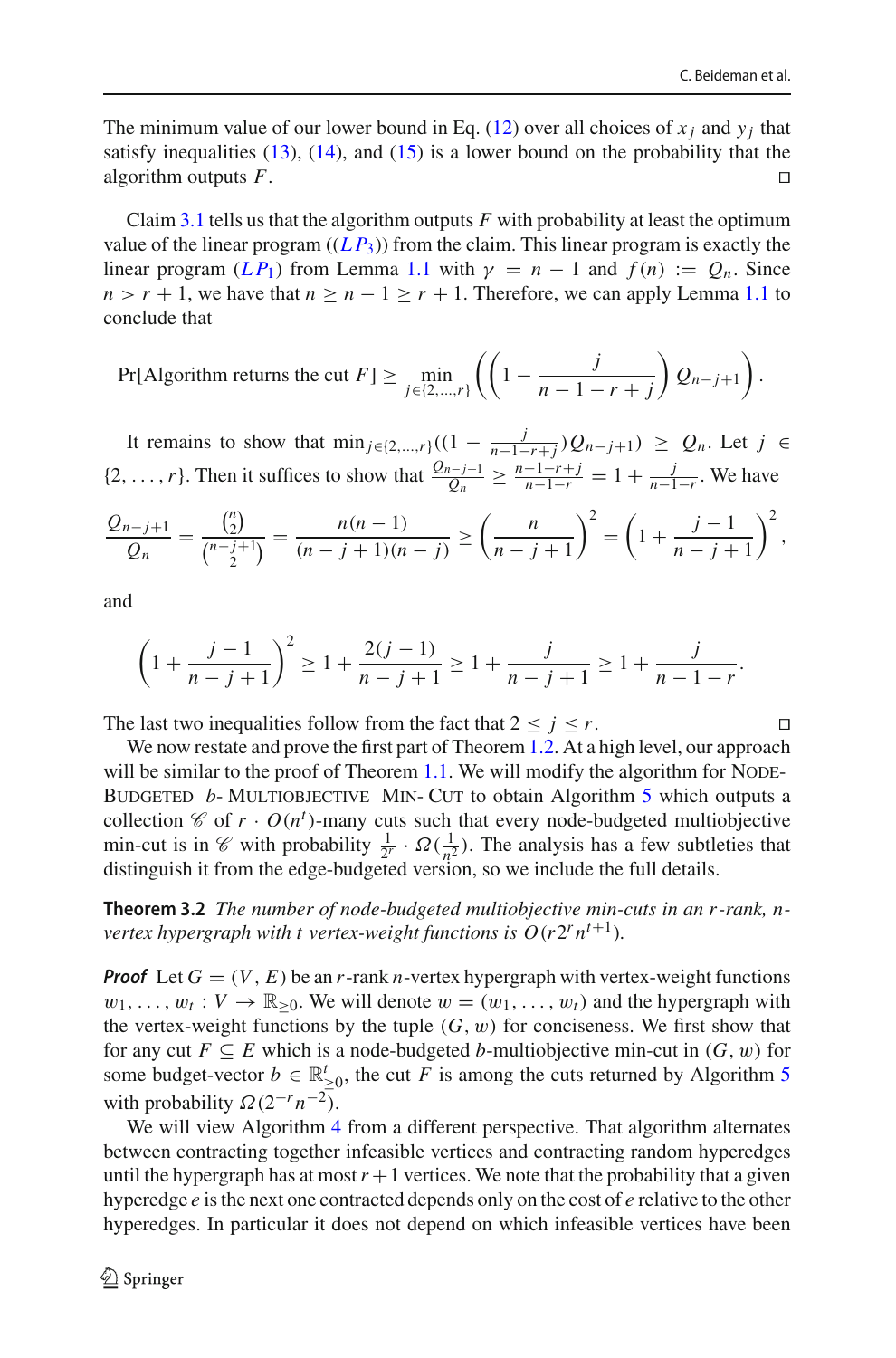Node- Budgeted- Multiobjective- Min- Cut- Constant- Rank(*G*,*r*, *t*, w, *c*): **Input:** An *r*-rank hypergraph  $G = (V, E)$ , a positive integer *t*, a vector w of vertex-weight functions with  $w_i : V \to \mathbb{R}_{\geq 0}$  for  $i \in [t]$ , and a cost function  $c : E \to \mathbb{R}_+$  $\pi \leftarrow$  a permutation of *E* generated by repeatedly choosing a not yet chosen hyperedge with probability proportional to *c*(*e*)  $R \leftarrow \emptyset$  $T \leftarrow \emptyset$ For  $n' = 2, ..., n$ :  $G' \leftarrow G$ Contract hyperedges from  $G'$  in the order given by  $\pi$  until  $G'$  has at most  $n'$  vertices For each  $x_1, \ldots, x_t$  such that  $x_i = c_i(v)$  for some  $v \in G'$  for all  $i \in [t]$ :  $G'' \leftarrow G'$ Contract together all vertices v in  $G''$  which have  $c_i(v) > x_i$  for some *i* If  $r + 2 > |V(G'')| > 1$  and  $V(G'') \notin T$ : *S* ← a random subset of *V*(*G*<sup>'</sup>) with Ø ⊂ *S* ⊂ *V*(*G*<sup>'</sup>) Add  $V(G'')$  to  $T$ Add  $\delta(S)$  to *R* if it is not already present Return *R*

<span id="page-26-0"></span>Algorithm 5 NODE- BUDGETED MULTIOBJECTIVE MIN- CUT in constant-rank hypergraphs

contracted together. Therefore, we could modify Algorithm [4](#page-23-0) so that it contracts random hyperedges until the hypergraph resulting from contracting all infeasible vertices together has at most  $r + 1$  vertices, at which point, it contracts all infeasible vertices together and returns a random cut in the resulting hypergraph. This modified version of the algorithm would retain the same success probability as the original version. In this modified algorithm, the next contraction does not depend at all on the previous contractions, so we can choose a uniform random permutation of the hyperedges at the start of the algorithm and simply contract hyperedges from that permutation until we can contract all infeasible vertices to obtain a hypergraph containing at most  $r + 1$ vertices.

Let *U* be the set of all feasible vertices in *G*, and for each  $i \in [t]$ , let  $x_i =$  $\max_{u \in U} w_i(u)$ . Since all vertices in *U* are feasible, we know that for every  $u \in U$ , we have  $w_i(u) \le x_i \le b_i$  for every  $i \in [t]$ . Now consider an infeasible vertex v in *G*. Since v violates the budget-vector *b*, there must be some  $i \in [t]$  such that  $w_i(v) > b_i \ge x_i$ . Therefore, if we wish to contract together all infeasible vertices in *G*, it suffices to find, for each  $i \in [t]$ , the feasible vertex  $u_i$  with maximum weight under  $w_i$ , and then contract together all vertices whose  $w_i$  weight is greater than that of  $u_i$  for some  $i \in [t]$ . In particular, we can further modify our modified version of Algorithm [4](#page-23-0) to use this method of contracting all infeasible vertices, and the success probability will still remain  $\Omega(2^{-r}n^{-2})$ .

Algorithm [5](#page-26-0) is running exactly the version of the algorithm that we have just described, with two additional modifications: (1) Instead of contracting hyperedges from  $\pi$  until the contraction of infeasible vertices would yield a hypergraph with at most  $r + 1$  vertices, it simply tries all possible stopping points for the contraction of hyperedges from  $\pi$ , and (2) instead of choosing the values  $x_1, \ldots, x_t$  based on a budget-vector *b*, it simply tries all possible values for  $x_1, \ldots, x_t$ . This means that,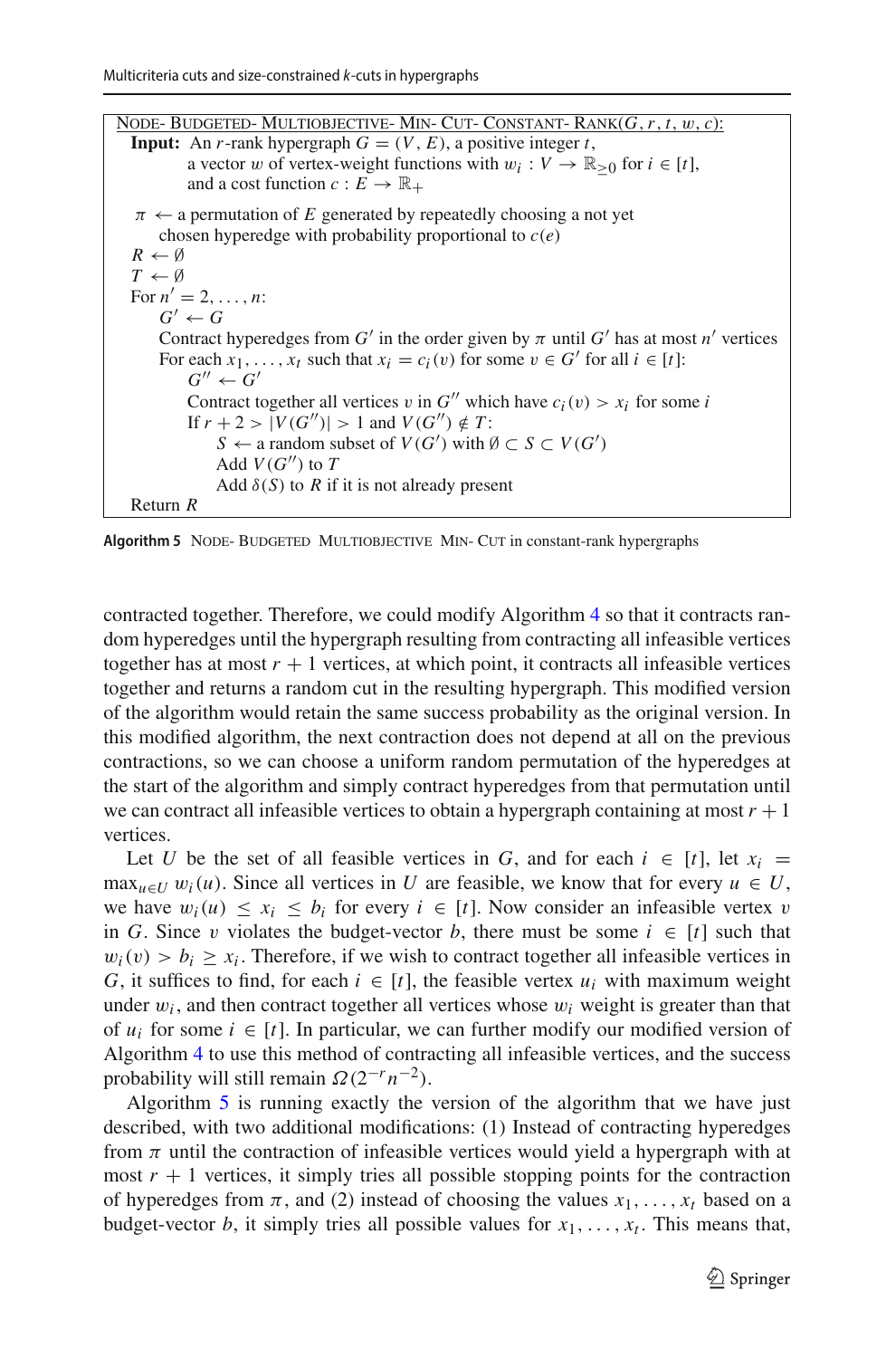for any budget-vector *b*, Algorithm [5](#page-26-0) will try the values of *n'* and  $x_1, \ldots, x_t$  that the modified version of Algorithm [4](#page-23-0) would use.

Therefore, by Theorem [3.1,](#page-22-1) we know that for any fixed budget-vector *b* and every fixed node-budgeted *b*-multiobjective min-cut  $F$ , the probability that  $F$  is among the cuts output by the algorithm is  $\Omega(2^{-r}n^{-2})$ .

Now we bound the number of cuts returned by the algorithm. We note that the algorithm only adds a new cut to  $R$  if the set of vertices that the algorithm ends up with after performing all contractions has size between 2 and  $r + 1$  and is different from every set the algorithm has already obtained from previous combinations of parameters. We will show that, for a fixed *G* and  $\pi$ , the number of distinct sets of size between 2 and  $r + 1$  that we can obtain by contracting vertices in the way specified by the algorithm is at most  $rn<sup>t</sup>$ .

There are at most *n* ways to choose the value of *n* , and also at most *n* choices for the values of  $x_1, \ldots, x_{t-1}$ . For fixed values of *n'* and  $x_1, \ldots, x_{t-1}$ , the choice of  $x_t$ determines the final set of vertices after contraction. Decreasing  $x_t$  can cause more vertices to become contracted (because some new vertex v may now have  $w_t(v) > x_t$ ), but it cannot cause any vertex that was previously being contracted to no longer be contracted. Thus, there are most *r* distinct sets of vertices of size between 2 and  $r + 1$ that we could obtain by varying the value of  $x_t$ . Therefore the total number of distinct sets of size between 2 and  $r + 1$  that could result from contracting vertices in the way described in the algorithm is at most  $rn<sup>t</sup>$ .

To finish the proof, let *N* be the number of node-budgeted multiobjective min-cuts in *G*. We have shown that our algorithm outputs  $\Omega(\frac{N}{2^r n^2})$  of these cuts in expectation. But since our algorithm outputs at most  $rn<sup>t</sup>$  cuts, we conclude that the number N of multiobjective min-cuts must be  $O(r2^r n^{t+2})$ .

#### **3.2 Arbitrary-rank hypergraphs**

In this section, we present a polynomial-time algorithm for node-budgeted *b*multiobjective min-cut in arbitrary-rank hypergraphs. The second part of Theorem [1.2](#page-4-2) will follow from the correctness analysis of this algorithm.

We recall that global min-cut (without node-budgets) in arbitrary-rank hypergraphs already requires the *non-uniform* random contraction technique. We extend the nonuniform contraction technique of [\[4\]](#page-42-13) for the node-budgeted variant. In addition, our algorithm will use the non-uniform contraction algorithm for global min-cut by [\[4](#page-42-13)] as a subroutine. We reproduce their algorithm for completeness in Algorithm [6](#page-28-0) and state its guarantee in Theorem [3.3.](#page-27-0)

<span id="page-27-0"></span>**Theorem 3.3** [\[4](#page-42-13)] *Algorithm* [6](#page-28-0) *runs in polynomial time and returns any fixed min-cut of an n-vertex hypergraph G with hyperedge-cost function c with probability at least*  $\binom{n}{2}^{-1}$ .

Now we describe our algorithm to solve node-budgeted *b*-multiobjective min-cut in arbitrary-rank hypergraphs. We recall that a vertex v is feasible if  $w_i(v) \leq b_i$  for all  $i \in [t]$ . Let U be the set of all feasible vertices in G. We emphasize that U is the set of all feasible vertices, but *U* may not be a feasible set—see Definition [3.1.](#page-22-2) Our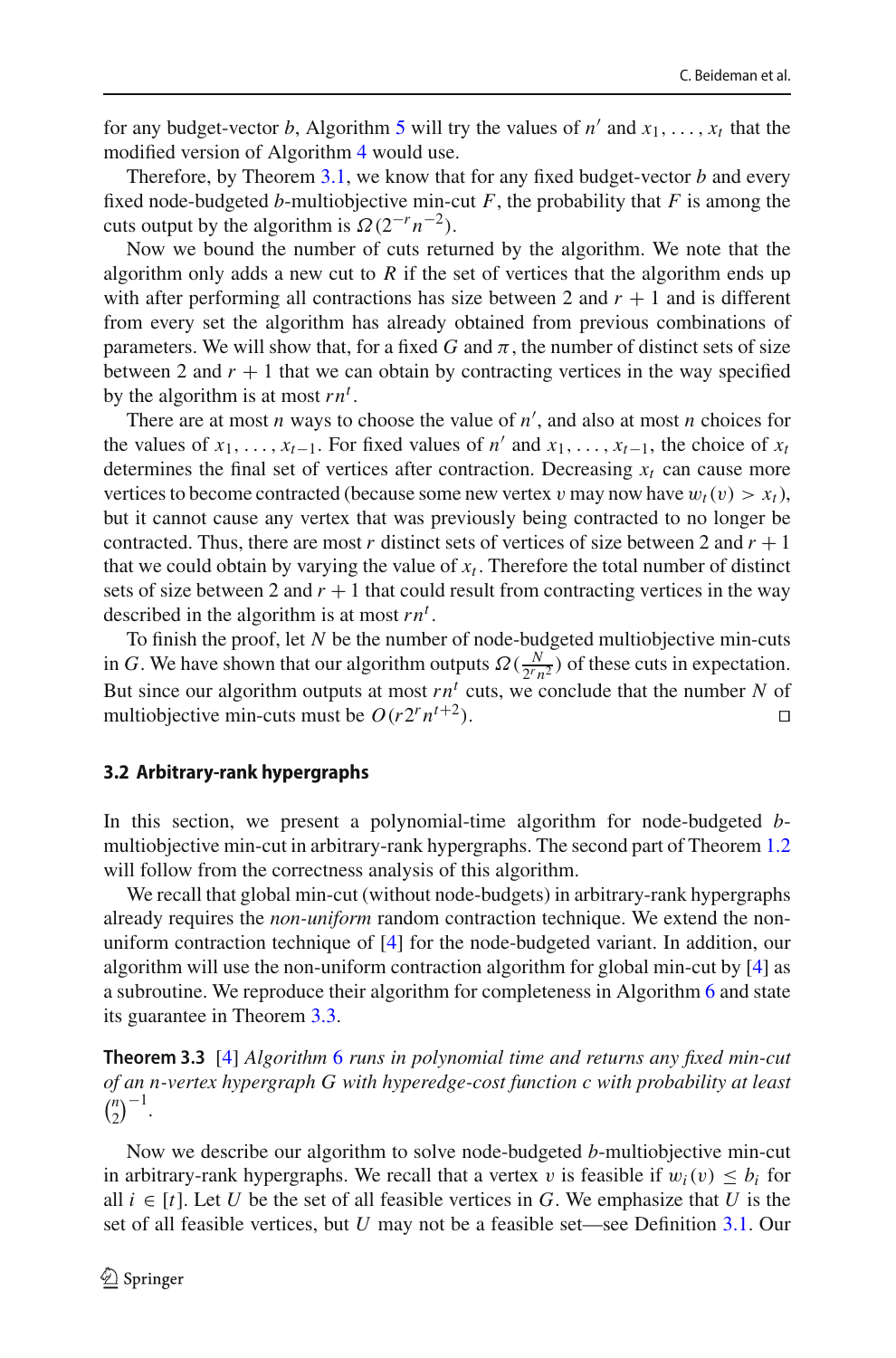$HYPERGRAPH-MIN-CUT(G, c)$ : **Input:** A hypergraph  $G = (V, E)$ , and a cost function  $c : E \to \mathbb{R}_+$ Compute  $\beta_e := \frac{|V| - |e|}{|V|} \cdot c(e)$  for every hyperedge  $e \in E$ If  $\beta_e = 0$  for every hyperedge  $e \in E(G)$ , then return  $E(G)$  $e \leftarrow$  a random hyperedge of *G* chosen with probability proportional to  $\beta_e$ Return HYPERGRAPH- MIN-  $CUT(G/e, c)$ 

<span id="page-28-0"></span>**Algorithm 6** HYPERGRAPH MIN- CUT

algorithm chooses a hyperedge *e* to contract with probability proportional to

$$
\alpha_e := \left(\frac{|U| - |e \cap U|}{|U|}\right) \cdot c(e) = \left(\frac{|U \backslash e|}{|U|}\right) \cdot c(e).
$$

and recurses on the contracted graph. Our algorithm performs an additional step of contracting all infeasible vertices after each contraction step. The description of our algorithm is presented in Algorithm [7.](#page-28-1) We summarize the correctness probability and the run-time of Algorithm [7](#page-28-1) in Theorem [3.4.](#page-28-2)

```
Node- Budgeted- b- Multiobjective- Min- Cut- Arbitrary- Rank(G, t, w, c, b):
  Input: A hypergraph G = (V, E), a positive integer t,
          a vector w of vertex-weight functions with w_i : V \to \mathbb{R}_{\geq 0} for i \in [t],
           a cost function c : E \to \mathbb{R}_+, and a budget-vector b \in \mathbb{R}_{\geq 0}^lU \leftarrow \{v \in V : v \text{ is feasible}\}\If U = \emptyset:
      Return INFEASIBLE
  Compute \alpha_e := \frac{|U \setminus e|}{|U|} \cdot c(e) for every hyperedge e \in EIf \alpha_e = 0 for every hyperedge e \in E:
      If U is feasible:
           Return \delta(U)Return E
 Contract together all infeasible vertices in G
 If U is feasible:
      Return HYPERGRAPH- MIN- CUT(G, c)e \leftarrow a random hyperedge of G chosen with probability proportional to \alpha_eReturn Node- Budgeted- b- Multiobjective- Min- Cut- Arbitrary- Rank(G, t, w, c, b)
```
<span id="page-28-2"></span><span id="page-28-1"></span>Algorithm 7 NODE- BUDGETED *b*- MULTIOBJECTIVE MIN- CUT in arbitrary-rank hypergraphs.

**Theorem 3.4** *Let*  $G = (V, E)$  *be an n-vertex hypergraph, for some n* > 2 *with vertexweight functions*  $w_1, \ldots, w_t : V \to \mathbb{R}_{\geq 0}$ , cost function  $c: E \to \mathbb{R}_+$  and budget*vector*  $b \in \mathbb{R}_{\geq 0}^t$ . Then Algorithm [7](#page-28-1) outputs a fixed node-budgeted b-multiobjective *min-cut in G with probability at least*

$$
Q_n := \begin{cases} 1 & \text{if } n = 2, \\ \frac{1}{3} {n-1 \choose 2}^{-1} & \text{if } n \ge 3. \end{cases}
$$

*Moreover, the algorithm can be implemented to run in polynomial time.*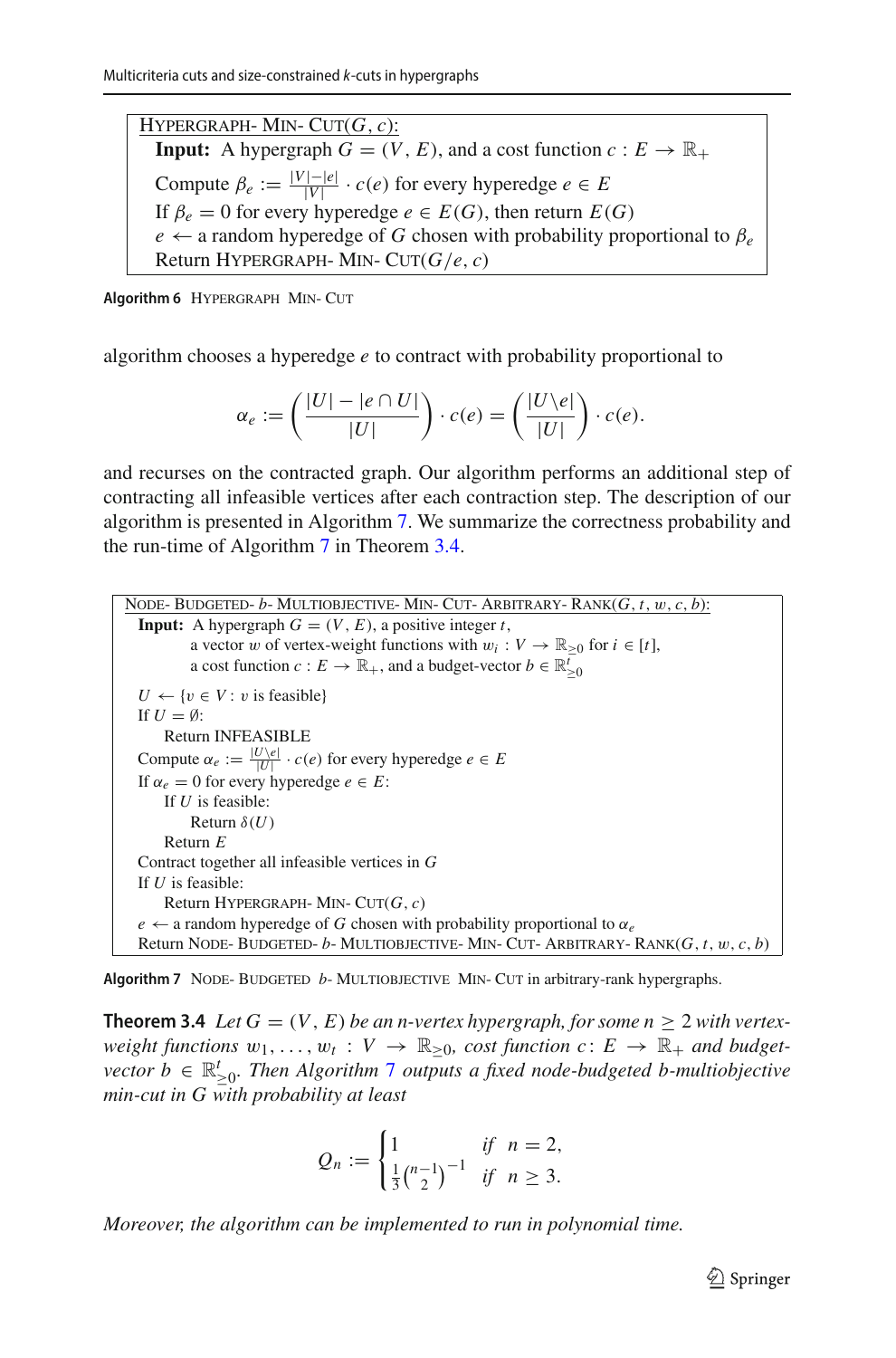*Proof* We first analyze the run-time. Each recursive call in the algorithm reduces the number of vertices, so the total number of recursive calls is at most *n*. Apart from the recursion, the algorithm, verifies the feasibility of each vertex and of  $U$ , computes  $\alpha_e$ for each hyperedge, and either performs a contraction or calls the algorithm for the ordinary hypergraph min-cut problem. All of these can be done in polynomial time.

Now we analyze the correctness probability. Let  $\mathcal{G}_n$  be the set of all tuples  $(G, t, w, c, b)$  where *G* is an *n*-vertex hypergraph,  $t \in \mathbb{Z}_+, w_1, \ldots, w_t : V(G) \rightarrow$  $\mathbb{R}_{\geq 0}$ ,  $c : E(G) \to \mathbb{R}_+$ , and  $b \in \mathbb{R}_{\geq 0}^t$ . That is,  $\mathscr{G}_n$  is the set of all valid inputs to Algorithm [7](#page-28-1) where the hypergraph has *n* vertices. For an input tuple *T* in the form just described, let  $M(T)$  be the collection of *b*-multiobjective min-cuts for the input instance. Define

> $q_n := \min_{T \in \mathscr{G}_n}$ min  $\min_{F \in M(T)} \Pr[\text{Algorithm returns } F \text{ on input } T].$

We will show that  $q_n > Q_n$  for all  $n > 2$ . We proceed by induction on *n*. As a base case, when  $n = 2$ , we have  $\alpha_e = 0$  for every *e*, and the algorithm outputs the unique cut with probability 1, so  $q_2 = 1 = Q_2$ .

We now show the induction step. Let *G* be a hypergraph on  $n \geq 3$  vertices with associated costs, weights, and budgets, and let *F* be a *b*-multiobjective min-cut in *G*. Assume that  $q_{n'} \ge Q_{n'}$  for  $2 \le n' < n$ . We will show that the algorithm returns *F* with probability at least  $Q_n = \frac{1}{3} {n-1 \choose 2}^{-1}$ .

Suppose  $\alpha_e = 0$  for every  $e \in \overline{E}$ . This means that every hyperedge contains all of the feasible vertices. Let  $\emptyset \subsetneq X \subsetneq V$  be a feasible set (one which does not violate the budgets). Then, every vertex in *X* must be feasible. Since every hyperedge contains all feasible vertices,  $\delta(X)$  will either be all of the hyperedges (if X does not contain all feasible vertices) or all hyperedges which contain infeasible vertices (if *X* contains all feasible vertices). The latter is cheaper, so if the set *U* of all feasible vertices is still feasible, then we must have  $F = \delta(U)$ , and the algorithm always returns F. Otherwise, every feasible cut contains all hyperedges, so  $F = E$  and again the algorithm always returns *F*. We hereafter assume that  $\alpha_e > 0$  for some hyperedge *e*.

We note that if *G* has multiple infeasible vertices, the algorithm will contract them together to yield a hypergraph  $G'$  with  $n' < n$  vertices and only one infeasible vertex. The probability that the algorithm returns *F* on input *G* will be the same as the probability that the algorithm returns *F* on input *G* . From our induction hypothesis we know that this probability is at least  $Q_{n'} \ge Q_n$ . We hereafter assume that *G* has at most one infeasible vertex.

Next we consider the case where the set *U* is feasible. (We emphasize that although  $w_i(v) \leq b_i$  for every  $v \in U$ ,  $i \in [t]$ , by the definition of feasible vertices, it need not be the case that  $\sum_{v \in U} w_i(v) \le b_i$  for every  $i \in [t]$ . So this case does not occur always.) Since our vertex weights are all non-negative, if *U* is feasible, then every subset of *U* must be feasible as well. Any cut can be written as  $\delta(X) = \delta(\overline{X})$  for some *X* ⊆ *V*. Since *G* has at most one infeasible vertex, either *X* or  $\overline{X}$  must be a subset of *U*. This means that every cut in *G* must be feasible. Thus, in this case, the budgets are irrelevant and finding a node-budgeted *b*-multiobjective min-cut is the same as just finding an ordinary minimum cut with respect to the cost function *c*. In particular, this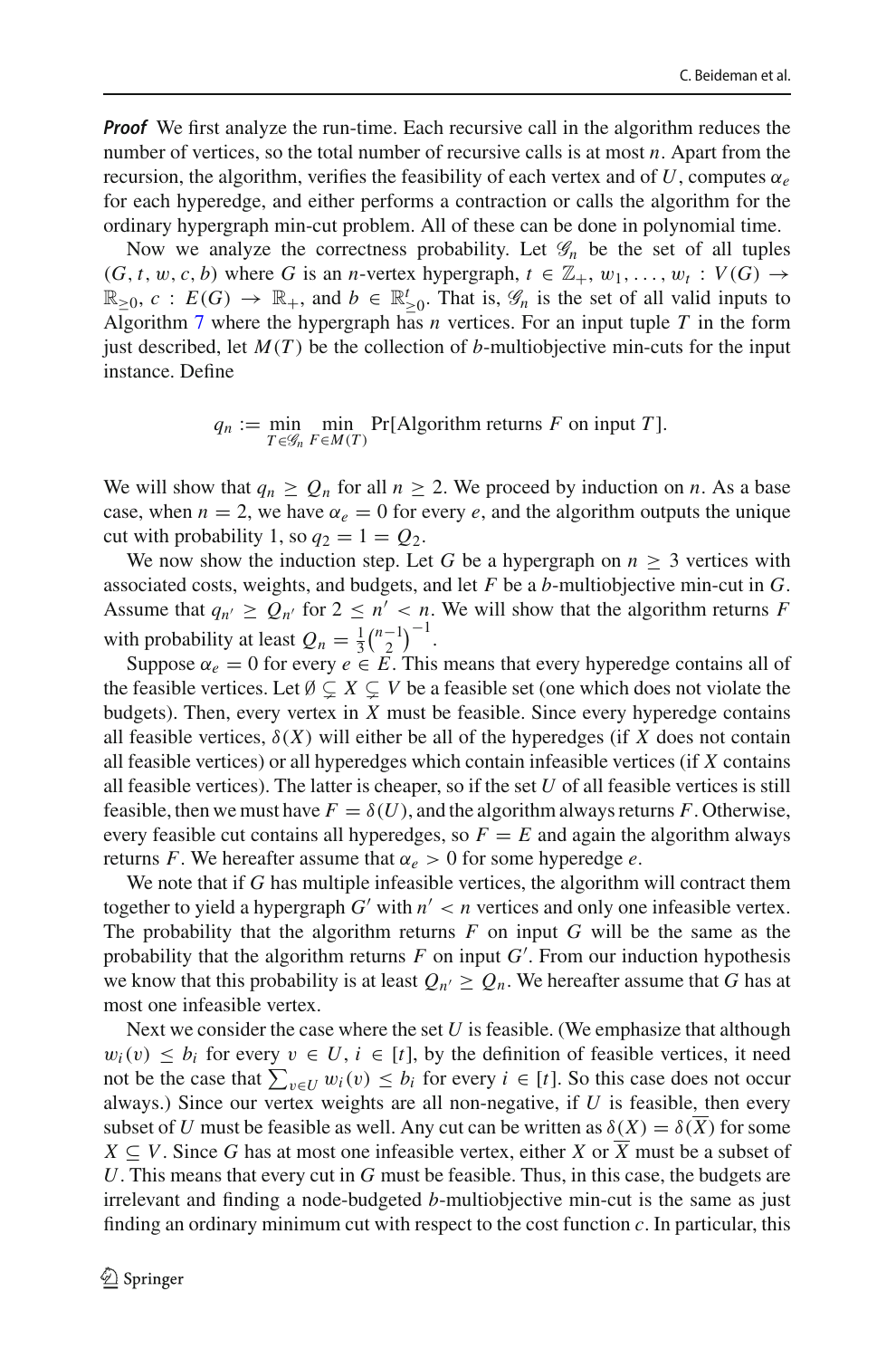means that *F* is not only a node-budgeted *b*-multiobjective min-cut in *G*, but it is also a regular min-cut as well. Therefore by Theorem  $3.3$ , the algorithm for HYPERGRAPH MIN- CUT (i.e., Algorithm [6\)](#page-28-0) outputs *F* with probability at least  $\binom{n}{2}^{-1}$ . Consequently, Algorithm [7](#page-28-1) outputs *F* with probability at least  $\binom{n}{2}^{-1}$ . Since  $n \geq 3$ , we have that  ${n \choose 2}^{-1} \ge \frac{1}{3} {n-1 \choose 2}^{-1} = Q_n.$ 

Finally, suppose that *G* has at most one infeasible vertex and that *U* is not feasible in *G*. Then, the algorithm contracts a hyperedge with probability proportional to  $\alpha_e$ . Let *e*' be a random variable for the contracted hyperedge. Using the induction hypothesis, we obtain that

Pr[Algorithm returns *F* on input *G*]

$$
= \sum_{e \in E \backslash F} \Pr[e' = e] \cdot \Pr[\text{Algorithm returns } F \text{ on input } G/e]
$$
  
\n
$$
\geq \sum_{e \in E \backslash F} \frac{\alpha_e}{\sum_{f \in E} \alpha_f} \cdot q_{n-|e|+1}
$$
  
\n
$$
\geq \frac{1}{\sum_{e \in E} \alpha_e} \sum_{e \in E \backslash F} \alpha_e Q_{n-|e|+1}.
$$

<span id="page-30-0"></span>Now, Claims [3.2](#page-30-0) and [3.3](#page-30-1) complete the proof of the theorem.

**Cliam 3.2** *For every hyperedge e*  $\in E \backslash F$ *, we have* 

$$
\alpha_e Q_{n-|e|+1} \ge c(e) Q_n.
$$

*Proof* Suppose  $|e| = n - 1$ . Then  $Q_{n-|e|+1} = 1$ . Since *U* is not feasible, we know that *F* must contain every hyperedge that spans *U*. Since  $e \in E \backslash F$ , it follows that  $|U\setminus e| > 0$ . Therefore,  $\alpha_e \ge \frac{c(e)}{n}$ . We conclude that  $\alpha_e Q_{n-|e|+1} = \alpha_e \ge \frac{c(e)}{n}$ *c*(*e*)  $\frac{(e)}{3}\binom{n-1}{2}^{-1} = c(e)Q_n.$ 

Next, suppose  $|e| < n - 1$ . Then  $Q_{n-|e|+1} = \frac{1}{3} {n-|e| \choose 2}^{-1}$ , and we have

<span id="page-30-1"></span>
$$
\alpha_e Q_{n-|e|+1} = \frac{|U \setminus e|c(e)}{|U|} \cdot \frac{1}{3} {n-|e| \choose 2}^{-1}
$$
  
\n
$$
\geq \frac{|U|-|e|}{|U|} \cdot \frac{1}{3} {n-|e| \choose 2}^{-1} \cdot c(e)
$$
  
\n
$$
\geq \frac{n-1-|e|}{n-1} \cdot \frac{2}{3(n-|e|)(n-|e|-1)} \cdot c(e) \quad \text{(since } |U| \geq n-1)
$$
  
\n
$$
\geq \frac{2}{3(n-1)(n-|e|)} \cdot c(e)
$$
  
\n
$$
\geq \frac{2}{3(n-1)(n-2)} \cdot c(e)
$$
  
\n
$$
= c(e) Q_n.
$$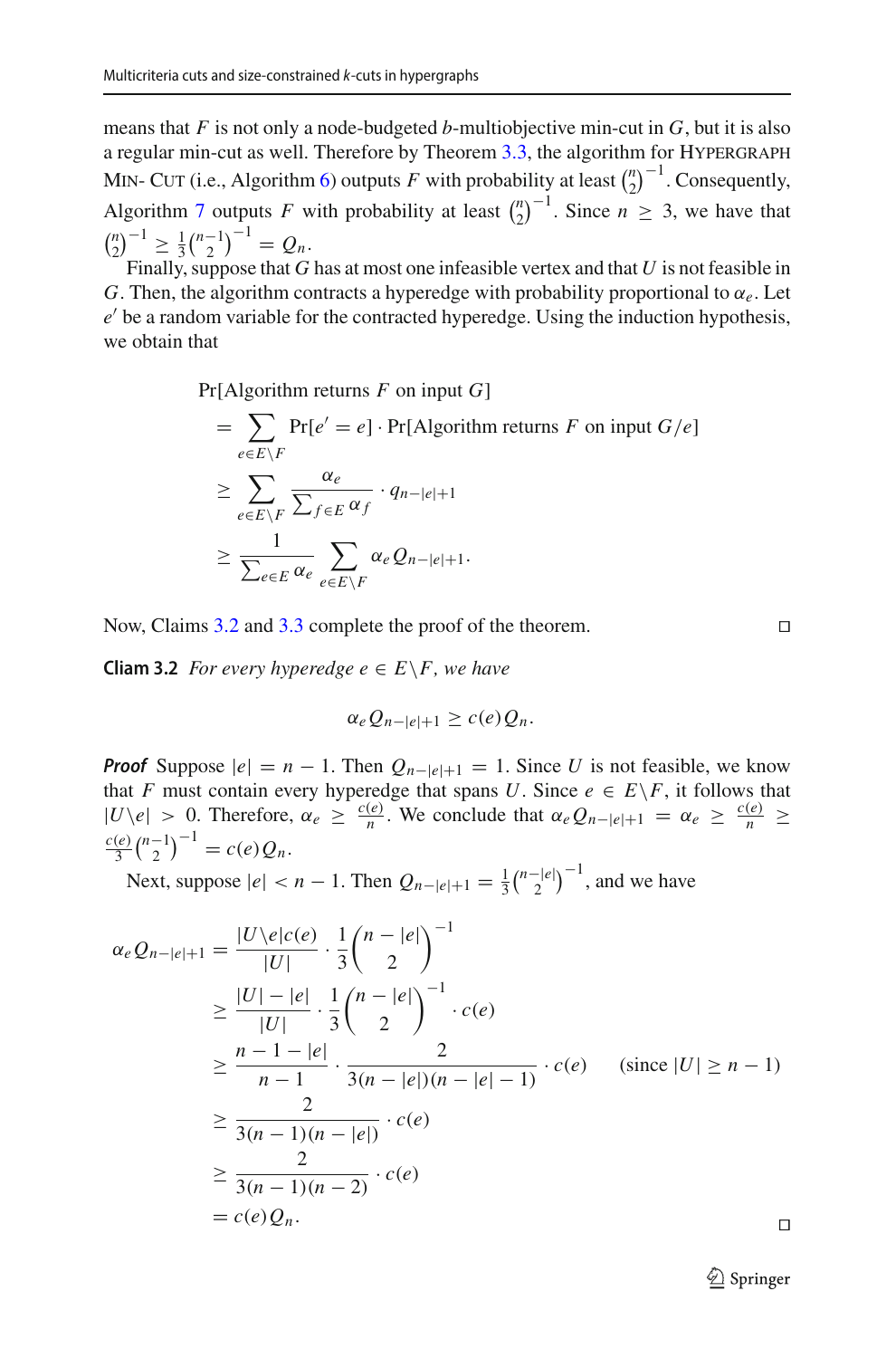#### **Cliam 3.3**

$$
\frac{c(E\backslash F)}{\sum_{e\in E}\alpha_e} \ge 1.
$$

*Proof* We consider the cut induced by a uniformly random feasible vertex. A hyperedge *e* belongs to such a cut with probability  $\frac{|U \cap e|}{|U|} = 1 - \frac{|U \setminus e|}{|U|}$ . Thus, the expected value of such a cut is  $\sum_{e \in E} (1 - \frac{|U \setminus e|}{|U|}) c(e) = c(E) - \sum_{e \in E} \alpha_e$ . Since the value of the cut induced by a random feasible vertex is an upper bound on the value of a node-budgeted *b*-multiobjective min-cut, this means that  $c(F) \leq c(E) - \sum_{e \in E} \alpha_e$ . Rewriting this inequality gives  $\sum_{e \in E} \alpha_e \le c(E) - c(F) = c(E \setminus F)$ , and the desired inequality follows.  $\Box$ 

# <span id="page-31-0"></span>**4 Size-constrained min-***k***-cut in arbitrary-rank hypergraphs**

In this section, we consider the problem of finding a minimum cost *k*-cut subject to constant lower bounds on the weights of the partition classes and prove Theorem [1.3.](#page-4-3) Throughout this section, we assume that  $k$  is a constant. We focus on the cardinality case (i.e., unit-cost variant) for the sake of simplicity of exposition and mention that our algorithm also extends to arbitrary non-negative hyperedge costs.

We begin by formally defining the terminology. Let  $G = (V, E)$  be a hypergraph. For a weight function  $w : V \to \mathbb{Z}_+$ , we call  $(G, w)$  a *vertex-weighted hypergraph*. We now define our main object of study, namely size-constrained minimum cuts.

**Definition 4.1** Let  $G = (V, E)$  be a hypergraph,  $w : V \rightarrow \mathbb{Z}_+$  be a vertex-weight function,  $k \ge 2$  be an integer, and  $s \in \mathbb{Z}_+^k$  be a vector. A *k*-partition *X* of *V* is an *s*-*sizeconstrained k-partition* if  $w(X_i) \geq s_i$  for every  $i \in [k]$ . A set of hyperedges  $F \subseteq E$ is an *s*-*size-constrained k-cut* if  $F = \delta(X)$  for some *s*-size-constrained *k*-partition X. An *s*-size-constrained *k*-cut of minimum cardinality is said to be an *s*-*size-constrained min*-*k*-*cut*. We will refer to *s* as the *size-constraint vector*.

The following is the central problem of interest in this section.

*s*- Size- Constrained Min- *k*- Cut

Given: A vertex-weighted hypergraph  $(G, w)$ , a positive integer  $k$ , and a sizeconstraint vector  $s \in \mathbb{Z}_+^k$ .

Goal: An *s*-size-constrained min-*k*-cut.

We give a random contraction based algorithm for this problem. Given a hypergraph  $G = (V, E)$  and a size-constraint vector  $s \in \mathbb{Z}_+^k$ , let  $n = |V|$ . We define  $\sigma_j :=$  $\sum_{i=1}^{j} s_i$ , and

$$
\alpha_e := \frac{\binom{n-|e|}{\sigma_{k-1}}}{\binom{n}{\sigma_{k-1}}}.
$$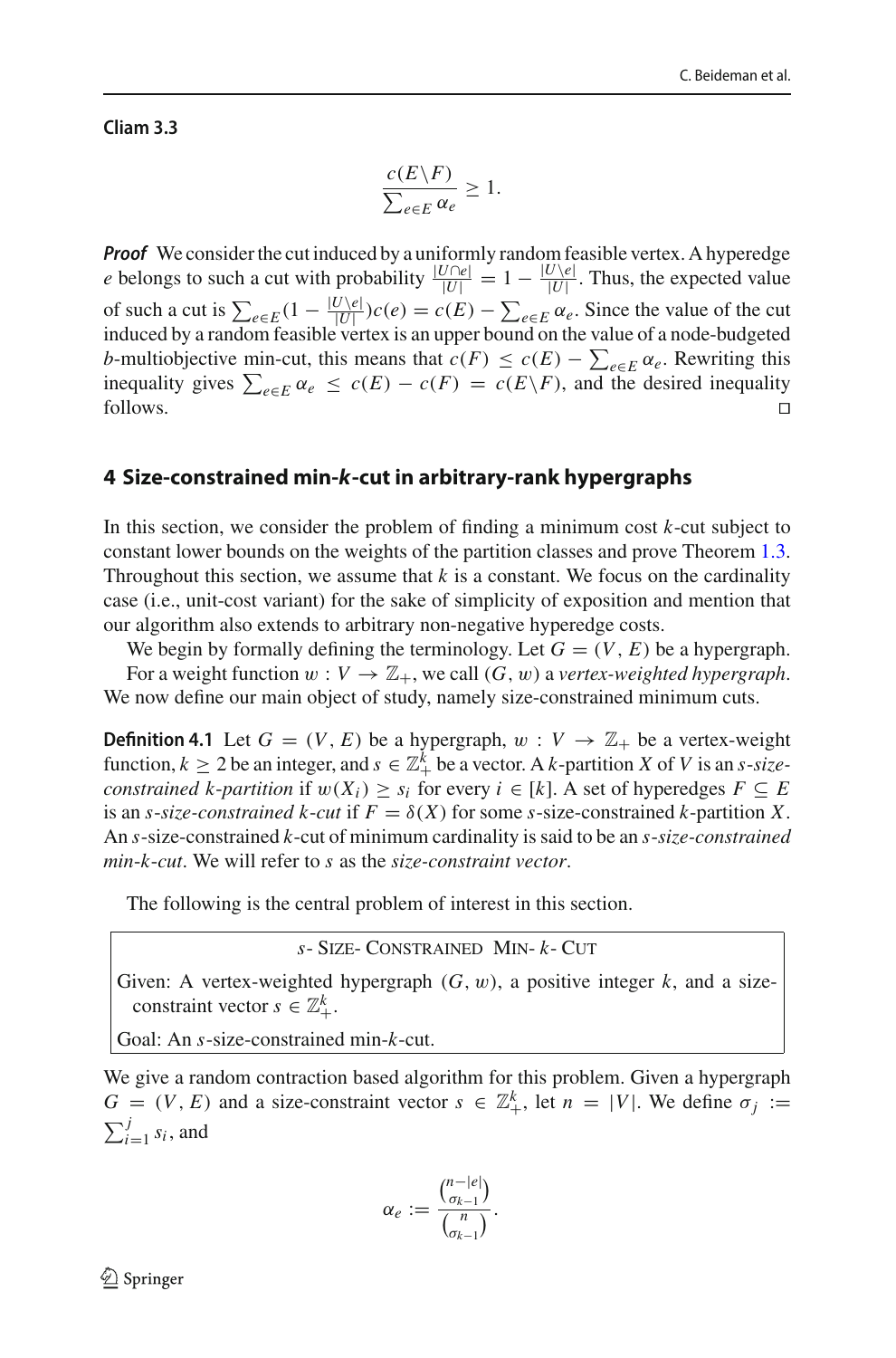With these definitions, we solve *s*-size-constrained min-*k*-cut using Algorithm [8.](#page-32-0) We prove Theorem [1.3](#page-4-3) using this algorithm.

 $s$ - SIZE- CONSTRAINED- MIN-  $k$ - CUT( $G, k, s$ ): **Input:** An *n*-vertex hypergraph  $G = (V, E)$ , an integer  $k \ge 2$ and size-constraint vector  $s = (s_1, \ldots, s_k) \in \mathbb{Z}_+^k$ If  $n \leq \max\{2\sigma_{k-1}, \sigma_k\}$ Pick a random *k*-partition *X* of *V* and return  $\delta(X)$ *S* ← a random subset of *V* of size 2σ*k*−<sup>1</sup>  $X_i \leftarrow \emptyset$  for  $i \in \{1, \ldots, k\}$ For each  $v \in S$ : Pick a random integer  $i \in \{1, \ldots, k\}$  and add v to  $X_i$  $X_k$  ←  $X_k$  ∪ (*V* \ *S*)  $X \leftarrow (X_1, \ldots, X_k)$ If *X* is a *k*-partition of *V*:  $R \leftarrow \delta(X)$ Else:  $R \leftarrow E$ Compute  $\alpha_e := \frac{\binom{n-|e|}{\sigma_{k-1}}}{\binom{n}{\sigma_{k-1}}}$  $\frac{\binom{b_k-1}{r}}{\binom{n}{b_{k-1}}}$  for every  $e \in E$ If  $\alpha_e = 0$  for every hyperedge  $e \in E(G)$ : Return *R*  $e \leftarrow$  a random hyperedge of *G* chosen with probability proportional to  $\alpha_e$  $R' \leftarrow s$ - SIZE- CONSTRAINED- MIN-  $k$ - CUT( $G/e, k, s$ ) Return *R* with probability  $\frac{1}{n}$  and *R'* with probability  $\frac{n-1}{n}$ 

<span id="page-32-0"></span>**Algorithm 8** *s*- Size- Constrained Min- *k*- Cut

**Theorem [1.3](#page-4-3)** *Let*  $k \ge 2$  *be a fixed positive integer and let*  $1 \le s_1 \le s_2 \le \cdots \le s_k$  *be* fixed positive integers. Let  $G = (V, E)$  be an n-vertex hypergraph with hyperedge*cost function c* :  $E \to \mathbb{R}_+$ *. Then, there exists a polynomial-time algorithm that takes* (*G*, *c*) *as input and returns a fixed* w*-weighted s-size-constrained min-k-cut for any choice of vertex-weight function*  $w: V \to \mathbb{Z}_+$  *with probability* 

$$
\varOmega\left(\frac{1}{n^{2\sigma_{k-1}+1}}\right),
$$

 $where \sigma_{k-1} := \sum_{i=1}^{k-1} s_i.$ 

*Proof* We consider Algorithm [8.](#page-32-0) We first analyze its run-time. Each recursive call reduces the number of vertices in the hypergraph. Thus, the algorithm makes at most *n* recursive calls. Apart from the recursion steps, the algorithm only selects random partitions and performs contractions, both of which can be implemented to run in polynomial time.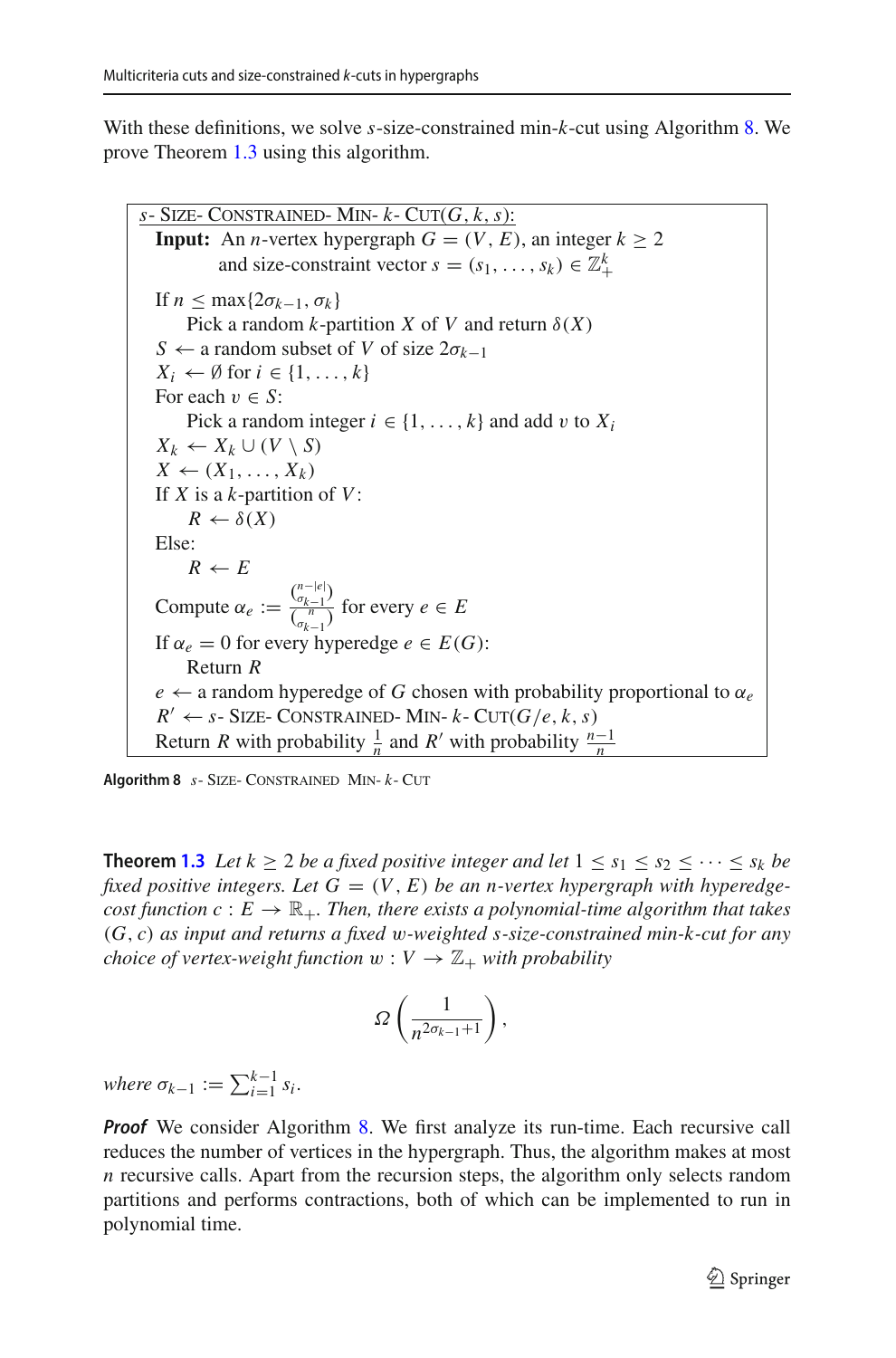Now we analyze the success probability. Let *G<sup>n</sup>* be the set of all vertex-weighted *n*vertex hypergraphs which contain an *s*-size-constrained *k*-cut. For a vertex-weighted hypergraph  $(G, w)$ , let  $M(G, w)$  be the set of all *s*-size-constrained min-*k*-cuts in  $(G, w)$ . Define

$$
q_n := \min_{(G,w)\in\mathcal{G}_n} \min_{F\in M(G,w)} \Pr[\text{Algorithm returns } F \text{ on input } (G, w, k, s)], \text{ and}
$$

$$
Q_n := \begin{cases} \left(k^{\max\{2\sigma_{k-1}, \sigma_k\}}\right)^{-1} & \text{if } n \le \max\{2\sigma_{k-1}, \sigma_k\},\\ \left(k^{\max\{2\sigma_{k-1}, \sigma_k\}} n_{2\sigma_{k-1}}\right)^{-1} & \text{if } n > \max\{2\sigma_{k-1}, \sigma_k\}. \end{cases}
$$

We note that  $Q_n = \Omega(k^{-\sigma_{k-1}-\sigma_k}n^{-2\sigma_{k-1}-1})$ , so it suffices to show that  $q_n \geq Q_n$  for all  $n \geq k$  (for smaller *n*, there are no *k*-cuts).

We proceed by induction on *n*. Let F be an *s*-size-constrained min- $k$ -cut in  $(G, w)$ . Let *Y* be an *s*-size-constrained *k*-partition with  $F = \delta(Y)$ . We assume that  $|Y_1| \leq$  $|Y_2| \leq \cdots \leq |Y_k|$ . This assumption is without loss of generality because we can relabel the parts of an *s*-size-constrained *k*-partition so that they are in increasing order of size and the resulting partition will still be an *s*-size-constrained *k*-partition (since we have assumed that the size vector *s* is in increasing order).

For the base case, suppose  $n \leq \max\{2\sigma_{k-1}, \sigma_k\}$ . In this case, the algorithm returns δ(*X*) where *X* is a *k*-partition of *V* chosen uniformly at random. Since  $F = δ(Y)$ , the probability that  $F = \delta(X)$  for the *X* randomly chosen by the algorithm is at least  $Pr[X = Y]$ . The number of *k*-partitions of *V* is at most  $k^n$ , the number of ways to assign each of the *n* vertices to one of *k* labeled sets. Thus,  $Pr[X = Y] \geq k^{-n} \geq$  $k^{-max(2\sigma_{k-1}, \sigma_k)} = Q_n$ .

Now we will prove the induction step. Assume that  $n > \max\{2\sigma_{k-1}, \sigma_k\}$ . By the induction hypothesis, we have  $q_{n'} \geq Q_{n'}$  for all  $n' \in \{k, ..., n-1\}$ . We will show that  $q_n \geq Q_n$ .

Suppose  $|Y_k| \ge n - 2\sigma_{k-1}$ . Let *T* be an arbitrary subset of  $Y_k$  of size  $n - 2\sigma_{k-1}$ . Consider the set *S* chosen by the algorithm. The probability that *S* is equal to  $V - T$ is  $\binom{n}{2\sigma_{k-1}}^{-1}$ . Next, consider the sets  $X_i$  created by the algorithm. The probability that  $X_i = Y_i$  for every  $i \in [k]$  conditioned on  $S = V - T$ , is  $k^{-2\sigma_{k-1}}$ . Thus, the probability that the  $k$ -partition  $X$  obtained in the algorithm is identical to  $Y$  is at least  $k^{-2\sigma_{k-1}}\binom{n}{2\sigma_{k-1}}^{-1}$ . Since the last step of the algorithm returns  $R = \delta(X)$ with probability  $1/n$ , it follows that the algorithm returns  $F$  with probability at least  $\left(nk^{\max\{2\sigma_{k-1},\sigma_k\}}\binom{n}{2\sigma_{k-1}}\right)^{-1} = Q_n.$ 

Henceforth, we assume that  $|Y_k| < n - 2\sigma_{k-1}$ . We will call a hyperedge *large* if it contains at least  $n - 2\sigma_{k-1}$  vertices. Since  $Y_k$  is the largest part of the *k*-partition *Y*, every large hyperedge must be contained in the *k*-cut *F*. In particular, if  $\alpha_e = 0$  for a hyperedge *e*, then  $\binom{n-|e|}{\sigma_{k-1}} = 0$ , which implies that  $n - |e| < \sigma_{k-1}$ , and hence *e* is large and consequently, *e* cannot be in *F*.

Next, suppose that  $\alpha_e = 0$  for every hyperedge *e*. Then every hyperedge is a large hyperedge and therefore,  $F = E$ . In this case, the algorithm will return R. We note that  $R = E$  if *X* is not a *k*-partition. We lower bound the probability that *X* is not a *k*-partition now. If all vertices in *S* are assigned to  $X_k$ , then *X* is not a *k*-partition. The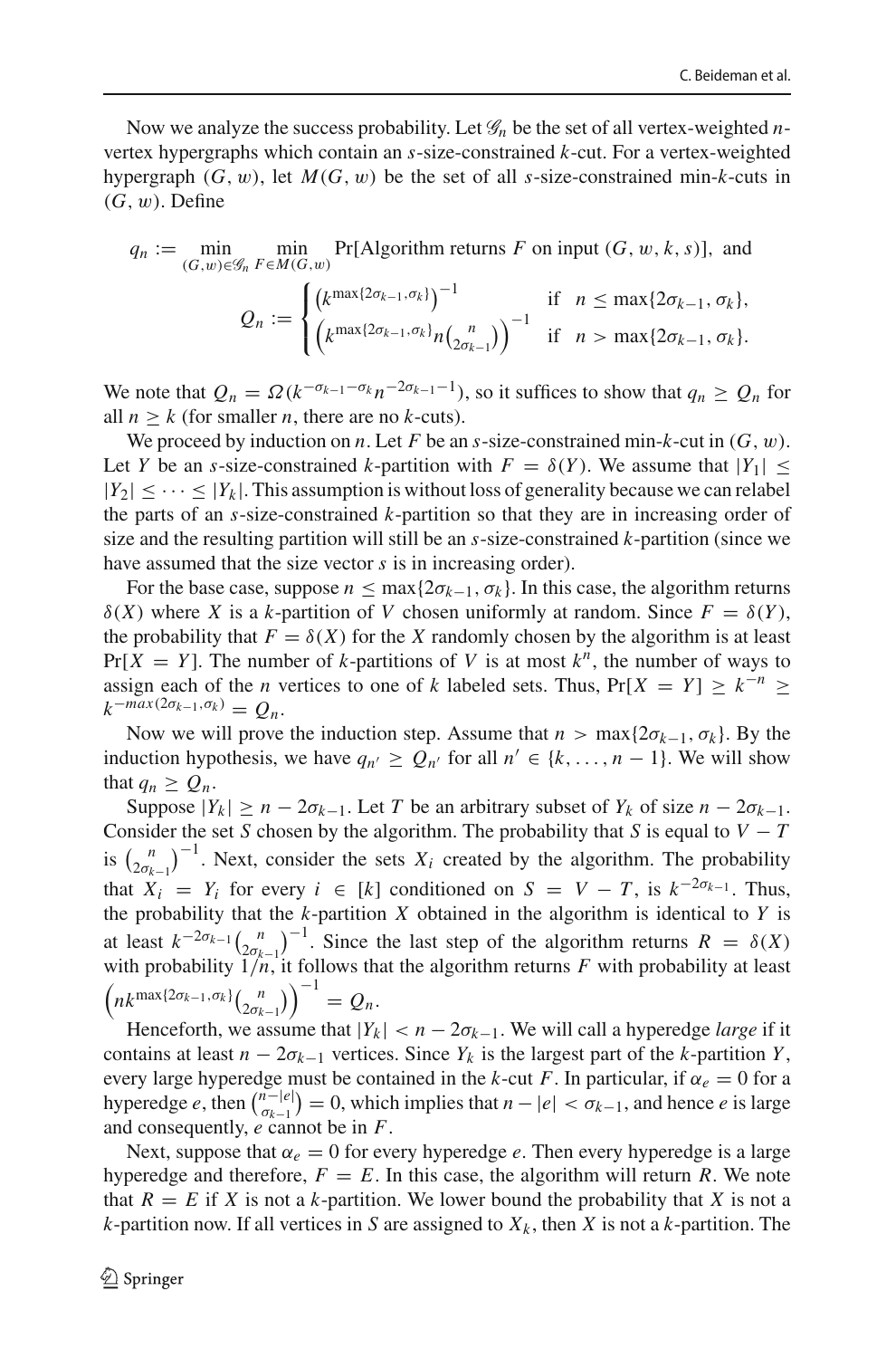probability that all vertices in *S* are assigned to  $X_k$  is  $k^{-2\sigma_{k-1}}$ . Thus, the probability that the algorithm returns  $F = R = E$  is at least  $k^{-2\sigma_{k-1}} \geq O_n$ .

Henceforth, we assume that  $\alpha_e > 0$  for some hyperedge  $e \in E$ . This means that the algorithm will contract some hyperedge and then recurse on the resulting hypergraph. Let  $e'$  be a random variable for the hyperedge chosen to be contracted. Let  $w'$  be the weight function defined on the vertices of  $G/e'$  as follows:  $w'(v) := w(v)$  for each  $v \in V \backslash e'$  and  $w'(v) := \sum_{u \in e'} w(u)$  where v is the new vertex resulting from the contraction. If  $e' \notin F$ , then *F* will be an *s*-size-constrained min-*k*-cut in  $(G/e', w')$ . Therefore, we have that

$$
\Pr[R' = F \text{ on input } (G, k, s)]
$$
  
= 
$$
\sum_{e \in E \setminus F} \Pr[e' = e] \cdot \Pr[\text{Algorithm returns } F \text{ on input } (G/e, k, s)]
$$
  

$$
\geq \sum_{e \in E \setminus F} \frac{\alpha_e}{\sum_{f \in E} \alpha_f} \cdot q_{n-|e|+1}.
$$

Let *e* be a hyperedge that is not in the *k*-cut *F*. Then, *e* cannot be a large hyperedge and hence,  $|e| < n - 2\sigma_{k-1}$ . Consequently,  $n - |e| + 1 > 2\sigma_{k-1} + 1 \ge k$ . Therefore, by applying the induction hypothesis, we have  $q_{n-|e|+1} \geq Q_{n-|e|+1}$ . Hence,

$$
\Pr[R' = F \text{ on input } (G, k, s)] \ge \frac{1}{\sum_{f \in E} \alpha_f} \sum_{e \in E \setminus F} \alpha_e \cdot Q_{n-|e|+1}.
$$

We need the following two claims. We defer their proofs to complete the proof of the theorem.

<span id="page-34-0"></span>**Cliam 4.1** *For every hyperedge*  $e \in E \backslash F$ *, we have*  $\alpha_e Q_{n-|e|+1} \geq \frac{nQ_n}{n-1}$ *.* 

<span id="page-34-1"></span>**Cliam 4.2**  $\frac{|E\setminus F|}{\sum_{f\in E} \alpha_f} \geq 1$ .

By Claim [4.1,](#page-34-0) we have that

$$
\Pr[R' = F \text{ on input } (G, k, s)] = \frac{1}{\sum_{f \in E} \alpha_f} \sum_{e \in E \setminus F} \alpha_e \cdot Q_{n-|e|+1}
$$

$$
\geq \frac{1}{\sum_{f \in E} \alpha_f} \sum_{e \in E \setminus F} \frac{n Q_n}{n-1}
$$

$$
= \frac{|E \setminus F|}{\sum_{f \in E} \alpha_f} \cdot \frac{n Q_n}{n-1}.
$$

Thus, Claim [4.2](#page-34-1) implies that

$$
Pr[R' = F \text{ on input } (G, k, s)] \ge \frac{nQ_n}{n-1}.
$$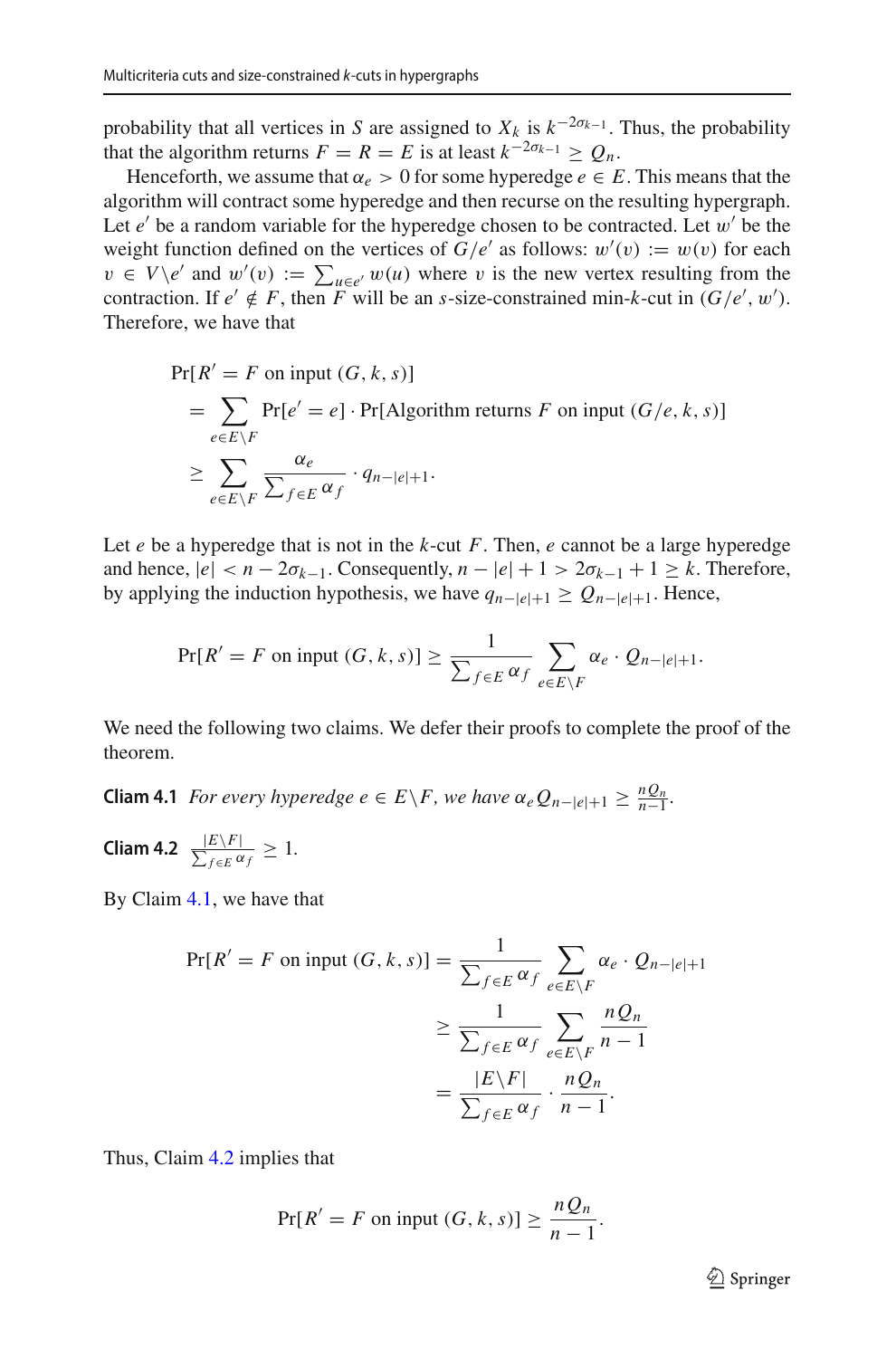Finally, we note that since we have assumed  $n > \max\{2\sigma_{k-1}, \sigma_k\}$  and  $\alpha_e > 0$  for some *e*, the probability that the algorithm returns *R'* is  $(n - 1)/n$ . Thus, we conclude that Pr[Algorithm returns *F*] >  $O_n$ . that Pr[Algorithm returns  $F \geq Q_n$ .

*Proof of Claim* [4.1](#page-34-0) Let  $e \in E \backslash F$ . We recall that *F* contains all large hyperedges and hence,

<span id="page-35-0"></span>
$$
|e| < n - 2\sigma_{k-1}.\tag{16}
$$

First, suppose that  $n - |e| + 1 \le \max\{2\sigma_{k-1}, \sigma_k\}$ . Then, we have  $Q_{n-|e|+1} =$  $k^{-\max\{2\sigma_{k-1}, \sigma_k\}}$ . We consider two subcases.

*Case 1*: Suppose  $n \geq 3\sigma_{k-1}$ . Then

*n*−|*e*<sup>|</sup>

$$
\frac{\binom{n-|e|}{\sigma_{k-1}}}{\binom{n}{\sigma_{k-1}}} Q_{n-|e|+1} \ge \frac{Q_{n-|e|+1}}{\binom{n}{\sigma_{k-1}}} \ge \left(k^{\max\{2\sigma_{k-1},\sigma_k\}}\binom{n}{2\sigma_{k-1}}\right)^{-1}
$$

$$
= nQ_n \ge \frac{nQ_n}{n-|e|+1}.
$$

The first inequality follows from inequality [\(16\)](#page-35-0), and the last inequality follows from the fact that  $\binom{n}{\alpha_{k-1}} \leq \binom{n}{2\alpha_{k-1}}$  for  $n \geq 3\alpha_{k-1}$ .

*Case 2*: Suppose  $n < 3\sigma_{k-1}$ . We recall that  $n > 2\sigma_{k-1}$ . By inequality [\(16\)](#page-35-0), *n* −  $|e| > 2\sigma_{k-1}$ . Letting *n* =  $2\sigma_{k-1} + x$  for some  $x \in \{1, \ldots \sigma_{k-1}\}$ , we have

$$
\frac{\binom{n-|e|}{\sigma_{k-1}}}{\binom{n}{\sigma_{k-1}}} \ge \frac{\binom{2\sigma_{k-1}}{\sigma_{k-1}}}{\binom{2\sigma_{k-1}+x}{\sigma_{k-1}}} = \frac{(2\sigma_{k-1})!(\sigma_{k-1}+x)!}{(2\sigma_{k-1}+x)!\sigma_{k-1}!} = \prod_{i=1}^x \frac{\sigma_{k-1}+i}{2\sigma_{k-1}+i} \ge \left(\frac{1}{2}\right)^x.
$$

We also know that

$$
\binom{n}{2\sigma_{k-1}}^{-1} = \binom{2\sigma_{k-1}+x}{2\sigma_{k-1}}^{-1} = \frac{(2\sigma_{k-1})!x!}{(2\sigma_{k-1}+x)!} = \prod_{i=1}^{x} \frac{i}{2\sigma_{k-1}+i} \le \left(\frac{1}{2}\right)^{x}.
$$

Therefore,

$$
\frac{\binom{n-|e|}{\sigma_{k-1}}}{\binom{n}{\sigma_{k-1}}} Q_{n-|e|+1} \ge \left(\frac{1}{2}\right)^x Q_{n-|e|+1} \ge \frac{Q_{n-|e|+1}}{\binom{n}{2\sigma_{k-1}}} = \left(k^{\max\{2\sigma_{k-1},\sigma_k\}}\binom{n}{2\sigma_{k-1}}\right)^{-1}
$$

$$
= n Q_n \ge \frac{n Q_n}{n-|e|+1}.
$$

Next, suppose that  $n - |e| + 1 > \max\{2\sigma_{k-1}, \sigma_k\}$ . We have that

$$
\alpha_e Q_{n-|e|+1} = \frac{\binom{n-|e|}{\sigma_{k-1}}}{\binom{n}{\sigma_{k-1}}} Q_{n-|e|+1}
$$
  
= 
$$
\frac{\binom{n-|e|}{\sigma_{k-1}}}{\binom{n}{\sigma_{k-1}}} \cdot \frac{1}{\binom{n-|e|+1}{2\sigma_{k-1}}} \cdot \left( (n-|e|+1)k^{\max\{2\sigma_{k-1}, \sigma_k\}} \right)^{-1}
$$

 $\mathcal{D}$  Springer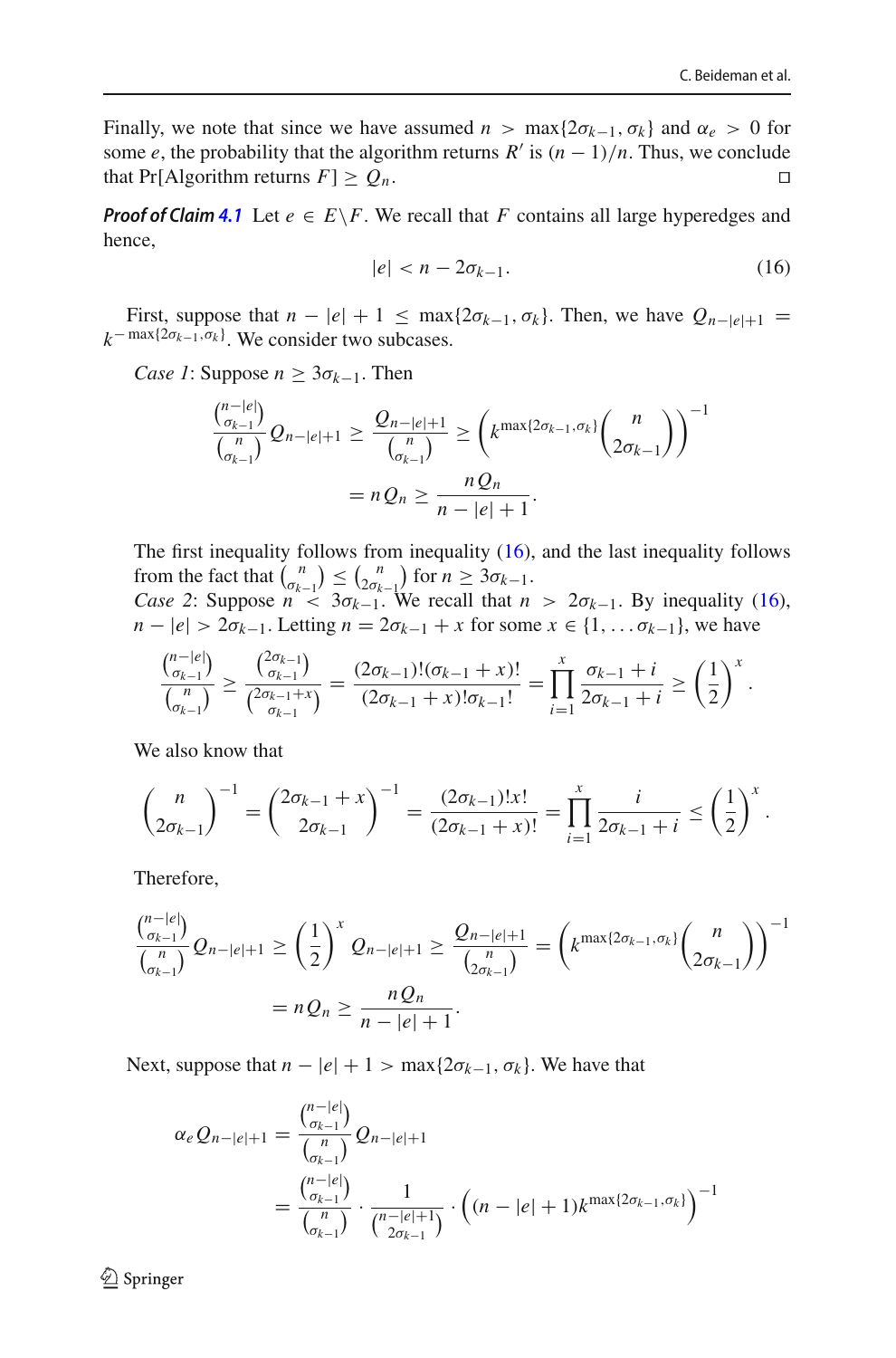$$
= \frac{\binom{n-|e|}{\sigma_{k-1}}}{\binom{n}{\sigma_{k-1}}} \cdot \frac{1}{\binom{n-|e|+1}{2\sigma_{k-1}}} \cdot \frac{n}{n-|e|+1} \binom{n}{2\sigma_{k-1}} \cdot Q_n
$$
  

$$
\geq \frac{\binom{n-|e|}{\sigma_{k-1}}}{\binom{n}{\sigma_{k-1}}} \cdot \frac{1}{\binom{n-|e|+1}{2\sigma_{k-1}}} \cdot \binom{n}{2\sigma_{k-1}} \cdot \frac{nQ_n}{n-1}.
$$

<span id="page-36-0"></span>The following proposition completes the proof. We defer its proof to the appendix.

**Proposition 4.1** *For positive integers n, e, σ with e* > 2 *and n*  $-e+1$  > 2 $\sigma$ *, we have* 

$$
\frac{\binom{n-e}{\sigma}}{\binom{n}{\sigma}} \cdot \frac{1}{\binom{n-e+1}{2\sigma}} \ge \binom{n}{2\sigma}^{-1}.
$$

*Proof of Claim [4.2](#page-34-1)* Let  $Z = (Z_1, \ldots, Z_k)$  be a random *k*-partition obtained by picking disjoint sets  $Z_1, \ldots, Z_{k-1}$  with  $|Z_i| = s_i$  and setting  $Z_k = V \setminus \bigcup_{i=1}^{k-1} Z_i$ . Since  $n > \sigma_k$ and every vertex has weight at least 1, the *k*-partition *Z* is an *s*-size-constrained *k*partition. Therefore,  $|\delta(Z)|$  is an upper bound on |*F*|. In particular,

$$
|F| \leq \mathbb{E}(|\delta(Z)|) = \sum_{e \in E} \Pr(e \in \delta(Z)).
$$

Negating the inequality and adding  $|E|$  to both sides gives

$$
|E \setminus F| \ge \sum_{e \in E} (1 - \Pr(e \in \delta(Z)))
$$
  
= 
$$
\sum_{e \in E} \Pr(e \notin \delta(Z))
$$
  
= 
$$
\sum_{e \in E} \sum_{i=1}^{k} \Pr(e \subseteq Z_i)
$$
  

$$
\ge \sum_{e \in E} \frac{\binom{n - |e|}{\binom{n}{k-1}}}{\binom{n}{\binom{n}{k-1}}}
$$
  
= 
$$
\sum_{e \in E} \alpha_e.
$$

Thus,  $|E \backslash F| / \sum_{f \in E} \alpha_f \ge 1$ .

*Remark* Since our algorithm does not even take the vertex-weights as input, it could trivially be extended to handle a version of the problem where we have multiple weight functions on the vertices (as in the previous sections) each with their own minimum sizes. If we have *t* vertex-weight functions,  $w_1, \ldots, w_t : V \to \mathbb{Z}_+$  and each function  $w_j$  has an associated list of lower bounds  $s_{j,1}, \ldots, s_{j,k}$ , then we can find a min-*k*cut satisfying all of these lower-bound constraints with at least inverse polynomial probability by simply running our algorithm with  $s_i = \max_{i \in [t]} s_{i,i}$  for every  $i \in [k]$ .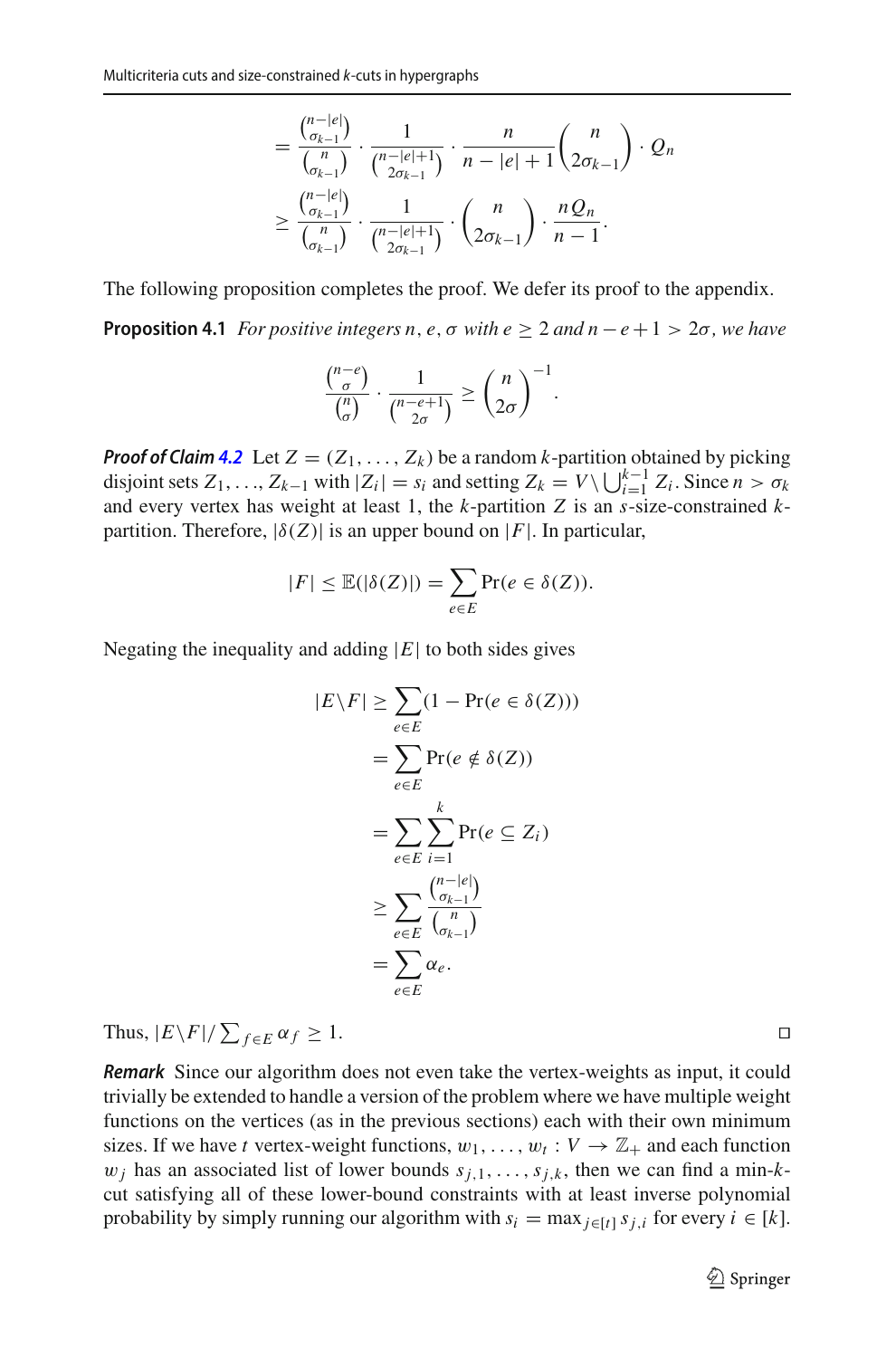# **5 Conclusion and open problems**

In this work, we illustrated the versatility of the random contraction technique by addressing multicriteria versions of min-cut and size-constrained min-*k*-cut problems. There are several interesting open questions in this area. We conclude by stating a few:

- 1. For the number of pareto-optimal cuts and multiobjective min-cuts, there is still a gap between our lower bound (which is  $\Omega(n^t)$ ) and our upper bound (which is  $O(n^{3t-1})$ ). Can we improve either of these bounds? We believe that improving our bounds for the number of *b*-multiobjective min-cuts for a fixed budget-vector  $b \in \mathbb{R}^{t-1}_{\geq 0}$  would be a first-step towards this goal.
- 2. We gave a polynomial-time algorithm to solve the *b*-multiobjective min-cut problem in constant-rank hypergraphs. How about arbitrary-rank hypergraphs? Is the *b*-multiobjective min-cut problem in arbitrary rank hypergraphs (even for  $t = 2$ ) criteria) solvable in polynomial-time or is it NP-hard?

**Acknowledgements** We thank Maurice Queyranne and R. Ravi for encouraging us to study multicriteria min-cuts. We thank Rico Zenklusen for kindly agreeing to let us include his alternate proof of strongly polynomial bound on the number of multiobjective min-cuts in constant rank hypergraphs. We also thank the reviewers for their detailed review which helped improve the presentation of this work.

# **A Appendix**

# **A.1 Comparison of parametric, pareto-optimal, and multiobjective cuts**

We prove the containment relationship  $(1)$  here.

**Proposition A.1** *The following containment relationship holds, possibly with the containment being strict:*

*Parametric min-cuts* ⊆ *Pareto-optimal cuts* ⊆ *Multiobjective min-cuts*.

*Proof* We first show that parametric min-cuts are pareto-optimal cuts: If a cut F' dominates a cut *F*, then  $w(F') < w(F)$  for all positive multipliers, and therefore *F* cannot be a parametric min-cut. On the other hand, not every pareto-optimal cut is a parametric min-cut (see Fig. [2](#page-15-1) for an example).

Next, we show that pareto-optimal cuts are multiobjective min-cuts: If a cut *F* is pareto-optimal, then it is a *b*-multiobjective min-cut for the budget-vector *b* obtained

**Fig. 2** The cut  $\delta(z)$  is a pareto-optimal cut but not a parametric min-cut

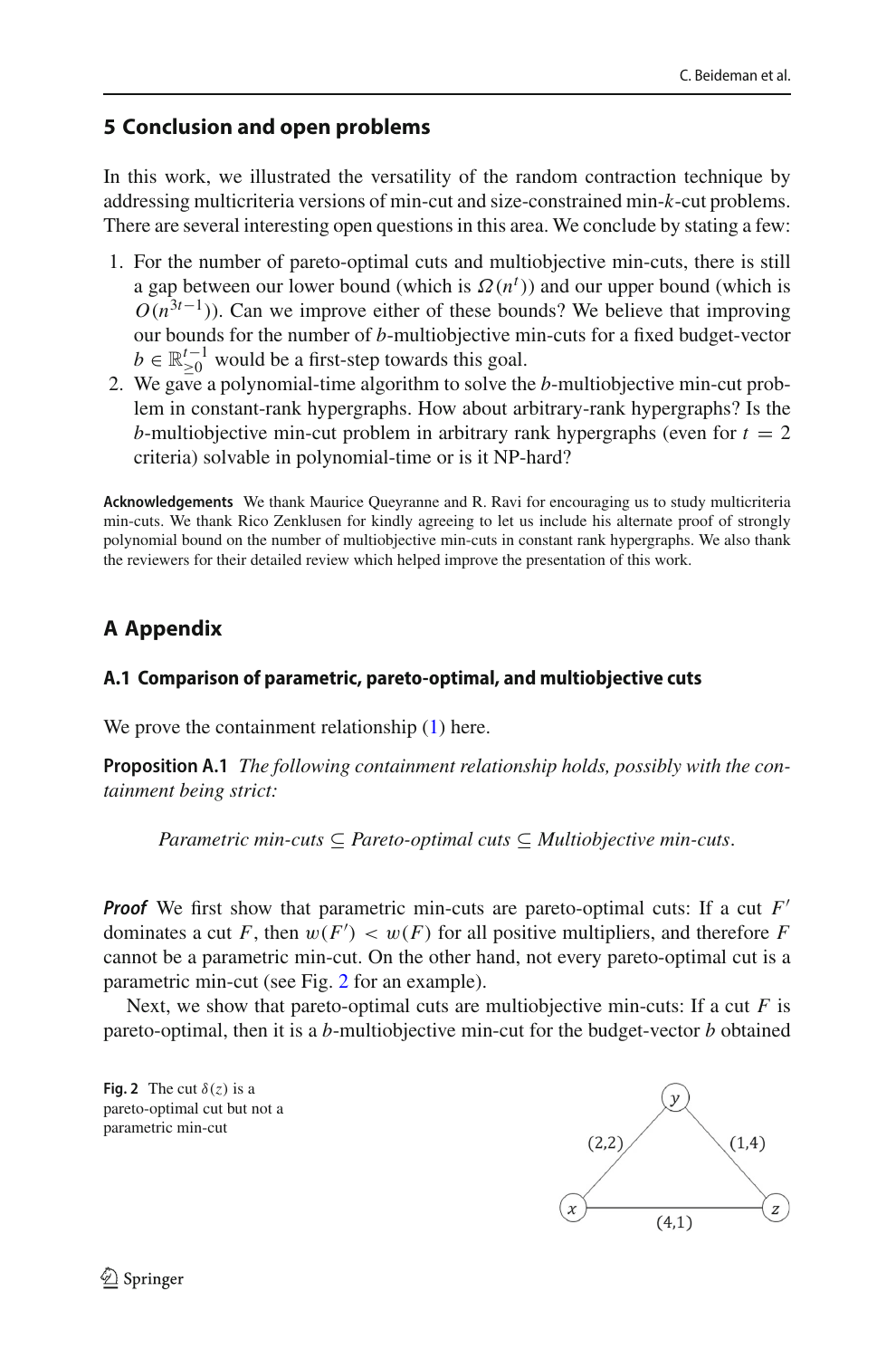**Fig. 3** For  $b = 2$ , the bold edge is a *b*-multiobjective min-cut but it is not a pareto-optimal cut

by setting *b<sub>i</sub>* := *c<sub>i</sub>*(*F*) for every *i* ∈ [*k*−1]. On the other hand, not every multiobjective min-cut is a pareto-optimal cut (see Fig. 3 for an example). min-cut is a pareto-optimal cut (see Fig. [3](#page-17-1) for an example).

## **A.2 Proof of Lemma [1.1](#page-9-2)**

We restate and prove Lemma [1.1.](#page-9-2)

**Lemma [1.1](#page-9-2)** *Let r*, *y*, *n be positive integers with*  $n \ge \gamma \ge r + 1 > 2$ *. Let*  $f : \mathbb{N} \to \mathbb{R}_+$ *be a positive-valued function defined over the natural numbers. Then, the optimum value of the linear program*  $(L P_1)$  $(L P_1)$  $(L P_1)$  *defined below is*  $\min_{2 \leq j \leq r} (1 - \frac{j}{\gamma - r + j}) f(n - j + 1)$ *.* 

minimize  
<sub>x<sub>2</sub>,...,x<sub>r</sub>,y<sub>2</sub>,...,y<sub>r</sub></sub> 
$$
\sum_{j=2}^{r} (x_j - y_j) f(n - j + 1)
$$
 (LP<sub>1</sub>)

subject to 
$$
0 \le y_j \le x_j
$$
  $\forall j \in \{2, ..., r\}$  (2)

$$
\sum_{j=2}^{r} x_j = 1
$$
 (3)

$$
\gamma \sum_{j=2}^{r} y_j \le \sum_{j=2}^{r} j \cdot x_j \tag{4}
$$

*Proof* Setting  $x_2 = 1$  and the rest of the variables to zero gives a feasible solution to the linear program (LP). Thus, the LP is feasible. Let  $j \in \{2, ..., r\}$ . Since  $y_j \ge 0$ and  $x_j \leq 1$ , we have that  $x_j - y_j \leq 1$ . Since f is positive valued, we have that *f* ( $n - j + 1$ ) ≥ 0 for every  $j \in [2, r]$ , so it follows that  $(x_j - y_j) f (n - j + 1)$  ≤ *f* (*n* − *j* + 1). Therefore, we have  $\sum_{j=2}^{r} (x_j - y_j) f (n - j + 1) \le \sum_{j=2}^{r} f (n - j + 1)$ . Thus, the objective value of this LP is bounded. Since the LP is feasible and bounded, there exists an extreme point optimum solution to this LP. The LP has 2*r* −2 variables and 2*r* equations, so every extreme point optimum will have at least  $2r - 2$  tight constraints and at most 2 non-tight constraints.

We now show that constraint [\(4\)](#page-9-3) is tight for every optimal solution  $(x, y)$ . Let  $(x, y)$ be an optimal solution. We first note that  $x_j > 0$  for some  $j \in \{2, ..., r\}$ , by the third constraint. Therefore it is impossible that  $y_j = 0$  for every  $j \in \{2, ..., r\}$ , since, if this were the case, we could choose some  $j \in \{2, ..., r\}$  such that  $x_j > 0$  and then increase  $y_i$  by a small amount to improve the value of the objective function without violating any constraints, contradicting optimality. Now, since  $\gamma \ge r + 1$ , we have

$$
\gamma \sum_{j=2}^{r} y_j \ge \sum_{j=2}^{r} (r+1)y_j > \sum_{j=2}^{r} j \cdot y_j.
$$

 $\mathcal{D}$  Springer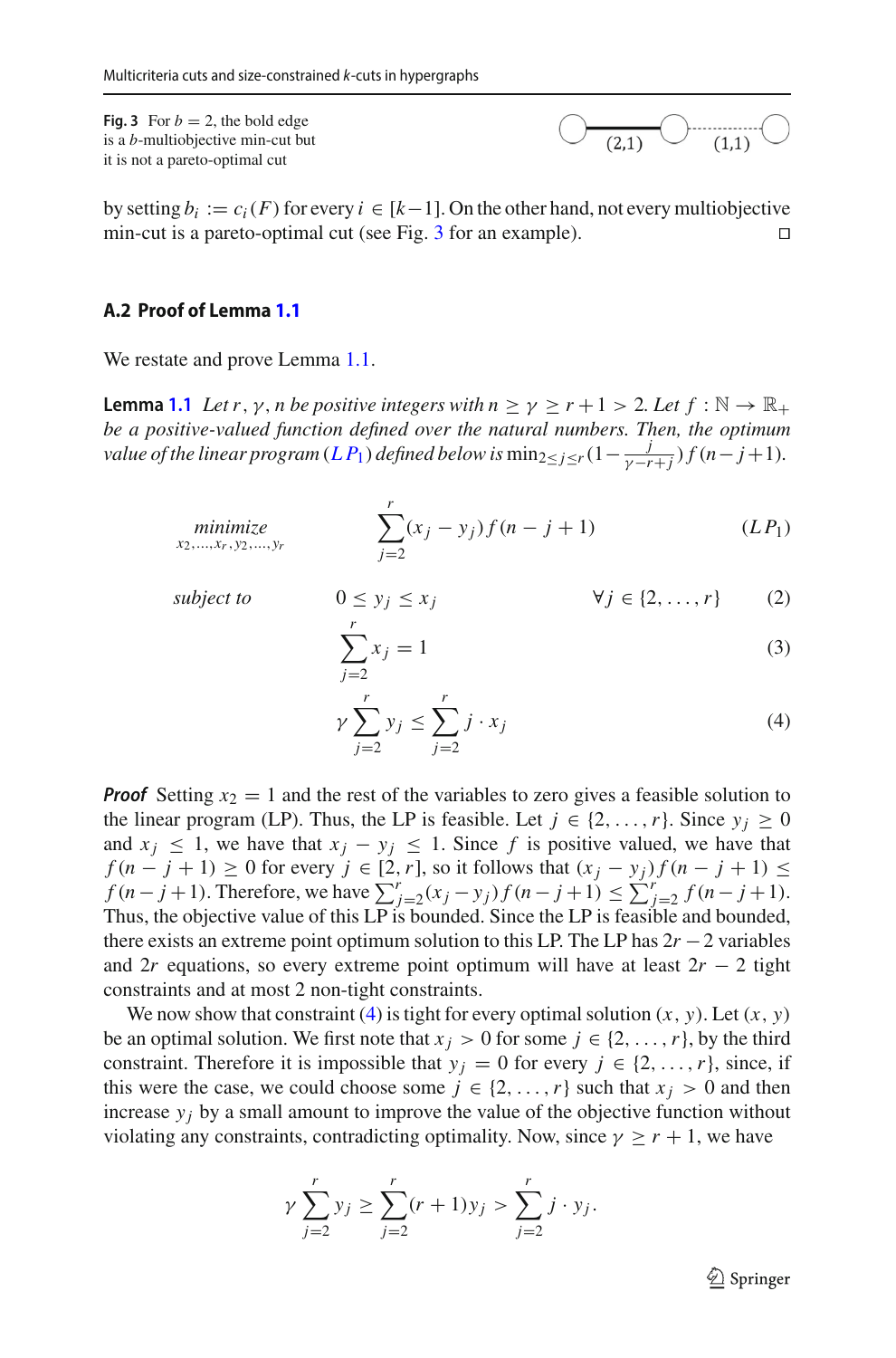This implies that we cannot have  $y_i = x_j$  for all *j*, otherwise  $(x, y)$  would violate constraint [\(4\)](#page-9-3). Hence, at least one of the  $y_i \leq x_j$  constraints must be slack. Let  $j \in \{2, \ldots, r\}$  be such that  $y_i < x_j$ . If constraint [\(4\)](#page-9-3) was slack, increasing the value of  $y_i$  by a very small amount would improve the objective value of  $(x, y)$  without violating any constraints. Therefore, since  $(x, y)$  is optimal, constraint [\(4\)](#page-9-3) must be tight.

Let  $(x, y)$  be an extreme point optimal solution. Since we know that  $\sum_{j=2}^{r} x_j = 1$ and  $x_j \ge 0$  for every  $j \in \{2, ..., r\}$ , we have  $\sum_{j=2}^r j \cdot x_j > 0$ . Since constraint [\(4\)](#page-9-3) is tight for  $(x, y)$ , we must have  $\gamma \sum_{j=2}^{r} y_j > 0$ . This implies that there exists  $j \in [2, r]$ such that  $y_i > 0$ . Thus, we conclude that the two slack constraints must be  $0 \leq y_i$ and  $y_i \leq x_i$  for some  $j_1, j_2 \in \{2, \ldots, r\}$ . We consider two cases.

*Case 1*: Suppose  $j_1 = j_2$ . Then we have that  $0 \lt y_j \lt x_j = 1$  for some  $j \in \{2, \ldots, r\}$ , and  $x_{i'}$ ,  $y_{i'} = 0$  for every  $j' \in \{2, \ldots, r\} \setminus \{j\}$ . Therefore, we can simplify our LP to

$$
\begin{array}{ll}\text{minimize} & (1 - y_j)f(n - j + 1) \\ \text{subject to} & 0 \le y_j \le 1 \\ & \gamma y_j = j. \end{array}
$$

The only (and therefore optimal) solution to this LP is  $y_j = \frac{j}{\gamma}$ , which achieves an objective value of

$$
\left(1-\frac{j}{\gamma}\right)f(n-j+1).
$$

*Case 2*: Suppose  $j_1 \neq j_2$ . Then we have that  $0 < y_{j_1} = x_{j_1}$ , and  $0 = y_{j_2} < x_{j_2}$ . We note that  $x_j = 1 - x_j$ , and therefore we can simplify the LP to

minimize 
$$
(1 - x_{j_1}) f (n - j_2 + 1)
$$
  
\nsubject to  $0 \le x_{j_1} \le 1$   
\n $\gamma x_{j_1} = j_1 \cdot x_{j_1} + j_2 \cdot (1 - x_{j_1}).$ 

Solving the second constraint for  $x_{j_1}$  yields  $x_{j_1} = \frac{j_2}{\gamma - j_1 + j_2}$ , and therefore our optimum value is

$$
\left(1-\frac{j_2}{\gamma-j_1+j_2}\right)f(n-j_2+1).
$$

We conclude that the optimum value of the LP is equal to the minimum of the values from these two cases, that is,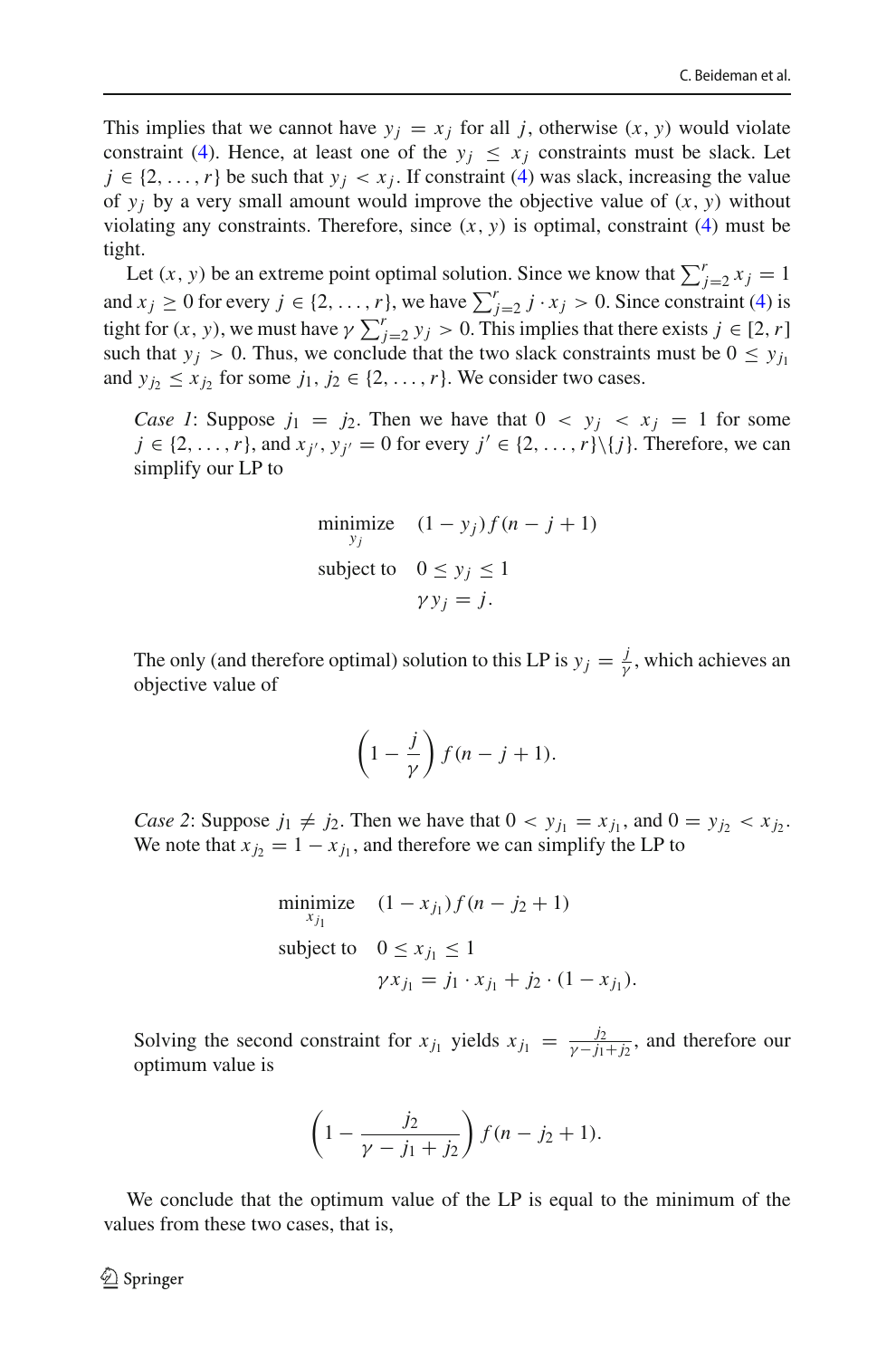$$
\min\left\{\min_{j\in\{2,\dots,r\}}\left\{\left(1-\frac{j}{\gamma}\right)f(n-j+1)\right\},\right\}\n\min_{j_1,j_2\in\{2,\dots,r\}}\left\{\left(1-\frac{j_2}{\gamma-j_1+j_2}\right)f(n-j_2+1)\right\}\right\}.
$$

Since  $(1 - \frac{j_2}{\gamma - j_1 + j_2})$  is decreasing in *j*<sub>1</sub> and *f* (*n* − *j*<sub>2</sub> + 1) is always positive, we have

$$
\min_{j_1, j_2 \in \{2, \dots, r\}} \left\{ \left( 1 - \frac{j_2}{\gamma - j_1 + j_2} \right) f(n - j_2 + 1) \right\}
$$
\n
$$
= \min_{j \in \{2, \dots, r\}} \left\{ \left( 1 - \frac{j}{\gamma - r + j} \right) f(n - j + 1) \right\}.
$$

Thus, since  $j \leq r$ , the optimum value of the LP is equal to

$$
\min_{j \in \{2,\dots,r\}} \left\{ \min \left\{ 1 - \frac{j}{\gamma}, 1 - \frac{j}{\gamma - r + j} \right\} f(n - j + 1) \right\} \n= \min_{j \in \{2,\dots,r\}} \left\{ \left( 1 - \frac{j}{\gamma - r + j} \right) f(n - j + 1) \right\}.
$$

#### **A.3 Proof of Proposition [4.1](#page-36-0)**

We restate and prove Proposition [4.1.](#page-36-0)

**Proposition [4.1](#page-36-0)** *For positive integers n, e,*  $\sigma$  *with e*  $\geq 2$  *and n* − *e* + 1 > 2 $\sigma$ *, we have* 

$$
\frac{\binom{n-e}{\sigma}}{\binom{n}{\sigma}} \cdot \frac{1}{\binom{n-e+1}{2\sigma}} \ge \binom{n}{2\sigma}^{-1}.
$$

<span id="page-40-0"></span>

*Proof* We note that

$$
\frac{\binom{n-e}{\sigma}}{\binom{n}{\sigma}} \cdot \frac{1}{\binom{n-e+1}{2\sigma}} = \frac{(n-e)!(n-\sigma)!}{n!(n-e-\sigma)!} \cdot \frac{(2\sigma)!(n-e-2\sigma+1)!}{(n-e+1)!}
$$
\n
$$
= \left(\prod_{i=0}^{\sigma-1} \frac{n-e-i}{n-i}\right) \cdot \frac{(2\sigma)!}{\prod_{i=0}^{2\sigma-1}(n-e+1-i)}.
$$
\n(17)

To lower bound this expression, we case on the value of *e*.

*Case 1*: Suppose  $e > \sigma$ . Then we can lower bound expression [\(17\)](#page-40-0) by

$$
\frac{1}{\prod_{i=0}^{\sigma-1}(n-i)} \cdot \frac{(2\sigma)!}{(n-e+1)\prod_{i=0}^{\sigma-2}(n-e-\sigma-i)} \geq \frac{(2\sigma)!}{\prod_{i=0}^{2\sigma-1}(n-i)} = {n \choose 2\sigma}^{-1}.
$$

<sup>2</sup> Springer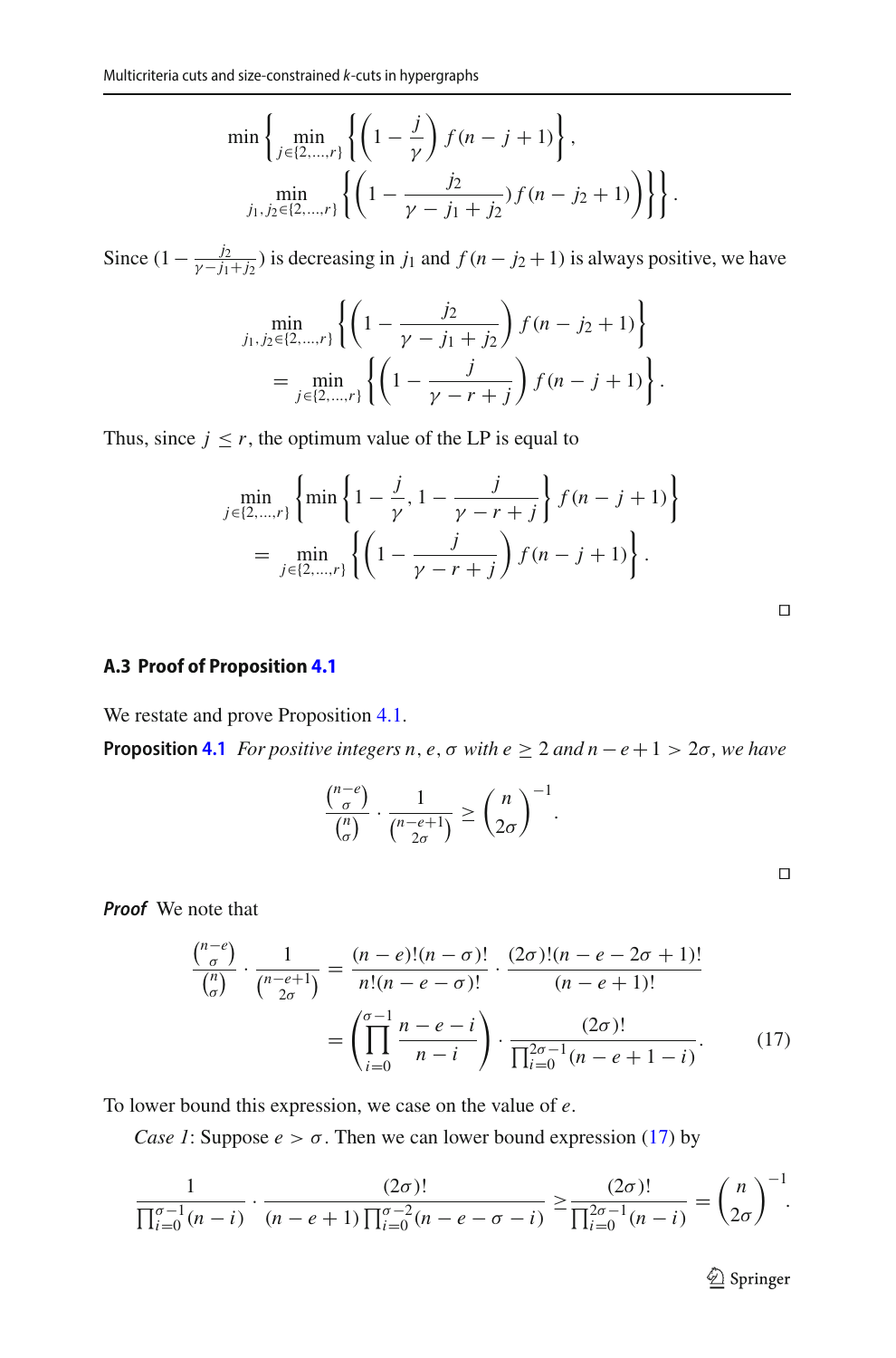*Case 2*: Suppose  $e \leq \sigma$ . We note that

$$
\frac{(2\sigma)!}{\prod_{i=0}^{2\sigma-1} (n-e+1-i)} = \frac{(2\sigma)!}{\prod_{i=0}^{2\sigma-1} (n-i)} \cdot \prod_{i=0}^{e-2} \frac{n-i}{n-2\sigma-i} = {n \choose 2\sigma}^{-1} \cdot \prod_{i=0}^{e-2} \frac{n-i}{n-2\sigma-i}.
$$

Thus, expression [\(17\)](#page-40-0) is equal to

<span id="page-41-0"></span>
$$
\binom{n}{2\sigma}^{-1} \cdot \left(\prod_{i=0}^{\sigma-1} \frac{n-e-i}{n-i}\right) \left(\prod_{i=0}^{e-2} \frac{n-i}{n-2\sigma-i}\right).
$$

We will show that  $\left(\prod_{i=0}^{\sigma-1} \frac{n-e-i}{n-i}\right) \left(\prod_{i=0}^{e-2} \frac{n-i}{n-2\sigma-i}\right) \geq 1$ . We note that

$$
\left(\prod_{i=0}^{\sigma-1} \frac{n-e-i}{n-i}\right)\left(\prod_{i=0}^{e-2} \frac{n-i}{n-2\sigma-i}\right) = \frac{\prod_{i=0}^{\sigma-1} (n-e-i)}{\prod_{i=e-1}^{\sigma-1} (n-i)} \cdot \frac{1}{\prod_{i=0}^{e-2} (n-2\sigma-i)}
$$

$$
= \frac{\prod_{i=\sigma}^{e+\sigma-1} (n-i)}{(n-e+1)\prod_{i=0}^{e-2} (n-2\sigma-i)}.
$$
(18)

We claim that expression  $(18)$  is minimized when  $e = 2$ . To see this, we note that

$$
\frac{\prod_{i=\sigma}^{(e+1)+\sigma-1}(n-i)}{(n-(e+1)+1)\prod_{i=0}^{(e+1)-2}(n-2\sigma-i)} = \frac{\prod_{i=\sigma}^{e+\sigma-1}(n-i)}{(n-e+1)\prod_{i=0}^{e-2}(n-2\sigma-i)} \cdot \frac{(n-e-\sigma)(n-e+1)}{(n-2\sigma-e+1)(n-e)}.
$$

Since  $e \leq \sigma$ , we know that  $n - e - \sigma \geq n - 2\sigma + 1$ . From this, along with the fact that  $n - e + 1 > n - e$ , we conclude that  $\frac{(n-e-\sigma)(n-e+1)}{(n-2\sigma-e+1)(n-e)} > 1$ . This means that expression [\(18\)](#page-41-0) increases when we increment *e*. Thus

$$
\frac{\prod_{i=\sigma}^{e+\sigma-1}(n-i)}{(n-e+1)\prod_{i=0}^{e-2}(n-2\sigma-i)} \ge \frac{(n-\sigma)(n-\sigma-1)}{(n-1)(n-2\sigma)}
$$

$$
= \frac{n^2 - (2\sigma+1)n + (\sigma+1)\sigma}{n^2 - (2\sigma+1)n + 2\sigma} \ge 1.
$$

The last inequality follows from the fact that  $\sigma \geq 1$ . Thus, we have shown that  $\left(\prod_{i=0}^{\sigma-1} \frac{n-e-i}{n-i}\right) \left(\prod_{i=0}^{e-2} \frac{n-i}{n-2\sigma-i}\right) \geq 1$ , and therefore, combining the above inequalities, we have that

$$
\frac{\binom{n-e}{\sigma}}{\binom{n}{\sigma}} \cdot \frac{1}{\binom{n-e+1}{2\sigma}} \ge \binom{n}{2\sigma}^{-1}.
$$

 $\Box$